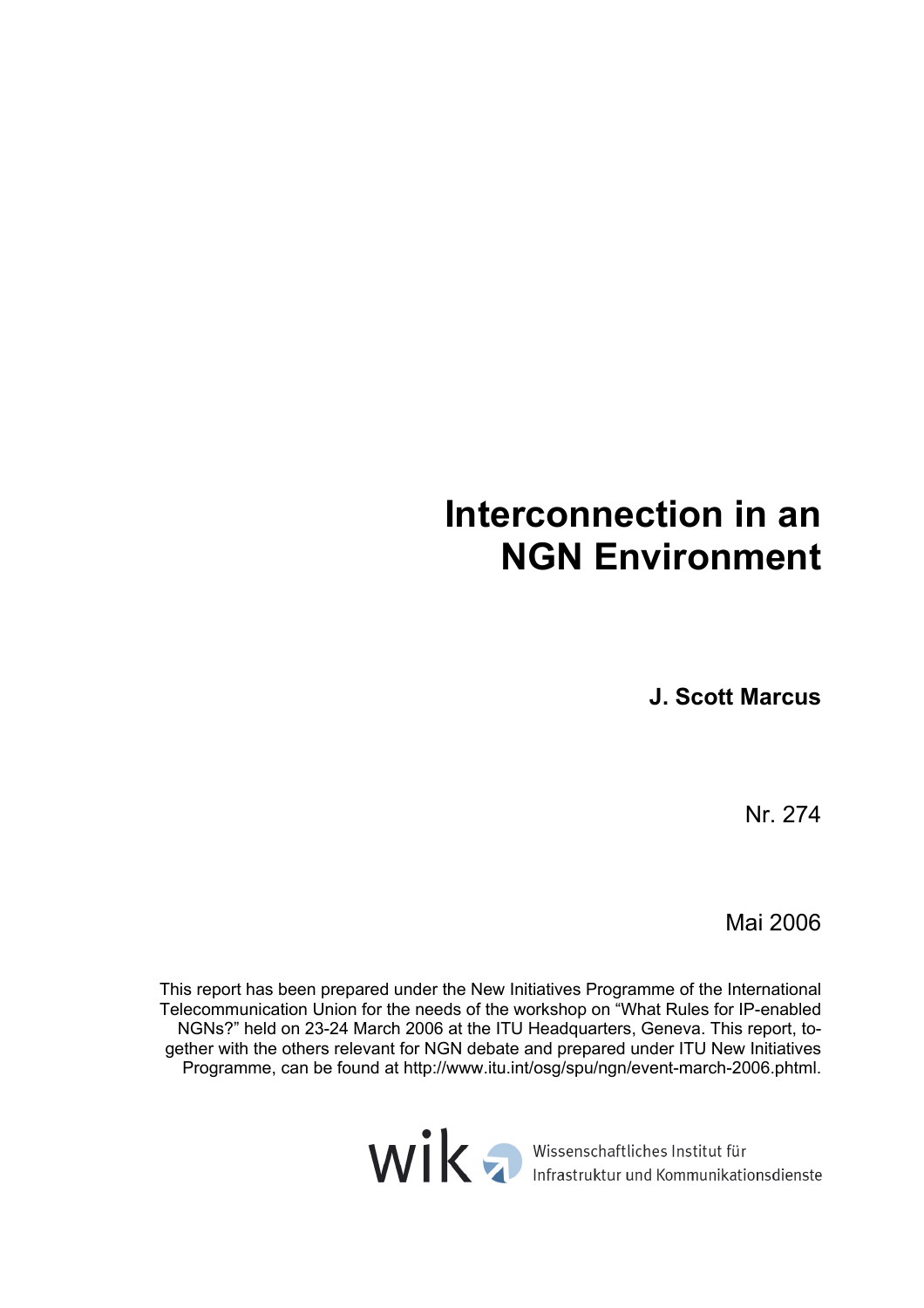# **WIK Wissenschaftliches Institut für Infrastruktur und Kommunikationsdienste GmbH**

Rhöndorfer Str. 68, 53604 Bad Honnef Postfach 20 00, 53588 Bad Honnef Tel 02224-9225-0 Fax 02224-9225-63 Internet: http://www.wik.org eMail [info@wik.org](mailto:info@wik.org) **[Impressum](https://www.wik.org/index.php?id=impressum)**

In den vom WIK herausgegebenen Diskussionsbeiträgen erscheinen in loser Folge Aufsätze und Vorträge von Mitarbeitern des Instituts sowie ausgewählte Zwischen- und Abschlussberichte von durchgeführten Forschungsprojekten. Mit der Herausgabe dieser Reihe bezweckt das WIK, über seine Tätigkeit zu informieren, Diskussionsanstöße zu geben, aber auch Anregungen von außen zu empfangen. Kritik und Kommentare sind deshalb jederzeit willkommen. Die in den verschiedenen Beiträgen zum Ausdruck kommenden Ansichten geben ausschließlich die Meinung der jeweiligen Autoren wieder. WIK behält sich alle Rechte vor. Ohne ausdrückliche schriftliche Genehmigung des WIK ist es auch nicht gestattet, das Werk oder Teile daraus in irgendeiner Form (Fotokopie, Mikrofilm oder einem anderen Verfahren) zu vervielfältigen oder unter Verwendung elektronischer Systeme zu verarbeiten oder zu verbreiten. ISSN 1865-8997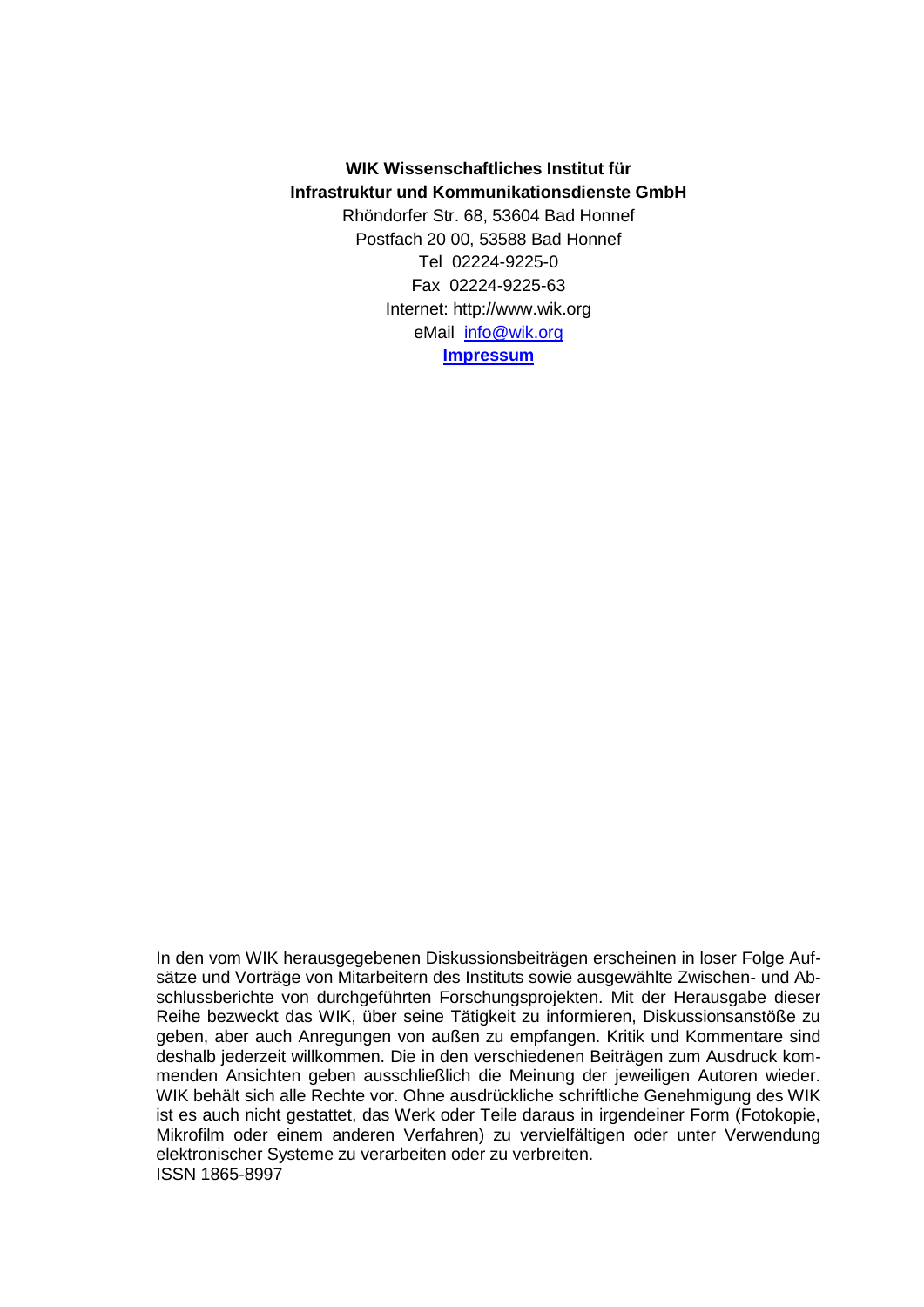#### **Note**

This paper has been prepared by J. Scott Marcus (Senior Consultant, WIK-Consult GmbH, Germany, <S.Marcus@wik.org>) to be presented at the ITU New Initiatives Programme workshop on "What Rules for IP-enabled NGNs?" held on 23-24 March 2006 at the ITU Headquarters, Geneva.

This paper, together with the others relevant for NGN debate and prepared under ITU New Initiatives Programme, can be found at http://www.itu.int/osg/spu/ngn/event-march-2006.phtml. The New Initiatives Project on "What Rules for IP-enabled NGNs?" is managed by Jaroslaw Ponder <jaroslaw.ponder@itu.int> under the direction of Robert Shaw <robert.shaw@itu.int>.

# **Acknowledgements**

The author has had the good fortune to work with many outstanding professionals. The engineers at GTE Internetworking/Genuity were superb, and taught me a great deal about interconnection in the IP-based world. I have also benefited enormously from my associations with prominent economists, including Jean Tirole, Patrick Rey, the late Jean-Jacques Laffont, Donald Stockdale, William Sharkey, Simon Wilkie, David Sappington, Patrick de Graba, Stephen Littlechild, and Justus Haucap. For the paper at hand, my WIK colleague Dieter Elixmann provided a very thoughtful and careful review, and Robert Shaw and Jaroslaw Ponder of ITU's SPU provided helpful guidance and feedback.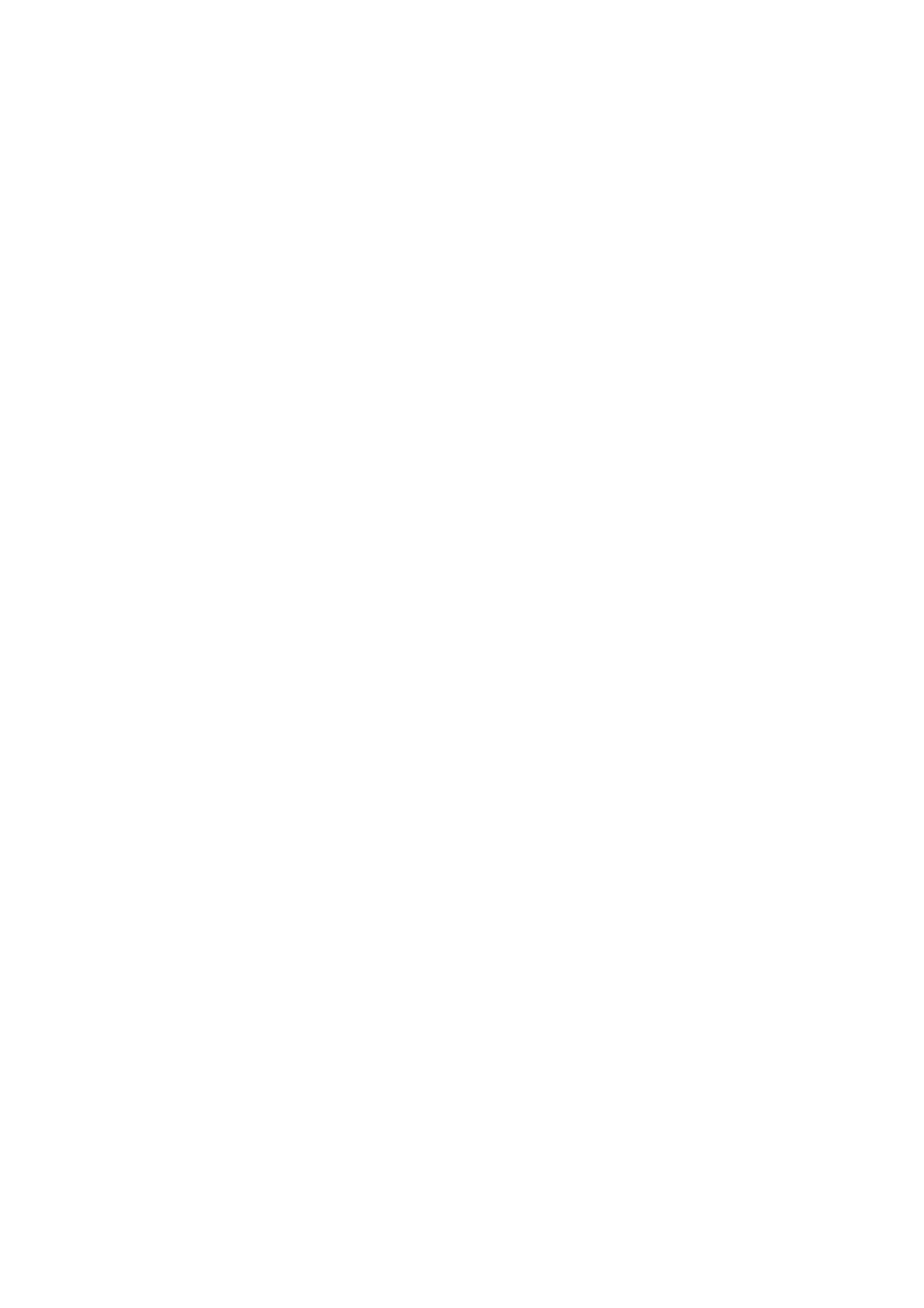

# **Contents**

| <b>Tables</b>  |                                                                        | IV             |
|----------------|------------------------------------------------------------------------|----------------|
| <b>Figures</b> |                                                                        | IV             |
|                | Zusammenfassung                                                        | V              |
| <b>Summary</b> |                                                                        | VI             |
|                | <b>Executive Summary</b>                                               | 1              |
|                | 1 Introduction                                                         | 3              |
|                | 1.1 The migration to IP-based Next Generation Networks (NGNs)          | 3              |
|                | 1.2 To regulate, or not to regulate?                                   | 3              |
|                | 1.3 NGN core, NGN access                                               | 4              |
|                | 1.4 A word about the author                                            | 5              |
|                | 1.5 A road map to the balance of the report                            | 5              |
|                | 2 Underlying Economic Principles                                       | 7              |
|                | 2.1 The PSTN at the Retail Level                                       | 7              |
|                | 2.1.1 Calling Party Pays (CPP) versus Mobile Party Pays (MPP)          | $\overline{7}$ |
|                | 2.1.2 Cost Causation                                                   | 8              |
|                | 2.1.3 Usage-based pricing versus flat rate                             | 9              |
|                | 2.2 The PSTN at the Wholesale Level                                    | 10             |
|                | 2.2.1 Calling Party's Network Pays (CPNP) versus Bill and Keep         | 11             |
|                | 2.2.2 The termination monopoly                                         | 12             |
|                | 2.2.3 The relationship between wholesale intercarrier compensation and |                |
|                | retail prices                                                          | 13             |
|                | 2.3 Retail prices, subsidies, adoption, and utilization                | 14             |
|                | 2.4 The Internet                                                       | 19             |
|                | 2.4.1 Peering versus Transit                                           | 19             |
|                | 2.4.2 Roughly hierarchical structure                                   | 20             |
|                | 2.4.3 Incentives to interconnect                                       | 21             |
| 2.5            | Internet interconnection and PSTN interconnection                      | 22             |
|                | 2.5.1 Economic theory and the "missing payment"                        | 22             |
|                | 2.5.2 The unregulated Internet                                         | 23             |
|                | 2.5.3 Analogy of Internet peering to US mobile-mobile interconnection  | 25             |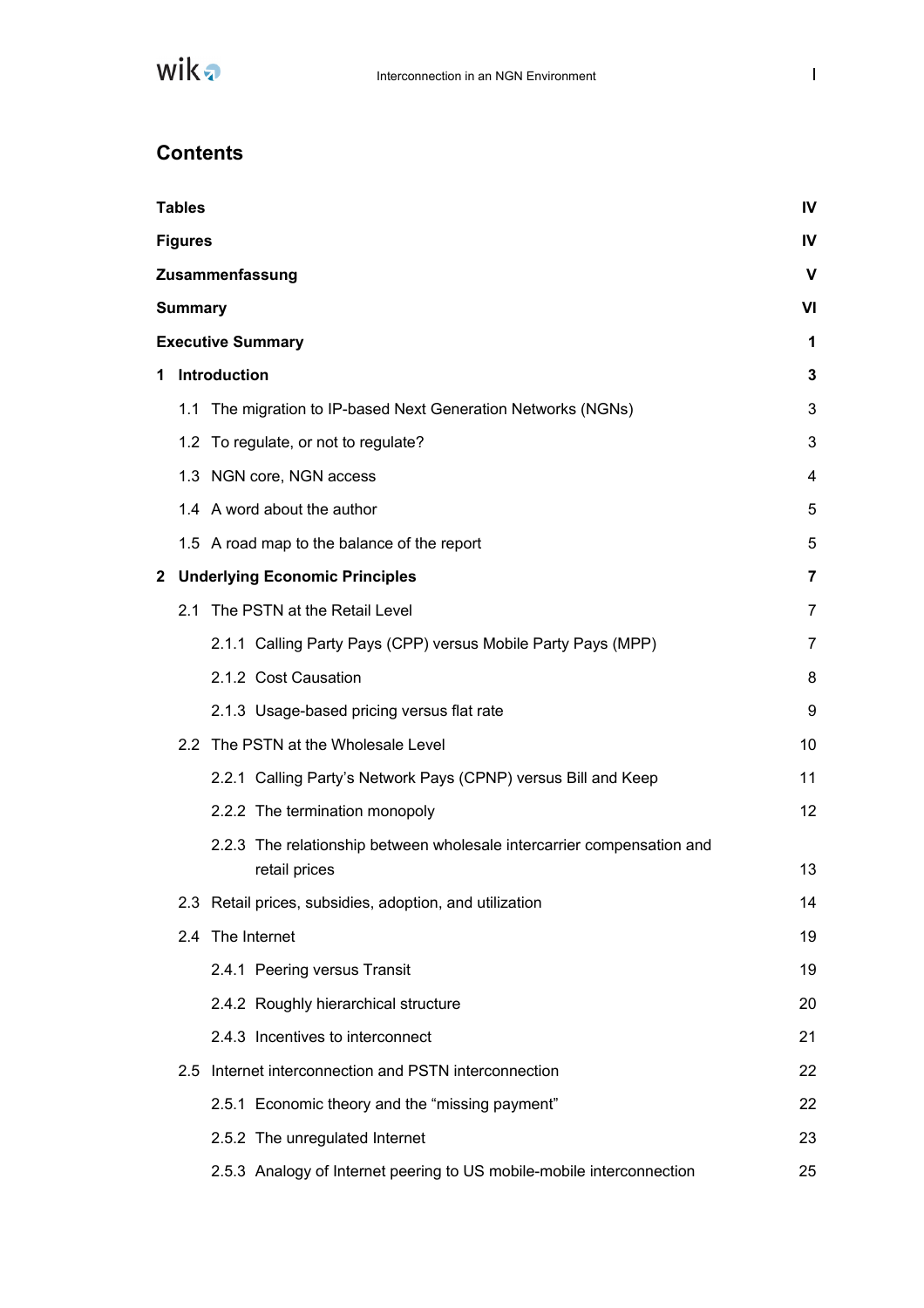wika

| 3 |     | <b>Quality of service</b><br>26                                               |    |  |
|---|-----|-------------------------------------------------------------------------------|----|--|
|   |     | 3.1 The economics of service differentiation and price discrimination         | 26 |  |
|   |     | 3.2 Technological considerations for IP/QoS                                   | 28 |  |
|   |     | 3.2.1 DiffServ, RSVP, MPLS                                                    | 28 |  |
|   |     | 3.2.2 Application requirements for bounded delay                              | 28 |  |
|   |     | 3.2.3 Analysis of delay                                                       | 29 |  |
|   |     | 3.2.4 Implications for market prospects for QoS                               | 32 |  |
|   |     | 3.3 Network externalities, transaction costs, and the initial adoption "hump" | 33 |  |
|   |     | 3.4 Prospects for inter-provider QoS in an NGN world                          | 34 |  |
| 4 |     | <b>Market power and NGN interconnection</b>                                   | 36 |  |
|   |     | 4.1 Sources of market power                                                   | 36 |  |
|   |     | 4.1.1 Last mile considerations                                                | 37 |  |
|   |     | 4.1.2 Network externality considerations                                      | 37 |  |
|   |     | 4.2 Addressing market power                                                   | 38 |  |
|   |     | 4.3 Remedies for market power, or a "regulatory holiday"?                     | 39 |  |
|   |     | 4.3.1 Incentives for providers to deploy                                      | 39 |  |
|   |     | 4.3.2 Return on Investment (ROI) under conditions of risk                     | 40 |  |
|   |     | 4.4 The "network neutrality" debate                                           | 41 |  |
|   |     | 4.4.1 Developments in the U.S.                                                | 43 |  |
|   |     | 4.4.2 Policy implications                                                     | 44 |  |
|   |     | 5 Universal service and NGN interconnection                                   | 45 |  |
|   | 5.1 | Network externalities, economic distortions, and consumer welfare             | 45 |  |
|   |     | 5.2 Intercarrier compensation as a funding mechanism for ICT development      | 45 |  |
|   | 5.3 | Traffic imbalance - the "Robin Hood" effect                                   | 46 |  |
|   |     | 5.4 Policy implications                                                       | 47 |  |
| 6 |     | Billing and accounting in an IP-based world                                   | 48 |  |
|   |     | 6.1 Protocol layering, services, and the underlying network                   | 48 |  |
|   |     | 6.2 Point-to-point versus end-to-end measurement                              | 49 |  |
|   |     | 6.3 Reconciliation of statistics                                              | 51 |  |
|   |     | 6.4 Accounting for Quality of Service                                         | 52 |  |
|   |     | 6.5 Gaming the system                                                         | 53 |  |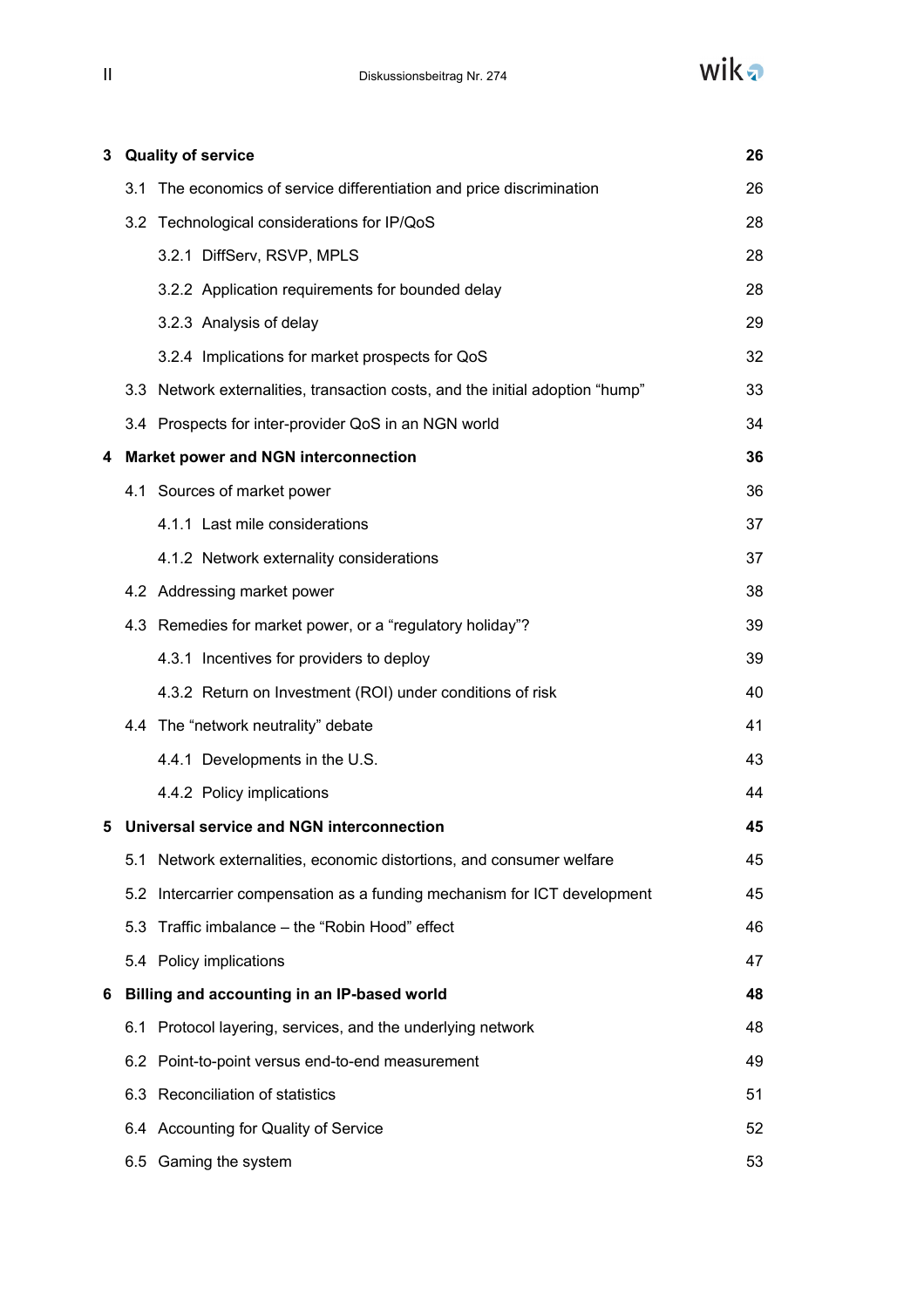

|  | 7 A Hypothetical Scenario: Interconnection in an NGN world       | 54 |
|--|------------------------------------------------------------------|----|
|  | 7.1 The scenario                                                 | 54 |
|  | 7.2 Regulatory implications for last mile access                 | 55 |
|  | 7.3 Regulatory implications for interconnection                  | 56 |
|  | 7.4 Peering versus transit                                       | 56 |
|  | 7.4.1 Peering versus Transit for international interconnection   | 56 |
|  | 7.4.2 Peering versus transit for domestic interconnection within |    |
|  | BigCo's country                                                  | 58 |
|  | 7.5 Network provider versus application servce provider          | 60 |
|  | 7.6 Implications for differentiated Quality of Service           | 61 |
|  | 7.7 Policy implications                                          | 62 |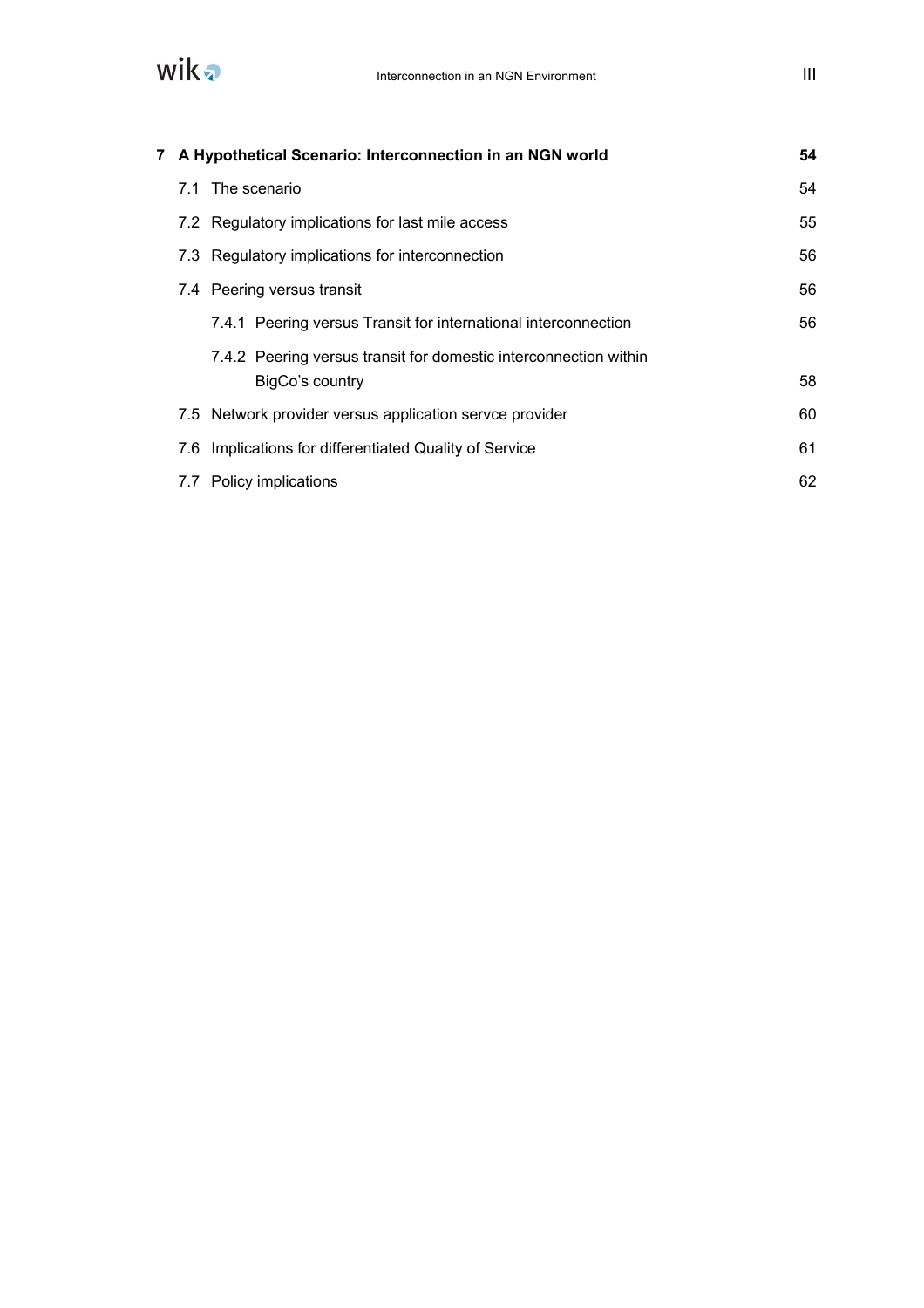

# **Tables**

| Table $2.1$ : | Revenue per minute versus monthly minutes of use for mobile services |  |
|---------------|----------------------------------------------------------------------|--|
|               |                                                                      |  |

# **Figures**

| Figure $2.1$ : | Minutes of use versus revenue per minute for mobile services | 17  |
|----------------|--------------------------------------------------------------|-----|
| Figure $3.1$ : | Packet wait time on a 155 Mbps link                          | -31 |
| Figure $7.1$ : | Hypothetical peering arrangements                            | 57  |
| Figure $7.2$ : | Hypothetical peering and transit arrangements                | 60  |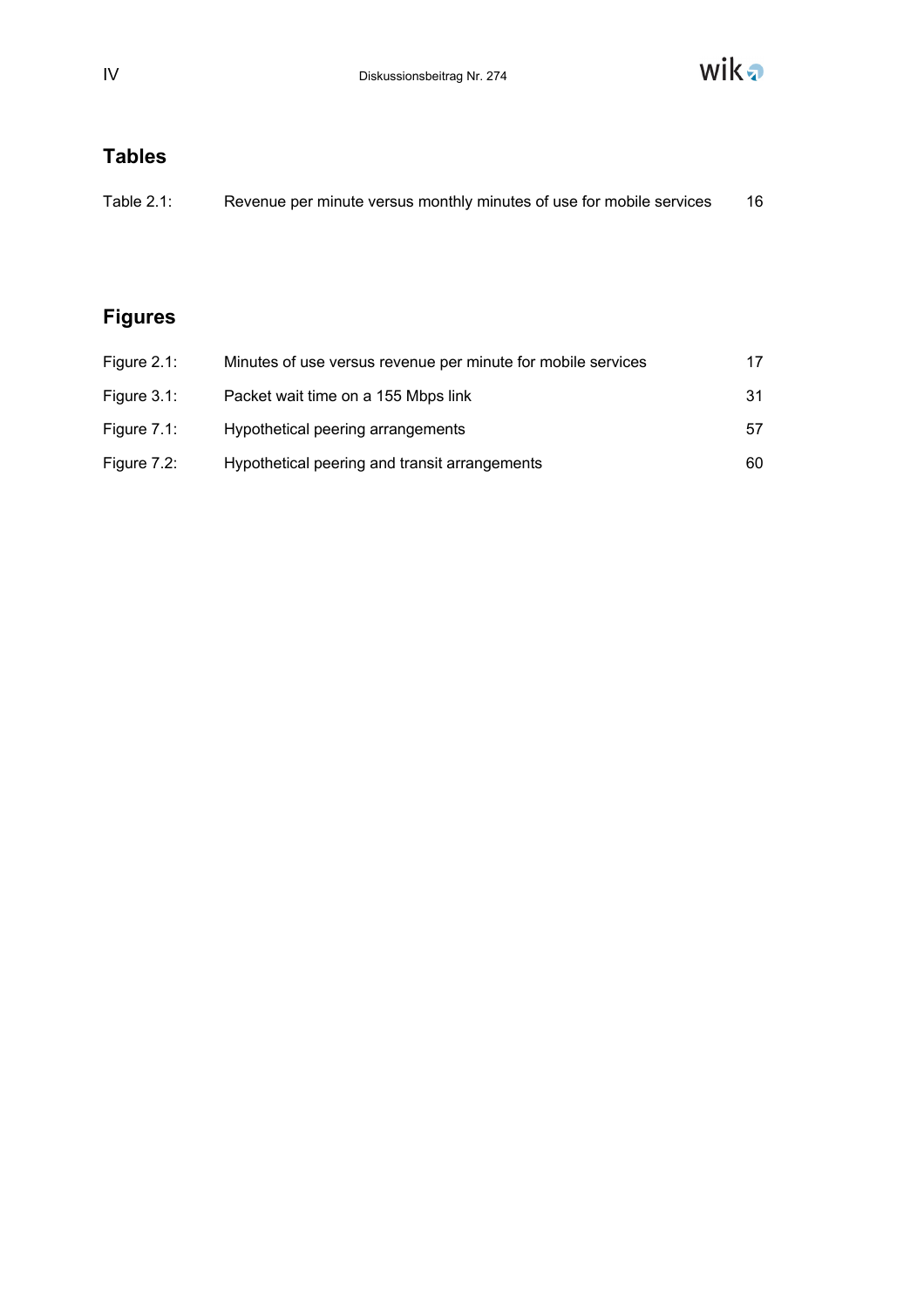

# **Zusammenfassung**

Das NGN steht für die Synthese der Welt des "traditionellen" Public Switched Telephone Network (PSTN) mit der Welt des Internet. Die ökonomischen und regulatorischen Rahmenbedingungen dieser beiden Welten sind jedoch sehr unterschiedlich gewesen. Was wird passieren, wenn diese beiden Welten aufeinander treffen?

Das NGN Interconnection Problem ist eher als ein ökonomisches denn als technologisches Problem zu begreifen. Mit dieser Herangehensweise will der vorliegende Beitrag aufzeigen, was aus ökonomischer Perspektive bereits über Interconnection bekannt ist, um Schlussfolgerungen für mögliche Lösungen bei der NGN Interconnection und entsprechende Implikationen für die politischen Entscheidungsträger abzuleiten.

Die Studie beginnt mit einer überwiegend nicht-technischen Darstellung der etablierten Theorie der Interconnection, sowohl für das PSTN als auch für das Internet. Vorleistungs- und Endkundenebene werden hier getrennt voneinander betrachtet. In der ökonomischen Theorie sind das PSTN und das Internet keine getrennten Welten und die Wirtschaftstheorie bietet die notwendige Brücke zwischen den beiden Welten, indem sie die Gemeinsamkeiten und Unterschiede beleuchtet.

Ein Großteil des zu beobachtenden Interconnection-Verhaltens im PSTN und im Internet kann mit Hilfe bestimmter Konstellationen bekannter ökonomischer Effekte erklärt werden: Marktmacht, das Terminierungsmonopol, Nachfrageelastizität, Netzwerkexternalitäten, Transaktionskosten, Dienstedifferenzierung, Preisdiskriminierung und dem Coase Theorem (welches besagt, dass private Parteien Vereinbarungen oftmals effizienter aushandeln können als Regulierungsbehörden, wenn bestimmte notwendige Voraussetzungen erfüllt sind).

Vor dem Hintergrund dieser Theorie beurteilt die Studie die Implikationen der Migration zu NGNs hinsichtlich des Einsatzes differenzierter Parameter des Quality of Service und der Auswirkungen auf den Universaldienst. Ebenso aufgezeigt werden die Implikationen mehrschichtiger IP-basierter Technologie und die damit verbundenen Veränderungen der Industriestruktur. Für Diensteanbieter ist es grundsätzlich schwierig, die Nutzung der Netzwerkressourcen richtig zu bemessen und zu berechnen - gleiches gilt umgekehrt.

Abschließend untersucht der Report ein hypothetisches Szenario, eine Art gedankliches Experiment, in dem ein traditioneller europäischer Festnetz- und Mobilfunknetzbetreiber seine Netze zu einem IP-basierten NGN aufrüstet. Wir stellen uns mögliche Ergebnisse hinsichtlich Zugangsregulierung und Interconnection vor, mögliche nationale und internationale Interconnection-Vereinbarungen und die Implikationen für den weitverbreiteter Support des QoS.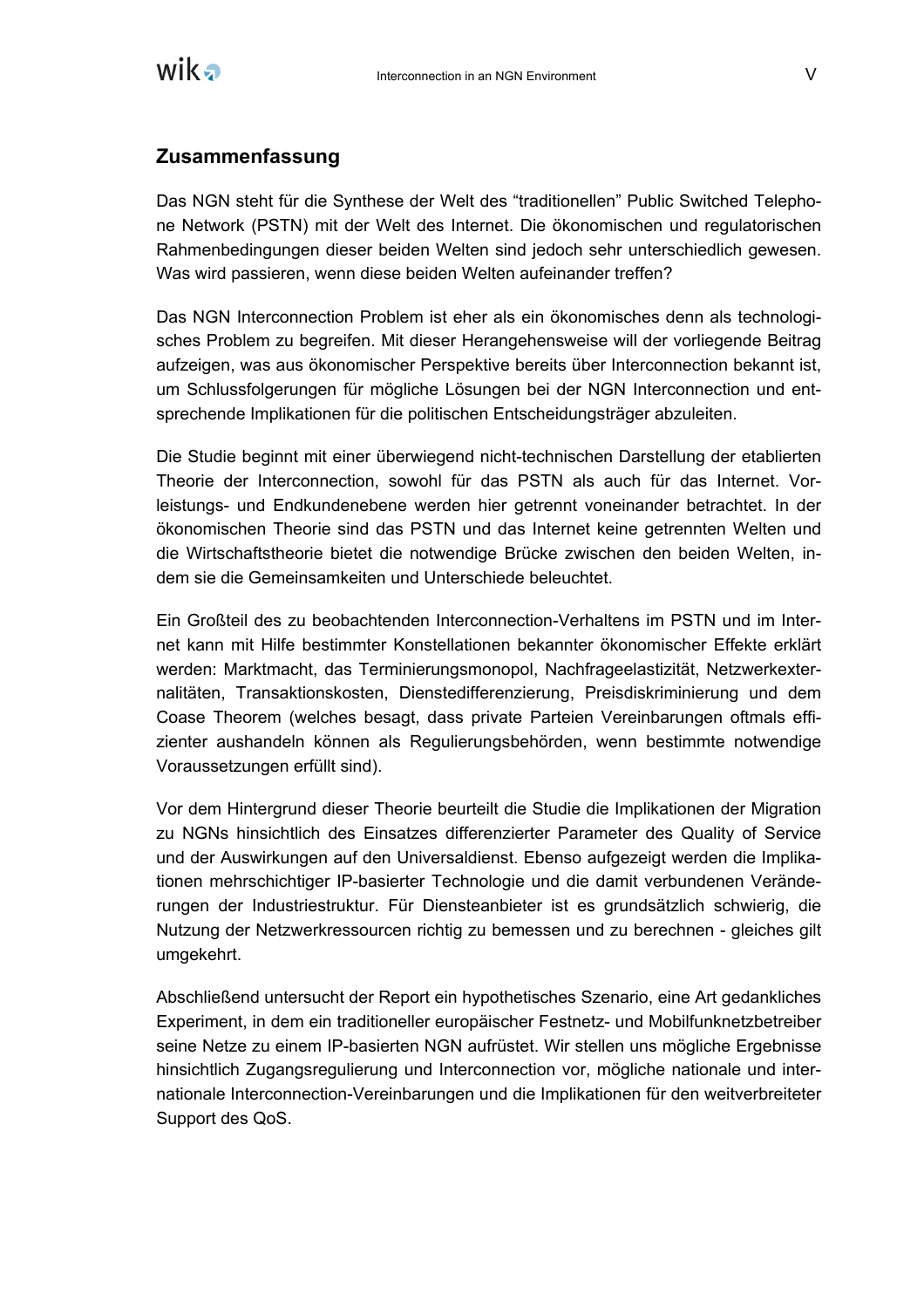

# **Summary**

The NGN represents a synthesis of existing world of the "traditional" Public Switched Telephone Network (PSTN) with the world of the Internet. The economic and regulatory arrangements for the two have historically been very different. What should happen when these two worlds collide?

The NGN interconnection problem is best understood, not as a problem of technology, but rather as a problem of economics. With that in mind, this report seeks to review what is known about interconnection from an economic perspective, in order to reach conclusions about likely NGN interconnection solutions going forward and the corresponding implications for policymakers.

This report begins by laying out, for the most part at a non-technical level, the established theory of interconnection, for both the PSTN and the Internet. Wholesale and retail arrangements are considered separately. At the level of economic theory, the PSTN and the Internet are not worlds apart. Economics provides the necessary bridge between the two worlds, illuminating both the similarities and the differences in these two environments.

Most of the observed behavior of interconnection in the PSTN and in the Internet can be explained in terms of a constellation of known economic effects: market power, the termination monopoly, demand elasticity, network externalities, transaction costs, service differentiation, price discrimination, and the Coase theorem (which says that private parties can often negotiate arrangements more efficiently than government regulators, provided that necessary preconditions have been met).

With this theory in hand, the report considers the implications of the migration to NGNs in terms of the deployment of differentiated Quality of Service, and the impact on universal service. It also considers the implications of layered IP-based technology and the associated changes in industry structure – service providers are ill-equipped to measure or to charge for the network provider's resource consumption, and vice versa.

Finally, the report examines a hypothetical scenario, a "thought experiment", where the historic wired and mobile incumbent of European country upgrades its networks to an IP-based NGN. We consider the likely results in terms of regulation of the access network, and of interconnection; likely domestic and international interconnection arrangements; and the implications for ubiquitous support of QoS.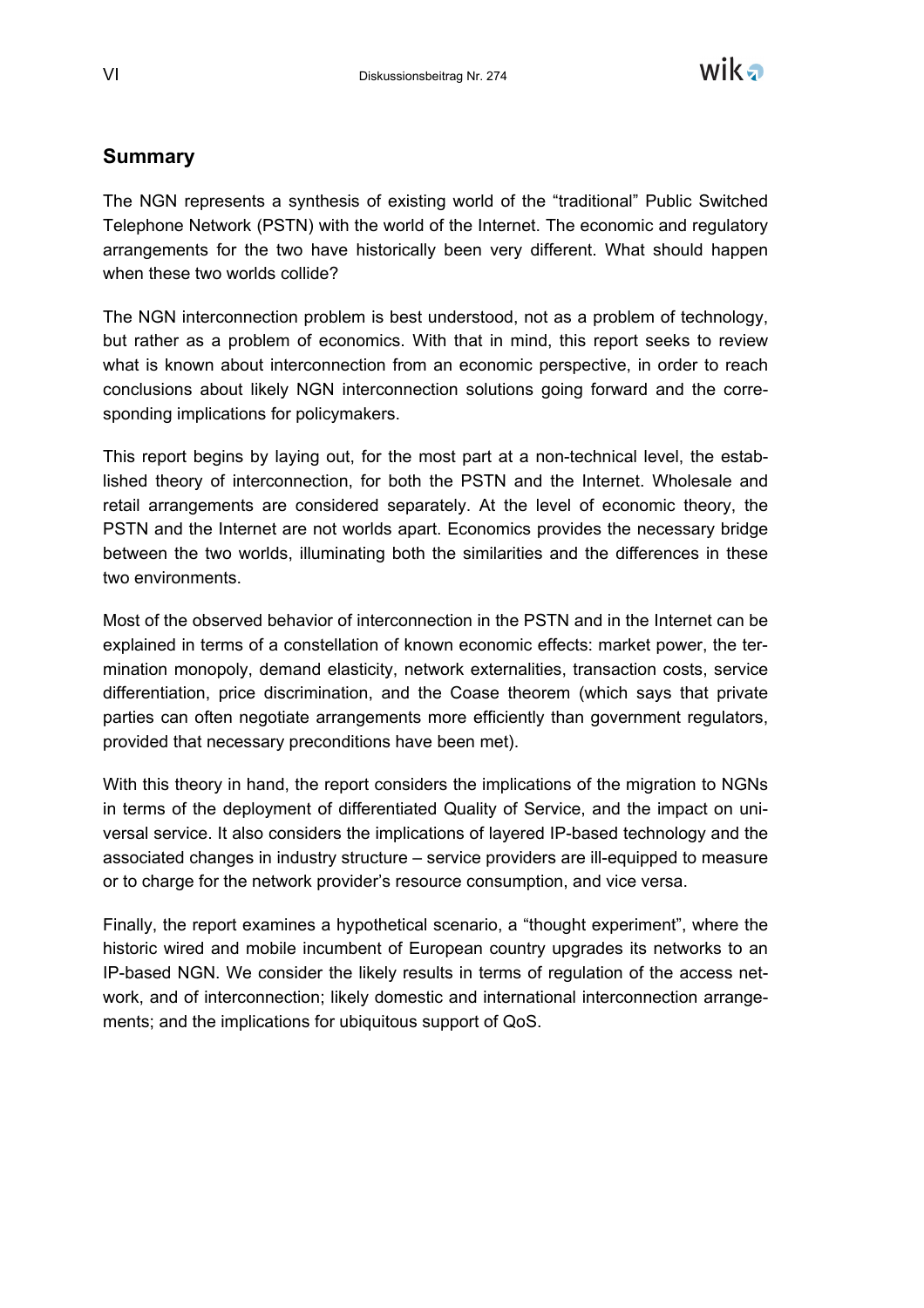

# **Executive Summary**

This report considers the likely evolution of interconnection arrangements in the context of IP-based *Next Generation Networks (NGNs*).

The NGN represents a synthesis of existing world of the "traditional" *Public Switched Telephone Network (PSTN*) with the world of the Internet. The economic and regulatory arrangements for the two have historically been very different. What should happen when these two worlds collide?

Many of the networks created over the past ten years contain most of the key elements of an NGN. Most, if not all, of the technology necessary for IP-based NGN interconnection has been available for five to ten years. Advanced approaches to interconnection have been slow to deploy, even where the technology has been mature or within hailing distance of maturity.

The NGN interconnection problem is best understood, not as a problem of technology, but rather as a problem in economics. With that in mind, this report seeks to review what is known about interconnection from an economic perspective, in order to reach conclusions about the prospects for deployment going forward and the corresponding implications for policymakers.

A substantial body of economic theory has been developed over the past decade as regards interconnection in the traditional PSTN. A smaller body of solid economic research has emerged in regard to interconnection of IP-based networks. At the level of economic theory, the PSTN and the Internet are *not* worlds apart. Economics provides the necessary bridge between the two worlds, illuminating both the similarities and the differences in these two environments.

This report begins by laying out, for the most part at a non-technical level, the established theory of interconnection, for both the PSTN and the Internet. Wholesale and retail arrangements are considered separately. Most of the observed behavior of these economic networks can be explained in terms of a constellation of known economic effects: market power, the termination monopoly, demand elasticity, network exernalities, transaction costs, service differentiation, price discrimination, and the Coase theorem (which says that private parties can often negotiate arrangements more efficiently than government regulators, provided that necessary preconditions have been met).

With this theory in hand, the report considers the implications for the deployment of differentiated Quality of Service, and of universal service. We also consider the implications of IP-based technology – with the layering, and the changes in industry structure that it implies – service providers become independent of the network, but neither is well equipped to measure or to charge for the other's resource consumption.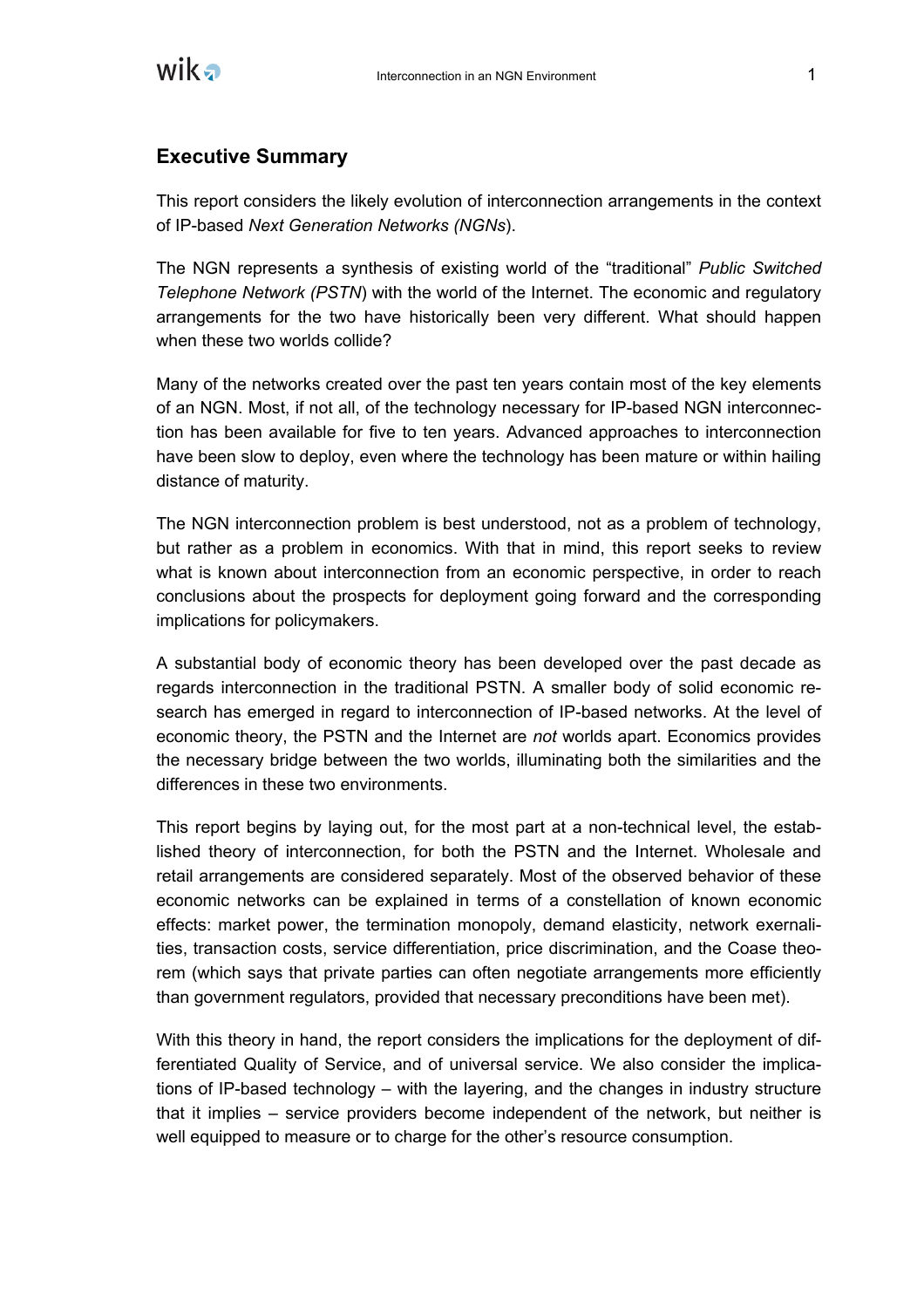

The last section of the report represents a hypothetical scenario, a "thought experiment", where the historic wired and mobile incumbent of European country upgrades its networks to an IP-based NGN. We consider the likely results in terms of regulation of the access network, and of interconnection; likely domestic and international interconnection arrangements; and the implications for ubiquitous support of QoS. Key findings include:

- Provided that markets for Internet transit and for consumer broadband Internet access are effectively competitive, a "Coasian" interconnection regime is likely to be more efficient, and more consistent with consumer welfare, than a regulated regime.
- Conversely, where these markets are not effectively competitive, mandates for interconnection at the IP level may prove to be unavoidable, particularly once existing PSTN interconnection is withdrawn. The migration to NGN potentially creates new sources of market power, at the same time that it creates new possibilities for competition.
- Policymakers might consequently be well advised to focus their attention first on ensuring competitive markets, and only secondarily on interconnection.

Current *Calling Party's Network Pays (CPNP*) arrangements contain a number of implicit subsidies. In the world of the NGN, where services providers and networks operators may be different entities, these subsidies need major re-thinking – call termination payments that were intended to finance the terminating network would, by default, flow to independent VoIP service provides who have no network to support. In the absence of termination fees, independent VoIP providers would tend to compete price levels for telephony service, independent of the network, down to levels not greatly above cost, which would appear to be a societally desirable outcome.

The thought experiment does not flatly preclude the possibility that governments might somehow erect a new system of subsidies to replace the old, but it suggests that any subsidy system will be difficult to sustain over time in the face of new forms of competition enabled by the IP-based NGN – all provided, once again, that underlying markets (especially for wholesale Internet transit and for retail Internet broadband access) remain effectively competitive. A system of Coasian private arrangements, in the absence of vertically integrated competitive bottlenecks, seems likely to lead to unsubsidized arrangements at wholesale and retail price levels not greatly in excess of cost.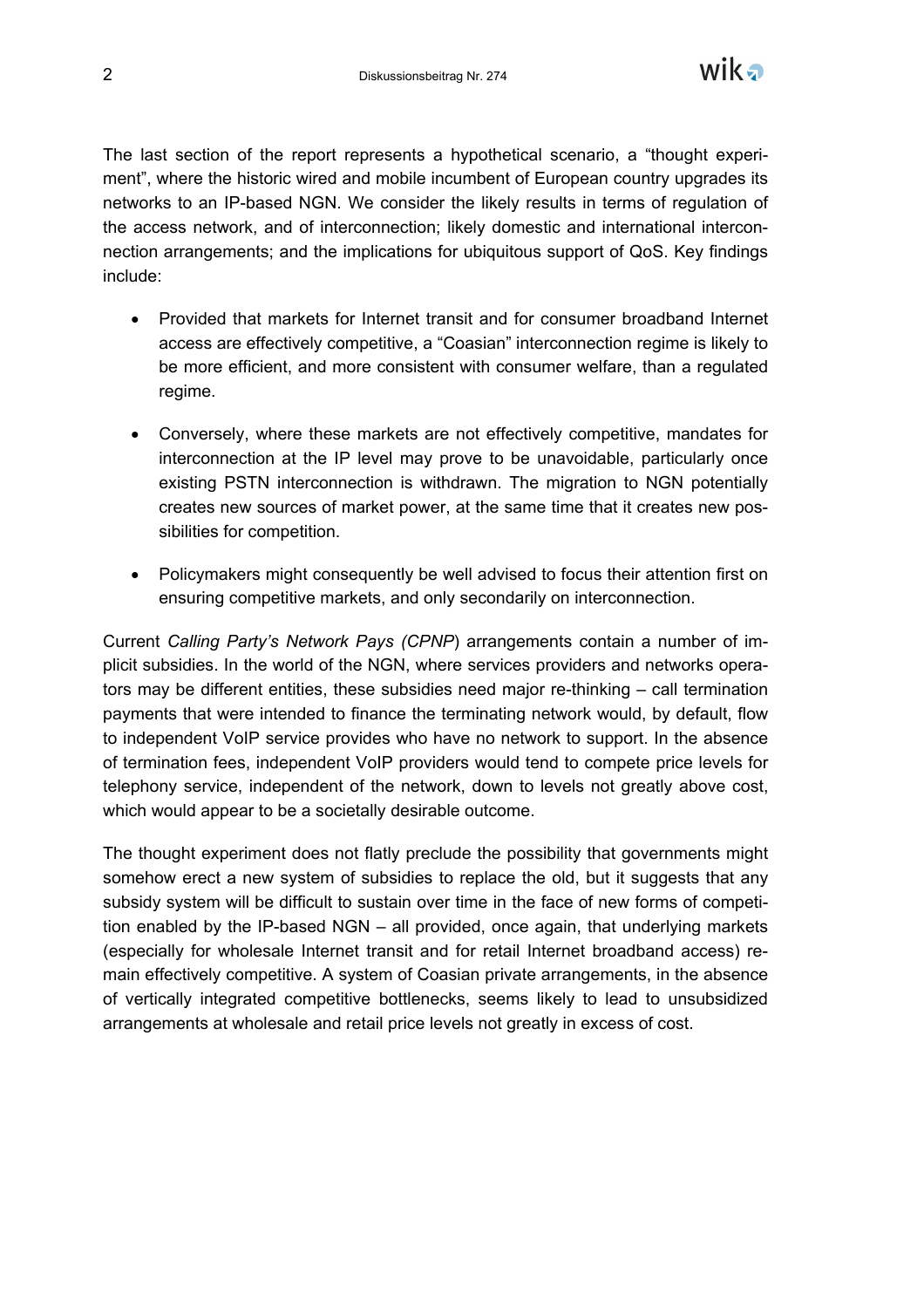

# **1 Introduction**

The English novelist Charles Dickens has a series of ghosts show his miserly and misanthropic protagonist, Scrooge, his past, his present, and a grim future. The chastened Scrooge then asks, "Are these the shadows of the things that Will be, or are they shadows of things that May be, only?"**1**

This report considers the problem of network interconnection in the emerging world of the IP-based NGN from the perspective of established economic theory, and then attempts to "paint a picture" of what might happen if the primary wired and wireless incumbent in a major European country were to migrate rapidly and comprehensively to an IP-based NGN in the near future. It is hoped that this thought experiment sheds light on the likely evolution of interconnection in the evolving NGN world; at the same time, it is important to remember that it depicts *one possible* future, hopefully a plausible future, but not necessarily *the* future.

# **1.1 The migration to IP-based Next Generation Networks (NGNs)**

The global electronic communications industry is experiencing something of a "sea change" as it is integrated to an increasing degree with IP-based services. The plans of British Telecom (BT) to replace outright large parts of its existing over the next few years with a 21st Century Network (21CN) are perhaps the most dramatic example,**2** but the same trend is proceeding, perhaps more quietly, in every developed country. In North America, there is less of the rhetoric of the NGN, but much of the same substance.

# **1.2 To regulate, or not to regulate?**

This migration raises many thorny regulatory questions, especially in the area of network interconnection. The *Public Switched Telephone Network (PSTN*), the existing telephony network, operates under a well established set of interconnection rules that have been more than a century in the making. In the Internet, by contrast, interconnection is generally a matter of private bilateral agreements, usually with no regulatory intervention at all. Both systems seem to work reasonably well most of the time in their respective domains, but how should they be combined?

**<sup>1</sup>** Charles Dickens, A Christmas Carol.

**<sup>2</sup>** See

http://www.btglobalservices.com/business/global/en/business/business\_innovations/issue\_02/century \_network.html.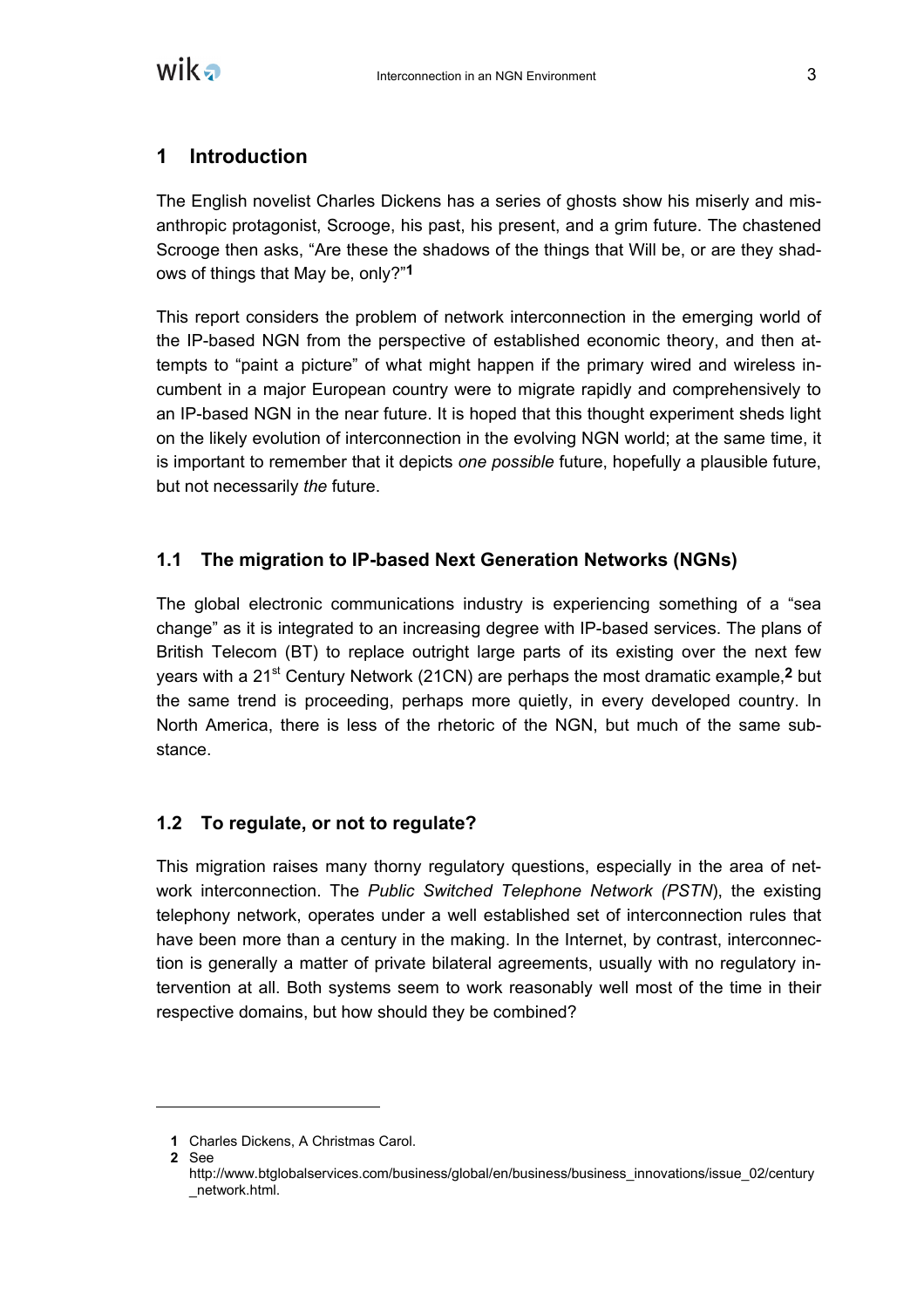

Inevitably, there have been calls to withdraw regulation altogether. As the number of technical alternatives increases, and competition progressively expands, the regulation of electronic communications should wither away altogether.

In the long run, this is probably the right view. Regulatory best practice argues for withdrawal of regulation once markets have become effectively competitive.

But the long run view may not be the most relevant view. As the English economist John Maynard Keynes remarked, "In the long run, we're all dead." This report focuses on events in an intermediate time frame – the next few years, or perhaps at most the next two decades.

Over that time frame, concerns must be raised over complete withdrawal of regulatory obligations in markets where competition is not yet fully effective. The experience of New Zealand, which attempted for years to avoid putting a traditional communications regulator in place, is particularly relevant – their system proved to be unworkable. In fact, the most serious problems were precisely in regard to interconnection, which is the locus of this report. Starting around 2001, they gave it up as a bad job, and implemented lightweight institutions approximating the function of a traditional regulator.**3**

The scenario analysis in this report suggests that the overarching philosophy that the U.K. regulator, Ofcom, has adopted is much more promising: the focusing of reglulation on areas where there are *durable competitive bottlenecks*, enabling competition at the *deepest level feasible*; and the gradual withdrawal of regulation everywhere else.**4**

#### **1.3 NGN core, NGN access**

-

The migration to Next Generation Networks can be viewed as comprising two distinct threads. On the one hand, current PSTN operators are evolving the *core* of their networks so as to use IP-based technology to carry voice traffic, and other applications as well. On the other, many firms are providing increasingly high speed data *access* to the customer premises.

In a recent document,**5** the European Competitive Telecommuncations Association (ECTA) provided definitions that will serve for purposes of this report:

• The first is the deployment of fibre into the local loop, either to the incumbent's street cabinet (+/- max 1km from the customer premises) in conjunction with

**<sup>3</sup>** See Haucap, J., and Marcus, J.S., "Why Regulate? Lessons from New Zealand", IEEE Communications Magazine, November 2005, available at: http://www.comsoc.org/ci1/Public/2005/nov/ (click on "Regulatory and Policy").

**<sup>4</sup>** See Ofcom's Final statements on the Strategic Review of Telecommunications, and undertakings in lieu of a reference under the Enterprise Act 2002, September 22, 2005.

**<sup>5</sup>** "ECTA comments on NGN public policy", November 2005.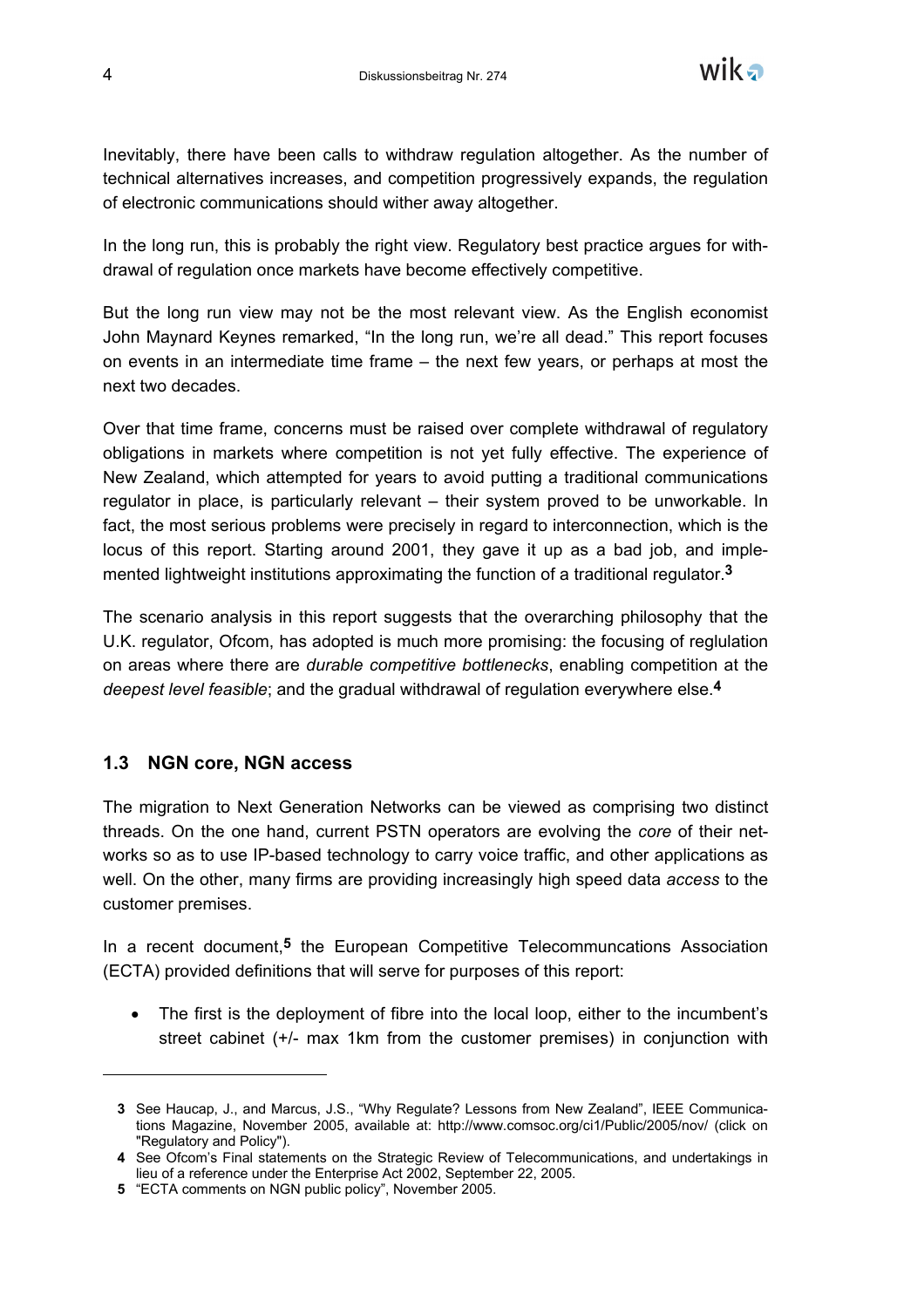

VDSL(2) deployment or the deployment of fibre all the way to customer premises (typically apartment blocks rather than individual houses). These will be referred to as *access NGNs*.

• The second is the replacement of legacy transmission and switching equipment by IP technology in the core, or backbone, network. This involves changing telephony switches and installing routers and Voice over IP equipment. These will be referred to as *core NGNs*.

These two threads have somewhat different regulatory implications. In this report, our primary focus in on the NGN core. The adoption of broadband access is very much relevant to this migration, and in this sense the migration to the access NGN can be viewed in regulatory terms as simply being faster broadband.

# **1.4 A word about the author**

I should also say a few words about my own background. We all have a tendency to look at issues through the lens of our own experiences. Before starting work at the WIK, a research institute and consulting firm located in Bad Honnef, Germany, I had been the Senior Advisor for Internet Technology at the FCC (U.S.). Prior to that, I was the Chief Technology Officer (CTO) for GTE Internetworking (Genuity, also U.S.), which at the time was one of the largest Internet backbones in the world.

I am well aware that these issues are complex and contentious. My long experience working with the Internet, with the FCC, and generally in North America inevitably predisposes me toward a Bill and Keep intercarrier compensation model; at the same time, I am reasonably well versed in theory and practice in Europe. The perceptive reader will quickly observe that my personal views on these matters do not strictly follow the lines on which these arguments typically proceed. I have attempted to present the issues and the full range of arguments as clearly and as fairly as I could, and to ground my statements clearly in established economic theory and in documented facts. Only the reader can judge how well I have succeeded.

I should add that, while I know something about economics, I do not regard myself as an economist. I am an engineer by training. Nonetheless, I took an economic perspective in this report, because the interconnection challenges with which this report deals are best understood from that perspective.

# **1.5 A road map to the balance of the report**

The next three sections of the report provide general background drawn from economic theory. Section 2 provides interconnection theory, both for the PSTN and for the Inter-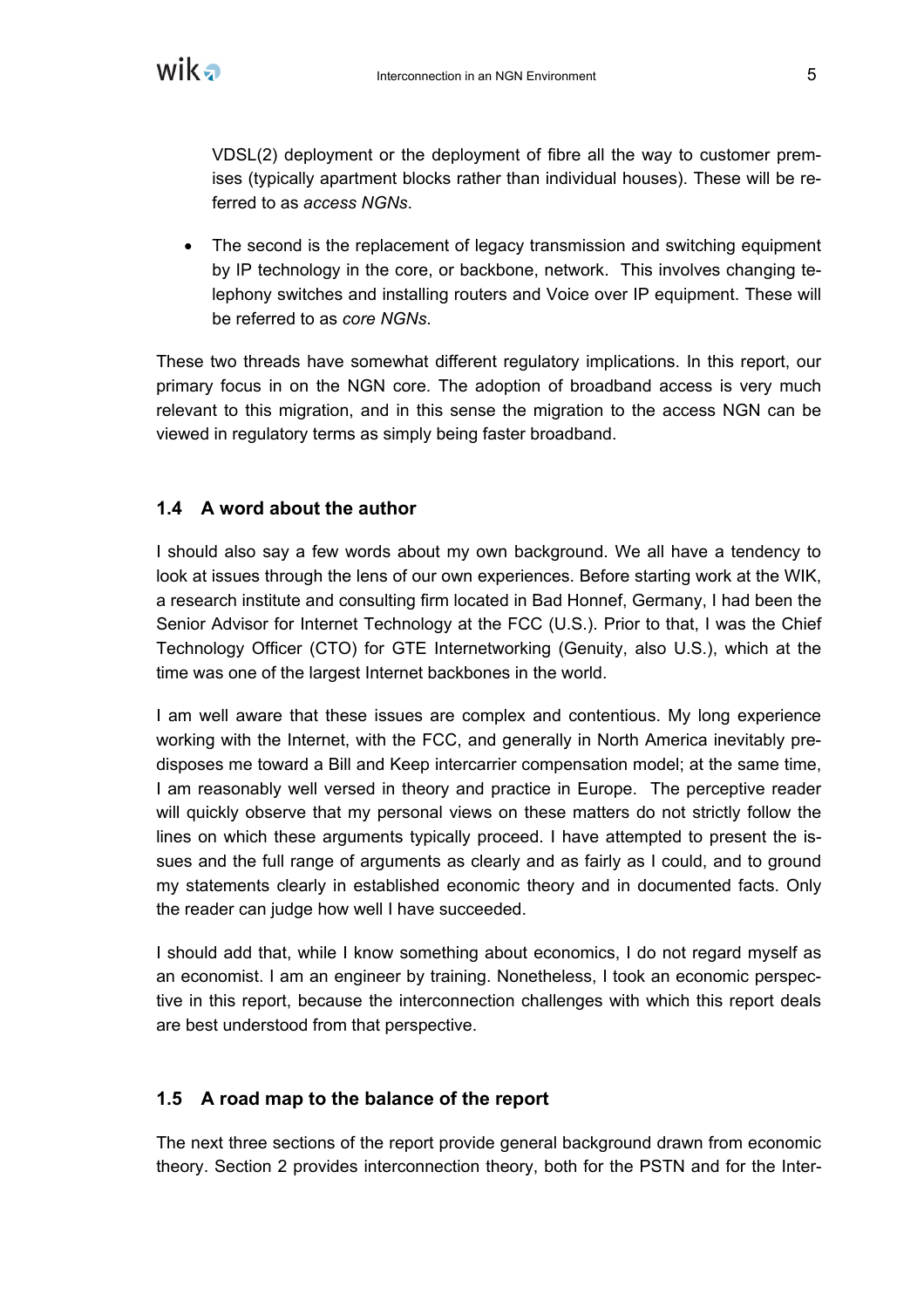-



net. Section 3 provides technical and economic background of differentiated service (IP Quality of Service), and of associated price discrimination. Section 4 talks about market power – its sources, its remedies, and its likely evolution in the world of the IP-based NGN. Section 5 is a brief exploration of the relationship between interconnection arrangements and the funding of universal service in an NGN context. Section 6 considers the interaction between interconnection arrangements and interconnection accounting – what can be measured in an IP-based NGN, and how do measurement constraints translate into constraints on what can be charged for? Finally, chapter 7 uses a hypothetical scenario of an NGN migration in Europe to explore how interconnection arrangements might in practice evolve.**6**

**<sup>6</sup>** Section 7 benefits from recent developments and from regulatory proceedings in the UK, but the scenario is not patterned after the proposed BT evolution, nor after specific developments in any particular country.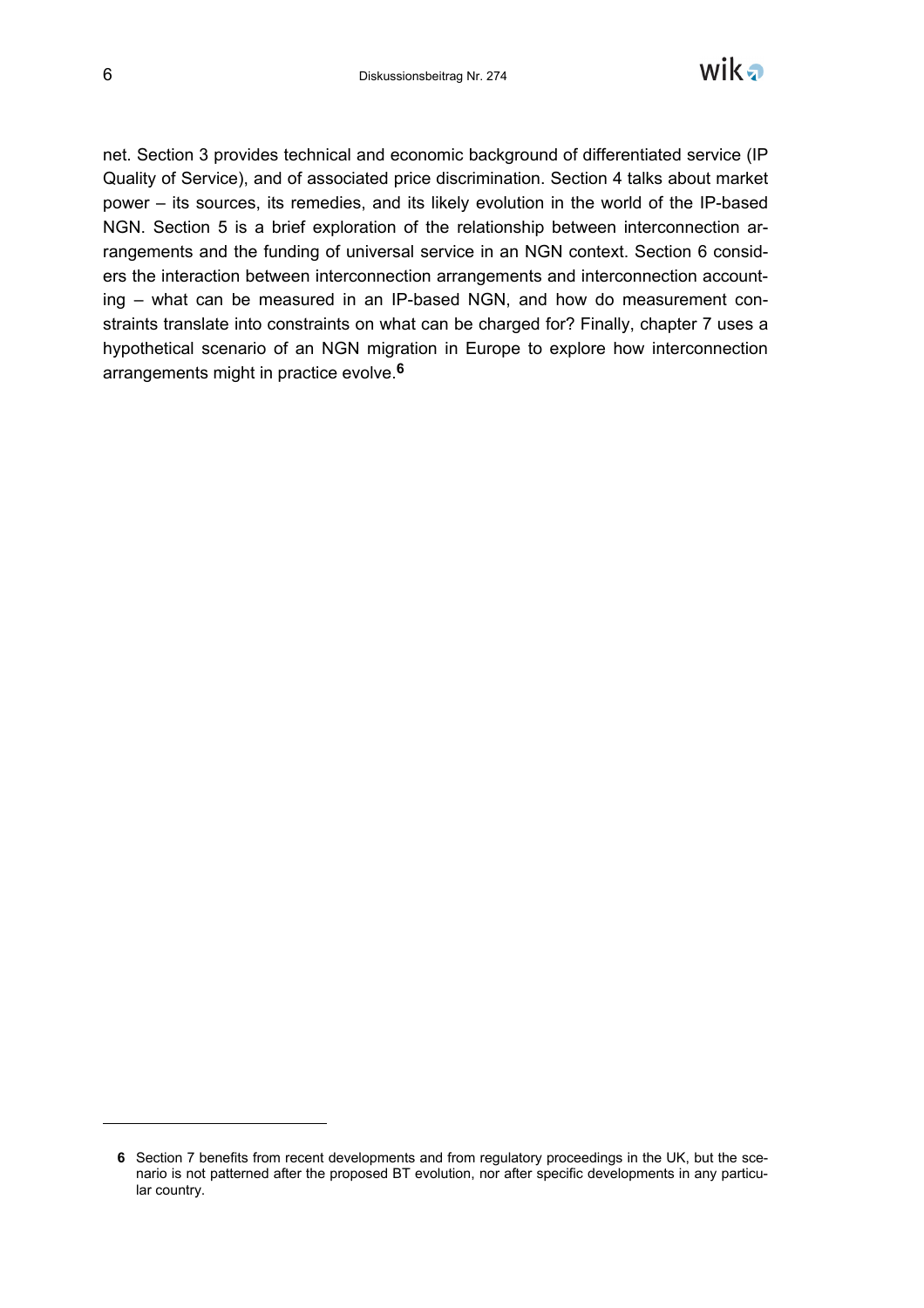

# **2 Underlying Economic Principles**

This section provides background on the underlying economics of network interconnection, in order to motivate the discussion that follows. It attempts to present the economics of the PSTN and that of the Internet in an integrated way, and also to provide a consistent view of the various models that have emerged at the retail and at the wholesale levels.

The interconnection of telecommunications networks has been extensively studied in the literature. Many economists would view the authoritative sources as being Laffont, Rey and Tirole (1998a and 1998b),**7** Armstrong (1998),**8** and Laffont and Tirole (2001).**9** I choose to draw primarily on Laffont and Tirole (2001).

The section seeks to provide non-specialists with a non-technical but thorough grounding in the theory and the literature.**10** It also serves to introduce the economics vocabulary that will be used throughout the balance of the paper. Economists may find this section useful primarily to the extent that it provides a comprehensive and integrated view of what is known of interconnection arrangements in the PSTN and in the Internet.

#### **2.1 The PSTN at the Retail Level**

Retail arrangements in the world of conventional telephony are, in a sense, familiar to anyone who uses a telephone. Nonetheless, it may be helpful to put them into a broader perspective, in order to provide a comparative context. Most of us live in a single country, and have only limited exposure to alternative arrangements.

#### 2.1.1 Calling Party Pays (CPP) versus Mobile Party Pays (MPP)

In most countries, the party that *originates* (initiates) a call pays a fee for the call, usually as a function of the duration of the call in minutes, and often also as a function of the distance from the originator to the point at which the call *terminates* (is received). In these same countries, the party that receives the call typically is not charged. These arrangements are collectively referred to as *Calling Party Pays (CPP*).

**<sup>7</sup>** Jean-Jacques Laffont, Patrick Rey and Jean Tirole, "Network Competition: I. Overview and Nondiscriminatory Pricing" (1998a), Rand Journal of Economics, 29:1-37; and "Network Competition: II. Price Discrimination" (1998b), Rand Journal of Economics, 29:38-56.

**<sup>8</sup>** Armstrong, M. "Network Interconnection in Telecommunications." Economic Journal, Vol. 108 (1998), pp. 545–564.

**<sup>9</sup>** Jean-Jacques Laffont and Jean Tirole, Competition in Telecommunications, MIT Press, 2000.

**<sup>10</sup>** I should hasten to add that I myself am not formally trained as an economist.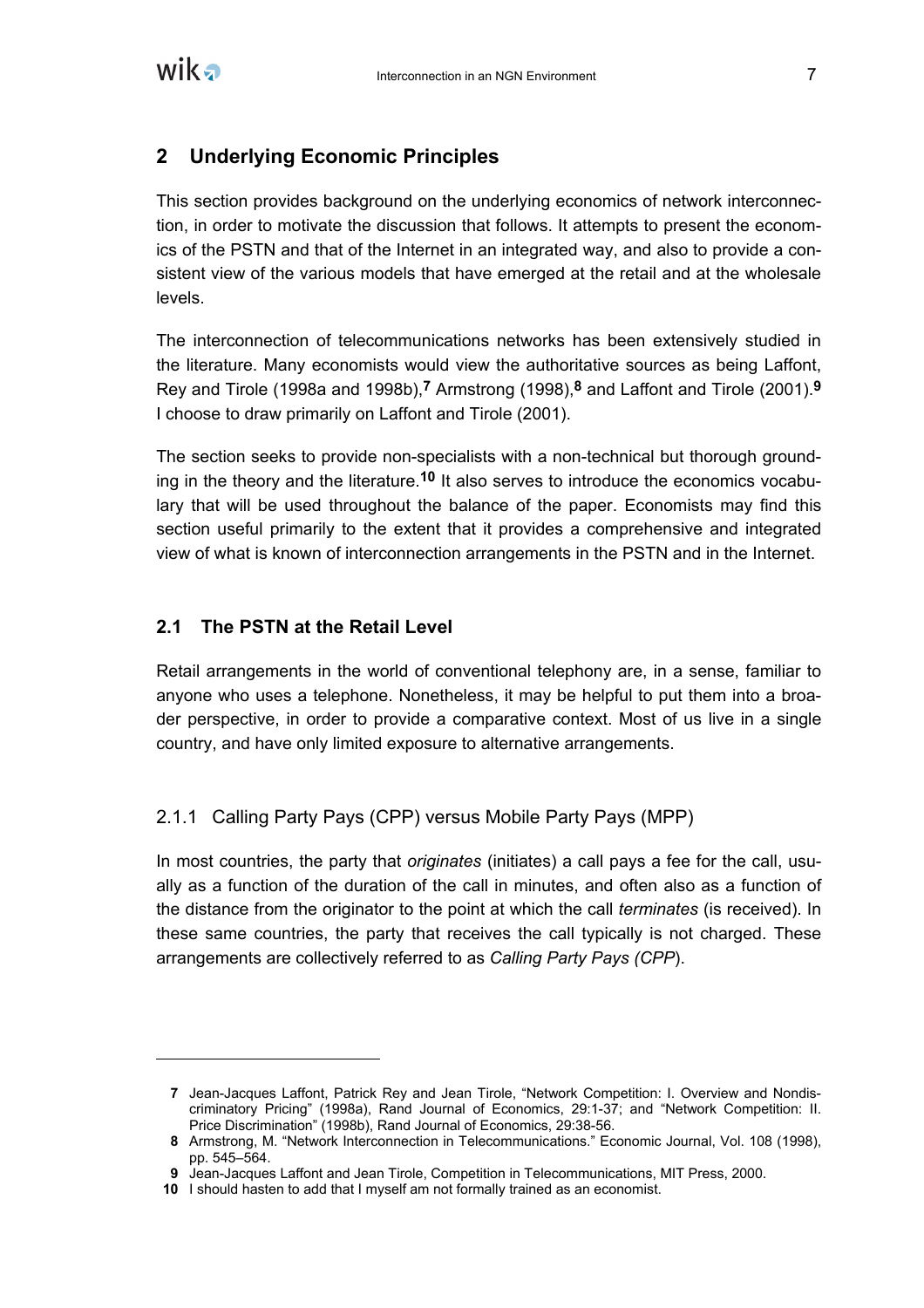

A few countries – notably, the United States and Canada – use an alternative system referred to as *Receiving Party Pays* (*RPP*). Under RPP, the originating party and the terminating party can each be charged by their respective service providers.

In the U.S. and Canada, CPP arrangements are common for fixed line phones, while RPP arrangements are common for mobile phones. For this reason, some experts prefer to refer to these North American arrangements as *Mobile Party Pays* (*MPP*).

In fact, the system in these countries continues to evolve – the most common arrangements today are for plans that are either *flat rate*, or that are flat rate up to some large number of minutes of use (so-called *buckets of minutes* plans).

Each of these systems has its advantages and its disadvantages, and each has adherents and opponents. Both are in need of a major re-thinking as the world evolves to IPbased NGN arrangements.

#### 2.1.2 Cost Causation

-

CPP calling arrangements have long been the globally most common set of arrangements. They are extremely logical if one starts from the presumption that the party that originated a call presumably wanted the call to complete, and that the originating party can therefore be considered to be both the prime beneficiary and the *cost-causer* of the call.

Analogously, the receiving party has been thought of as a passive party, involuntarily receiving a call from the originator. Again, under this assumption it is natural to refrain from charging the receiving party.

More recently, a number of economists have challenged this view. The American Patrick deGraba has argued that, "… both parties to a call – i.e., the calling party and the called party – generally benefit from a call, and therefore should share the cost of the call." **11**

A recent paper by Doh-Shin Jeon, the late Jean-Jacques Laffont, and Jean Tirole explores the inherent mirror-image relationship between calling and called party, and find that there is no qualitative difference, as "it takes two to tango." In particular, they consider the implications of *receiver sovereignty* – the notion that the receiver always has

**<sup>11</sup>** See Federal Communications Commission (FCC) Office of Strategic Planning and Policy Analysis (OSP) Working Paper 33: Patrick deGraba, "Bill and Keep at the Central Office As the Efficient Interconnection Regime", December 2000, available at http://www.fcc.gov/osp/workingp.html.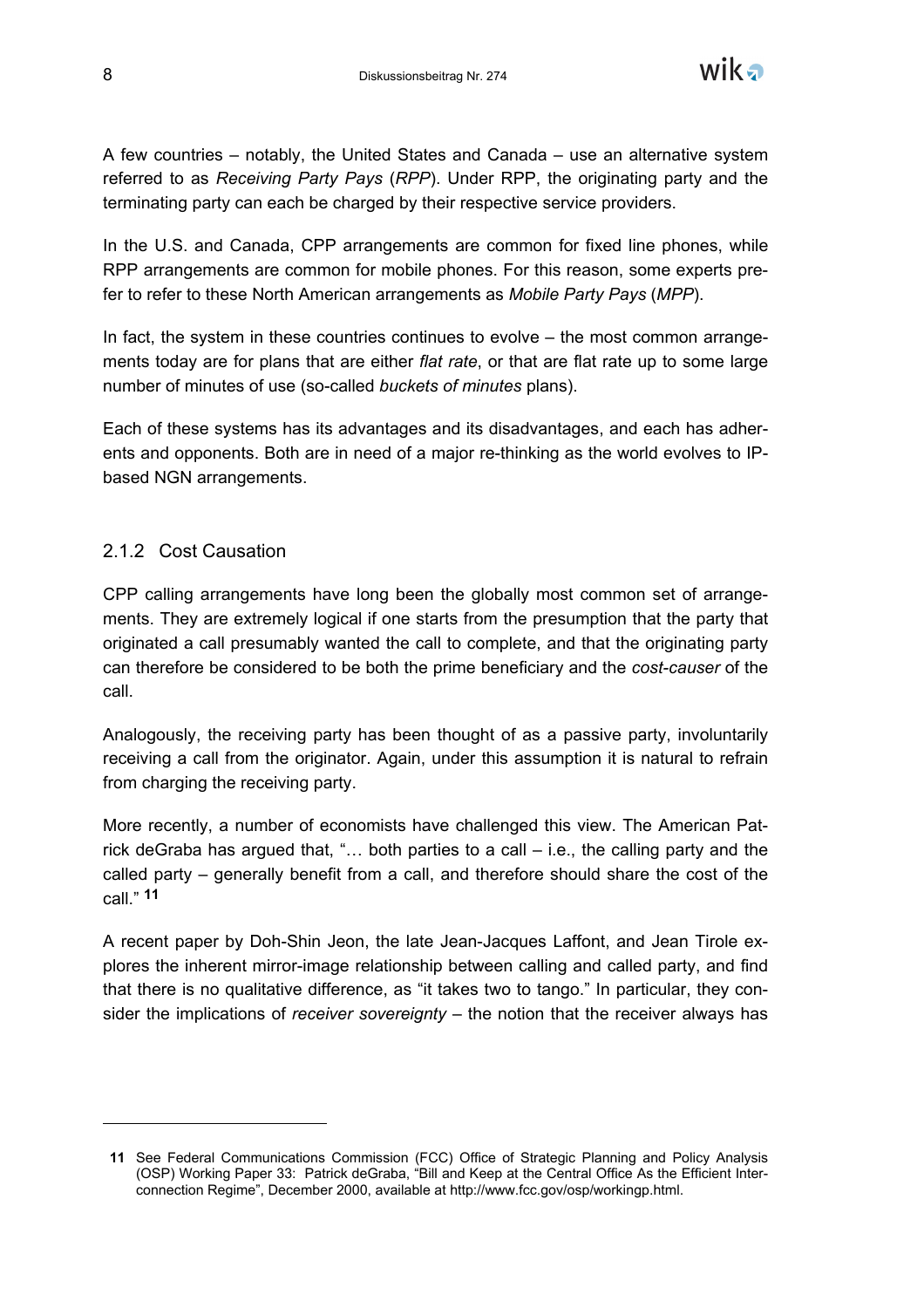the option to hang up, and therefore should be viewed as playing an equal or nearly equal role in cost causation.**12**

# 2.1.3 Usage-based pricing versus flat rate

Consumers appear to have a strong preference for flat rate retail pricing arrangements over usage-based pricing. Flat rate arrangements reduce or eliminate the uncertainty as to what the consumer will have to pay.

Customers tend to respond to flat rate plans by making extensive use of the service in question. In an economic sense, this is a normal and predictable demand elasticity response to a perceived marginal price of zero.

If the marginal usage-based cost to the provider were high, this might lead to inefficient use; however, communications services today are characterized to an ever-increasing degree by significant initial costs and low or very low usage-based marginal costs. Under these circumstances, flat rate plans can be efficient for both the consumer and the provider. The high utilization of the service that flat rate promotes can thus be viewed as a gain in consumer welfare.

The U.S.-based mathematician Andrew Odlyzko has argued that pricing structures will tend to gravitate to flat rate whenever the marginal cost is low enough, and purchases frequent enough: "People react extremely negatively to price discrimination. They also dislike the bother of fine-grained pricing, and are willing to pay extra for simple prices, especially flat-rate ones. …[P]rice discrimination and finegrained pricing are likely to prevail for goods and services that are expensive and bought infrequently. For purchases that are inexpensive and made often, simple pricing is likely to prevail."**13**

Flat rate plans are common in the United States, but much less common outside of North America, largely as a function of differences in the underlying wholesale interconnection arrangements – we return to this point in the following section of this paper. Experience in the U.S. strongly bears out the consumer preference for flat rate services.

For example, AT&T Wireless's offer of Digital One Rate in 1998 provided flat rates across the United States. As long as the mobile customer used not more than some fixed (and possibly large) number of minutes of air time, the customer could place or

**<sup>12</sup>** "On the receiver pays principle", RAND Journal of Economics, 2004.

**<sup>13</sup>** Andrew Odlyzko, "The evolution of price discrimination in transportation and its implications for the Internet", Review of Network Economics, vol. 3, no. 3, September 2004, pp. 323-346, available at http://www.rnejournal.com/articles/odlyzko\_RNE\_sept\_2004.pdf.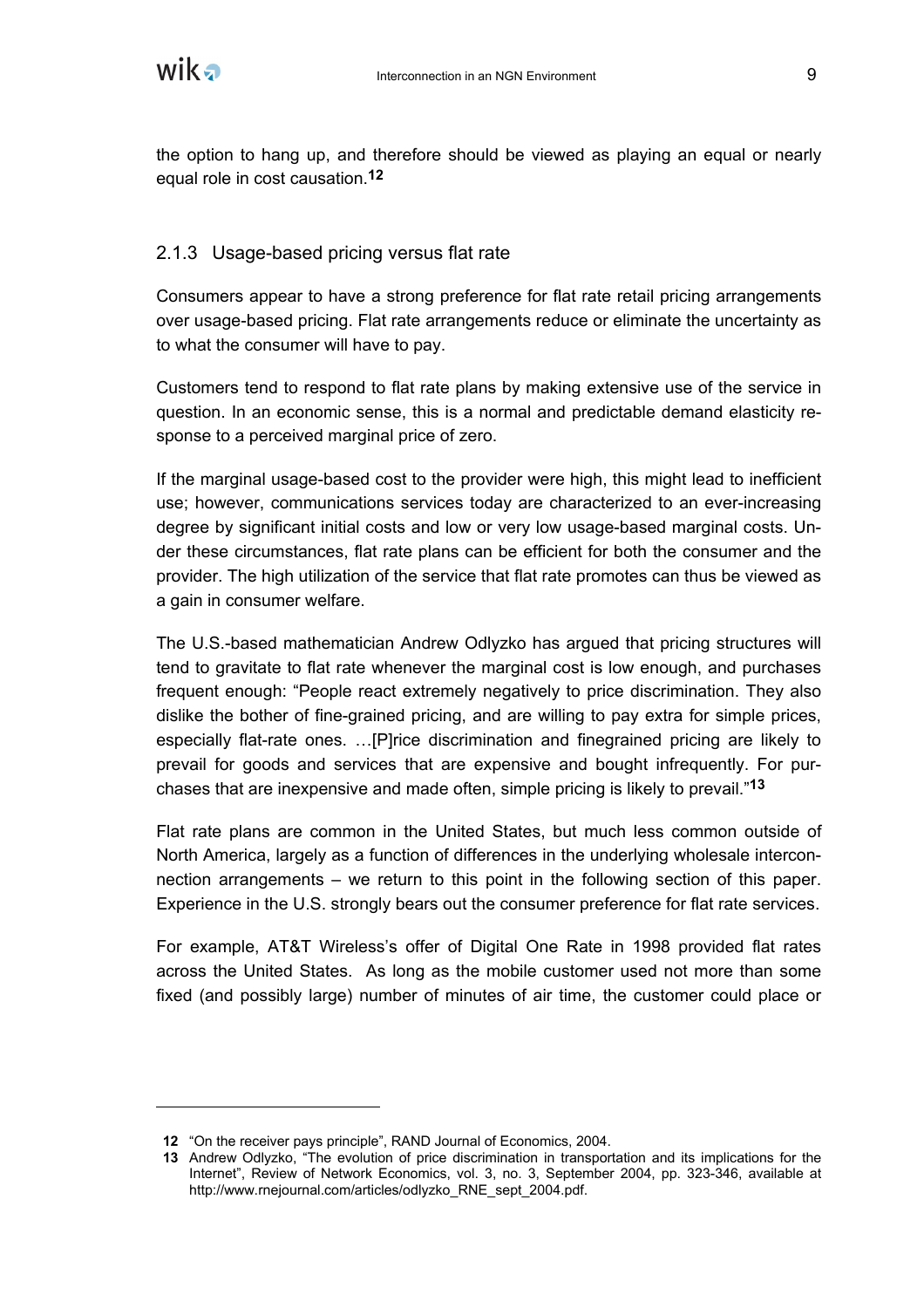receive calls to and from any point in the continental United States. The customer would incur no per-minute charges, no long distance charges, and no roaming charges.**14**

Digital One Rate proved to be immensely popular. The success of Digital One Rate effectively forced its mobile competitors to provide a competitive response; however, initially they were hampered by their lack of nationwide scale. The net result was a wave of consolidation, alliances and joint ventures that ultimately resulted in a nationwide market for mobile telephone services with multiple carriers, each offering nationwide plans offering a large bucket of minutes for a flat monthly fee.

Today, flat rate plans are becoming increasingly prevalent in the U.S. for all forms of telephony.**15** As dominant local operators were permitted to offer long distance services, they typically offered flat rate plans with unlimited domestic long distance. IP telephony service providers commonly offer unlimited domestic calls at a flat rate.**16**

Analogously, when America Online introduced flat rate pricing of \$19.95 per month for Internet service in 1996, it resulted in an explosion of consumer adoption – so much so, that the company was hard-pressed to deploy new service quickly enough.

At the level of governmental policy, both the U.S. and the U.K. have implemented measures to enable consumers to avoid per-minute charges when using dial-up to access an ISP.**17** These measures are motivated by the same recognition that true usagebased incremental costs are low, and that the societal value and consumer welfare benefits of increased utilization of the Internet are probably substantial.

# **2.2 The PSTN at the Wholesale Level**

Charging arrangements for the PSTN at the wholesale level mirror the arrangements at the retail level, but only loosely.

**<sup>14</sup>** Cf. FCC, 8<sup>th</sup> CMRS Competition Report, §94: "AT&T Wireless's Digital One Rate ("DOR") plan, introduced in May 1998, is one notable example of an independent pricing action that altered the market and benefited consumers. Today all of the nationwide operators offer some version of DOR pricing plan which customers can purchase a bucket of MOUs to use on a nationwide or nearly nationwide network without incurring roaming or long distance charges." Several mobile operators offer a variant of this plan where there are no roaming charges as long as the customer is using that operator's facilities.

**<sup>15</sup>** These flat rate plans are truly flat rate, whereas the mobile plans are generally two part tariffs. The usage charges of the mobile plans are usually set to very high levels (as much as \$0.40 per Minute of Use). They are not so much intended to be used, as to punish consumers who purchase bundles that are too small. The common feature between the mobile plans and the newer truly flat rate plans is a movement away from meaningful usage charges.

**<sup>16</sup>** For example, Vonage offers unlimited calls to or from the U.S. and Canada for just \$24.99 a month. See www.vonage.com.

**<sup>17</sup>** In the United States, by means of the Enhanced Service Provider (ESP) exemption; in the UK, by means of FRIACO.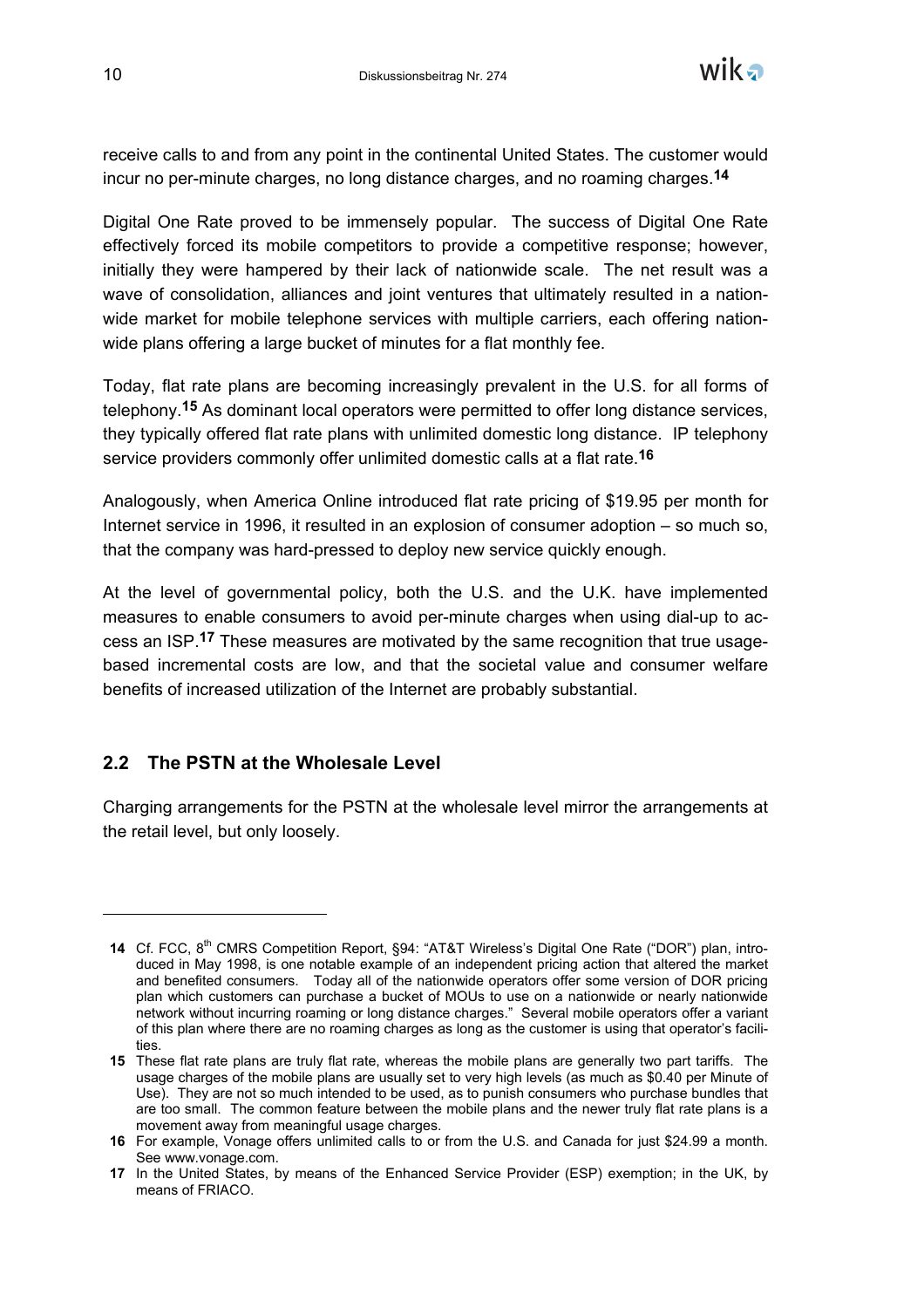

 $\overline{a}$ 

The most common arrangement by far is often referred to *calling party's network pays* (*CPNP*). In a CPNP regime, the call receiver's operator assesses some predefined charge per minute to the caller's operator for termination. The call receiver's operator pays nothing.**18** Given that, under a pure CPP retail regime, the receiving party does not pay for the call at all at the retail level, the prevailing view has been that the calling party's *network* should compensate the receiving party's *network* (i.e. the terminating network) for its costs with a payment at the wholesale level.

*Bill and Keep*, by contrast is a United States term of art that denotes the absence of a regulatory obligation to make payments at the wholesale level. Carriers could conceivably choose to voluntarily negotiate compensation arrangements at the wholesale level, but in general they are not motivated to do so.

Most countries use CPP at the retail level, and CPNP at the wholesale level. Indeed, wherever CPNP is practiced with relatively high per-minute termination fees (e.g. in excess of several cents per minute), the use of CPP at the retail level tends to follow as an economic consequence.

By contrast, only a few countries use Bill and Keep, and they tend to use it selectively. The United States, for example, is CPNP for call to fixed incumbent operators,**19** but is generally effectively Bill and Keep for mobile-to-mobile calls and for calls from one nonincumbent fixed provider to another.**20** France used Bill and Keep for mobile-to-mobile calls until 2004, generally with satisfactory results.

Bill and Keep wholesale arrangements make flat rate retail plans possible, but they do not preclude other arrangements at the retail level.

# 2.2.1 Calling Party's Network Pays (CPNP) versus Bill and Keep

As has been previously noted, a very extensive literature exists on wholesale call termination arrangements in general.**21** A number of papers specifically address the relative merits of CPNP wholesale arrangements in comparison with Bill and Keep.**22**

**<sup>18</sup>** This definition is adapted from Laffont and Tirole (2001), page 182.

**<sup>19</sup>** In the interest of simplicity, we will gloss over the historically important distinction between access charges and reciprocal compensation in the United States. As the industry consolidates (with the disappearance of AT&T and MCI as independent long distance carriers), this distinction is somewhat less relevant than it once was. For a more detailed treatment of arrangements in the U.S., see Marcus, "Call Termination Fees: The U.S. in global perspective", presented at the 4th ZEW Conference on the Economics of Information and Communication Technologies, Mannheim, Germany, July 2004. Available at: ftp://ftp.zew.de/pub/zew-docs/div/IKT04/Paper\_Marcus\_Parallel\_Session.pdf.

**<sup>20</sup>** In 2001, the FCC signaled its intent to migrate to a much broader implementation of Bill and Keep; however, this regulatory policy change has been stalled for years. See FCC, In the Matter of developing a Unified Intercarrier Compensation Regime, CC Docket 01-92, released April 27, 2001.

**<sup>21</sup>** See Laffont, Rey and Tirole (1998a) and (1998b); Armstrong (1998); Laffont and Tirole (2001), all op. cit. See also Cave et. al. (2004); de Bijl et. al. (2004); and Haucap and Dewenter (2004).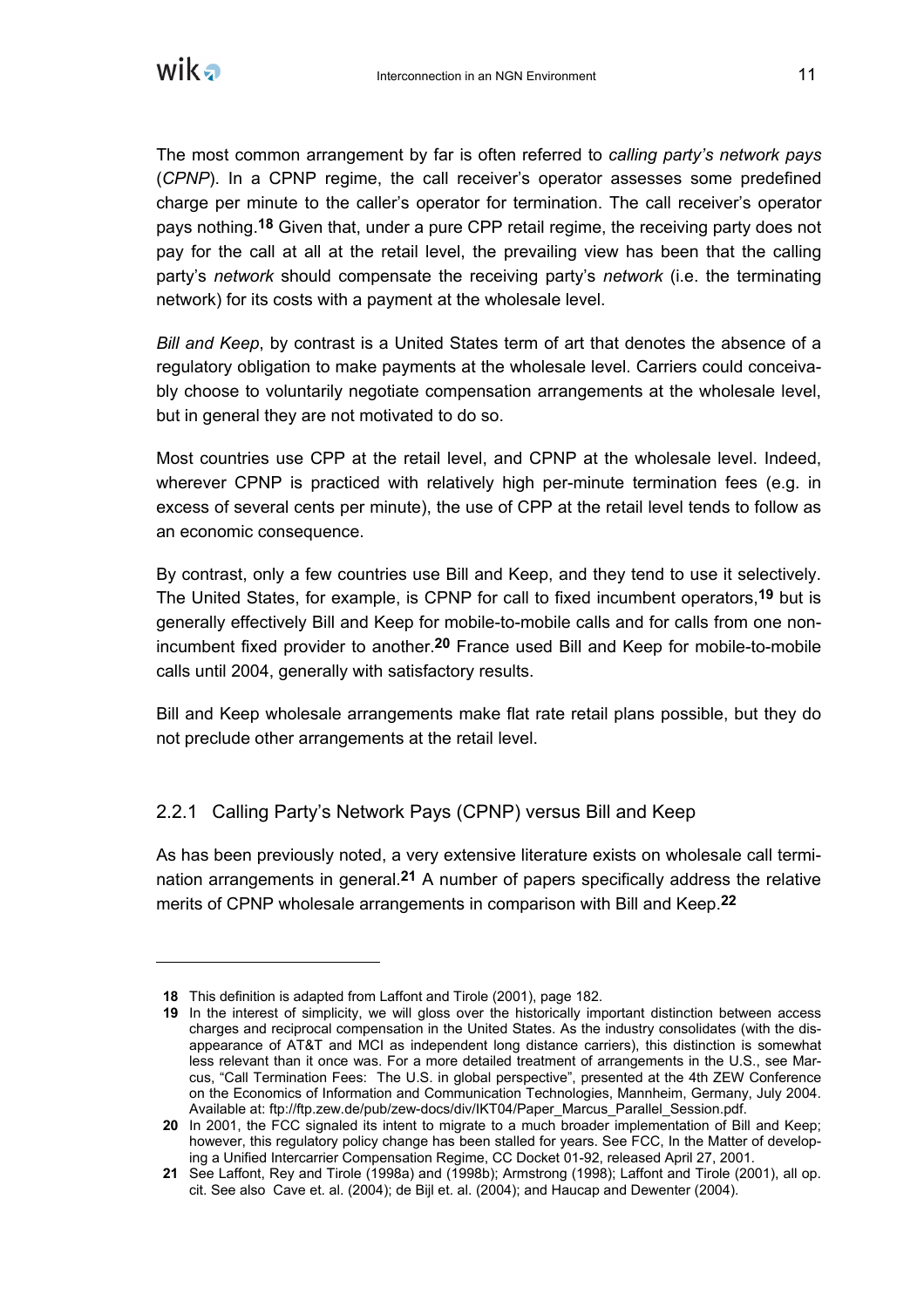

There is some tendency in the literature to use the terms CPP and CPNP interchangeably, but this can lead to confusion. For our purposes we define CPNP in terms of *wholesale* payments between operators. CPP, by contrast, relates to *retail* payments from end-users to their operators. CPP and CPNP are often found together, but not always. The wholesale arrangements do not invariably dictate the retail arrangements, nor *vice versa*.

#### 2.2.2 The termination monopoly

CPNP termination leads to a problem that is known as the *termination monopoly*. When you attempt to place a call to someone, you may have a number of choices as to how to originate the call, but in general you have no control over how the call is to be terminated – in general, a single operator is able to terminate calls to any given telephone number. This confers a special form of market power on the terminating operator – hence, the term termination monopoly.

The termination monopoly operates even in markets where competition for call origination is effective, and is by no means limited to large players that have market power on the call origination market. Laffont and Tirole speak of "… the *common fallacy that small players do not have market power and should therefore face no constraint on their termination charges*. … A network operator may have a small market share; yet it is still a monopolist on the calls received by its subscribers. Indeed, under the assumption that retail prices do not discriminate according to where the calls terminate, *the network has more market power, the smaller its market share*; whereas a big operator must account for the impact of its wholesale price on its call inflow through the sensitivity of its rivals' final prices to its wholesale price, a small network faces a very inelastic demand for termination and thus can impose higher markups above the marginal cost of terminating calls."**23**

Consequently, and in the absence of regulation, operators will tend in general to set their termination prices well in excess of marginal cost, and at levels that are also well above those that are societally optimal.**24**

**<sup>22</sup>** See FCC OSP Working Paper 33: Patrick DeGraba, "Bill and Keep at the Central Office As the Efficient Interconnection Regime", and Working Paper 34: Jay M. Atkinson, Christopher C. Barnekov, "A Competitively Neutral Approach to Network Interconnection", both December 2000, both available at http://www.fcc.gov/osp/workingp.html; Stephen C. Littlechild, "Mobile Termination Charges: Calling Party Pays vs Receiving Party Pays", forthcoming, available at http://www.econ.cam.ac.uk/dae/repec/cam/pdf/cwpe0426.pdf; Robert W. Crandall and J. Gregory Sidak, "Should Regulators Set Rates to Terminate Calls on Mobile Networks?", Yale Journal on Regulation, 2004; and Marcus (2004), op. cit.

**<sup>23</sup>** Laffont and Tirole, Competition in Telecommunications (2001), page 186. The italics are theirs. See also Haucap and Dewenter (2005).

**<sup>24</sup>** There are, of course, numerous exceptions and caveats to this statement. See chapter 5 of Laffont and Tirole (2001).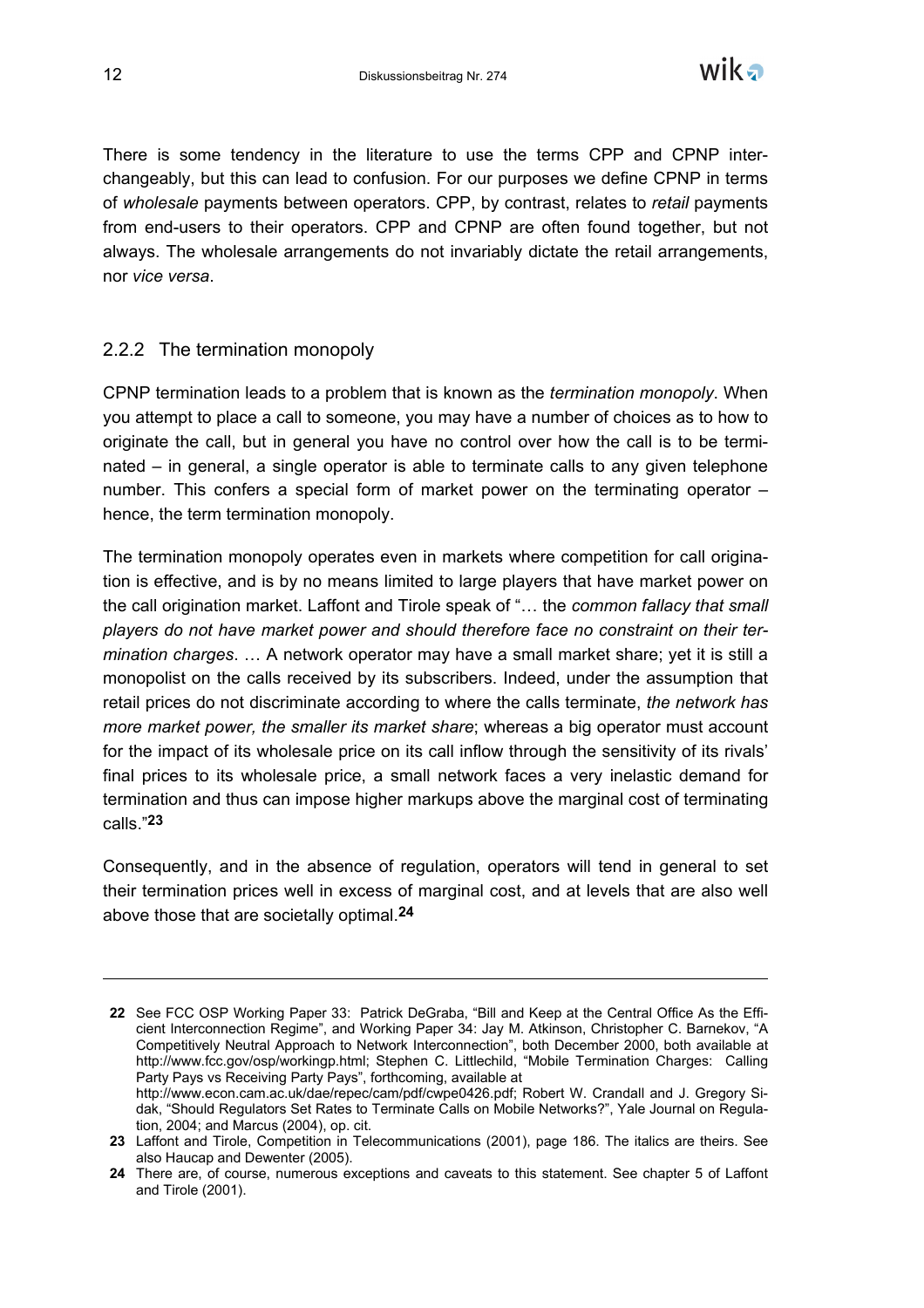

The high termination fees can lead to large economic distortions where regulation is asymmetric. For example, the general practice in Europe prior to 2003 was to limit wired incumbent operators to termination fees based on marginal cost plus a reasonable return on capital; mobile operators, however, generally had unregulated termination rates. This resulted in European mobile termination rates that were an order of magnitude greater than fixed termination rates, and in very substantial subsidization of mobile services by customers of fixed service. A number of economists have argued that these transfer payments constitute an inappropriate subsidy from fixed to mobile services, and a massive economic distortion.**25**

The European Union can be said to generally subscribe to this analysis. Since 2003, the European regulatory framework for electronic communications has in effect treated the termination monopoly as an instance of Significant Market Power (SMP) that national regulators must deal with. In the absence of mitigating factors, all operators – large and small, fixed and mobile – will tend to be assumed to possess SMP. As a result, mobile termination prices have declined somewhat, and are likely to continue to do so in most if not all Member States of the European Union.**26**

Under a Bill and Keep regime, the terminating monopoly problem does not arise. Interconnected operators generally have the opportunity under Bill and Keep to voluntarily negotiate interconnection prices other than zero; however, experience with mobile operators and with non-dominant wired operators (CLECs) in the United States, with**27** mobile operators in France prior to 2004, and with Internet backbones suggests that interconnection prices in the absence of a regulatory mandate will most often be voluntarily set to a price of zero.**28**

# 2.2.3 The relationship between wholesale intercarrier compensation and retail prices

If traffic is balanced between two operators, and if they were to charge identical termination fees to one another, then there would be no net payment between them. This is true whether the termination fees are low or high. Since termination fees do not change net payments under these conditions, there may be a temptation to think that termination fees do not matter very much.

**<sup>25</sup>** See Martin Cave, Olivier Bomsel, Gilles Le Blanc, and Karl-Heinz Neumann, How mobile termination charges shape the dynamics of the telecom sector, July 9, 2003; Paul W.J. de Bijl, Gert Brunekreeft, Eric E.C. van Damme, Pierre Larouche, Natalya Shelkoplyas, Valter Sorana, Interconnected networks, December 2004; Littlechild (2006); and Marcus (2004).

**<sup>26</sup>** See European Commission, 10<sup>th</sup> Implementation Report (December 2004); and Marcus (2004):

**<sup>27</sup>** Laffont and Tirole (2001), page 190.

**<sup>28</sup>** Milgrom et. al. suggest that this is the economically predicted result for Internet backbones. See Paul Milgrom, Bridger Mitchell and Padmanabhan Srinagesh, "Competitive Effects of Internet Peering Policies", in The Internet Upheaval, Ingo Vogelsang and Benjamin Compaine (eds), Cambridge: MIT Press (2000): 175-195. At:

http://www.stanford.edu/~milgrom/publishedarticles/TPRC%201999.internet%20peering.pdf.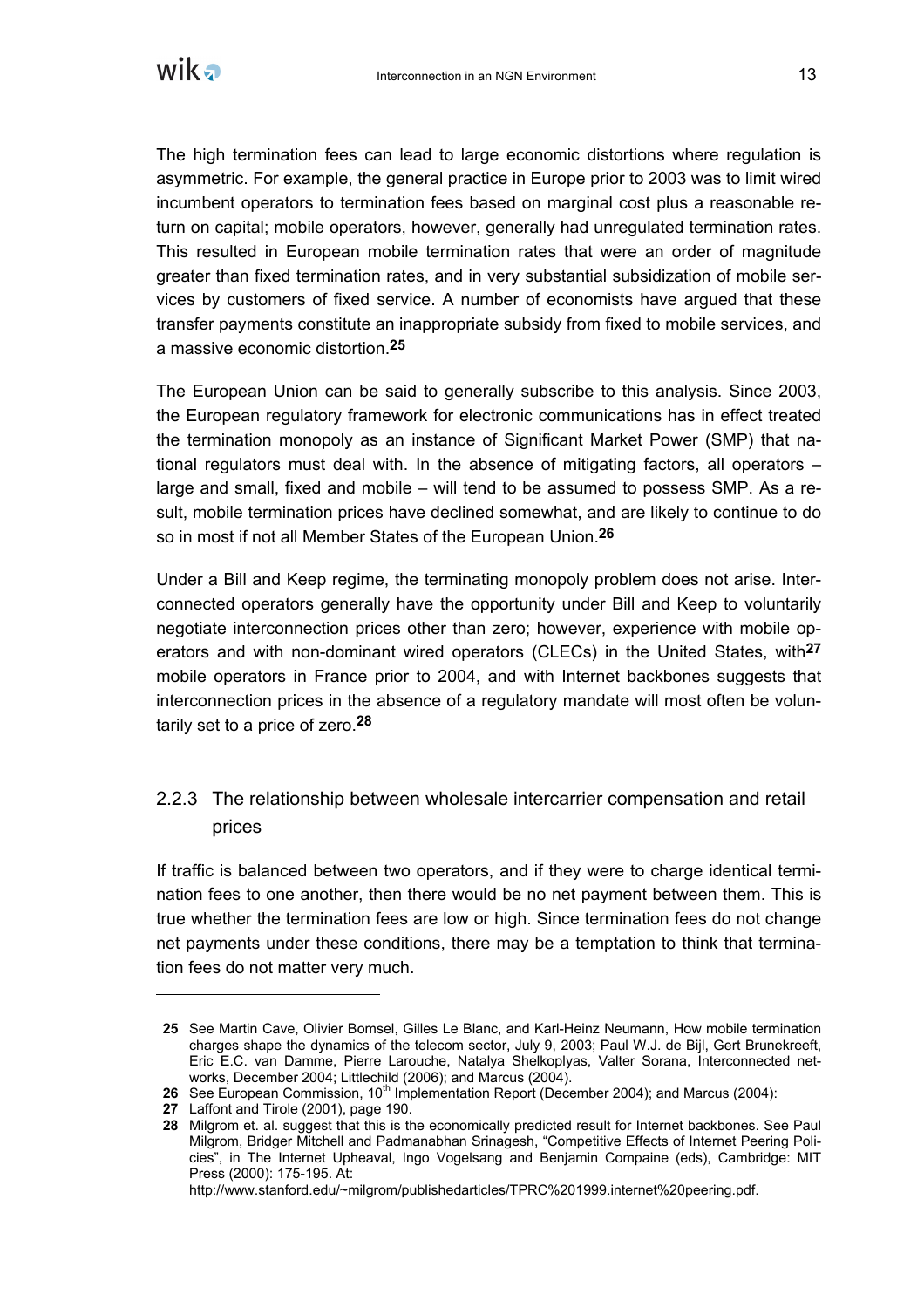

Laffont and Tirole refer to this as the *bill-and-keep fallacy*. "It is correct that a change in the access charge need not affect the (absence of) net payment between the operators, but the access charge affects each network's perceived marginal cost and therefore retail prices. It is, therefore, *not* neutral even if traffic is balanced."

Each operator views its payments to other operators as a real cost. Other things being equal, operators will tend to be reluctant to offer service at a marginal *price* below their marginal *cost*. For on-net calls – calls from one subscriber of a network to another subscriber of the same network – operators can and often do offer lower prices that correspond to the operator's real costs.**29** For *off-net* calls (calls to a subscriber of another network), however, it is unusual to see retail prices below a "high" wholesale call termination rate,**30** *even where termination payments are likely to net to zero*. This probably reflects the operators' understandable fear of *adverse selection* – if they set their retail price for off-net calls too low, they may attract too many of precisely those users whose calling patterns are such as to cause them to place more off-net calls, thus generating a net payment (an *access deficit*) to other operators.**31**

#### **2.3 Retail prices, subsidies, adoption, and utilization**

As we have seen, high termination fees tend to lead to high retail prices for placing calls. (Under CPP retail arrangements, there is no charge for calls that are received, whether termination fees are low or high.) In particular, high call termination rates preclude flat rate or buckets of minutes plans at the retail level. As we might expect, the higher marginal prices at the retail level tend to depress call origination – this is the wellknown phenomenon of *demand elasticity* (or the *price elasticity of demand*). As the price of some good or service goes up, we will prefer to purchase less of it if we can.

The American economist Patrick de Graba described these relationships succinctly in a widely read FCC white paper**32**:

One source of inefficiency is that existing termination charges create an "artificial" per-minute cost structure for carriers that will tend to result in inefficient perminute retail prices. In unregulated, competitive markets, such as the markets for [mobile telephony] services and Internet access services, retail pricing is moving away from per-minute charges and towards flat charges or two-part tariffs that

 $\overline{a}$ 

**<sup>29</sup>** To understand the motivation for this, see Laffont and Tirole (2001) pages 201-202.

**<sup>30</sup>** An operator might choose to ignore a termination fee that constitutes only a small fraction of the total cost of the call. Termination fees set in the absence of regulation often represent the preponderance of the total cost of the call.

**<sup>31</sup>** In support of this interpretation, it is worth noting that flat rate mobile plans are common in Europe, but generally only for on-net calls and for calls to the fixed network. The calls that are excluded are precisely the calls to off-net mobile subscribers – the calls where termination fees would tend to be high.

**<sup>32</sup>** See Federal Communications Commission (FCC) Office of Strategic Planning and Policy Analysis (OSP) Working Paper 33: Patrick DeGraba, "Bill and Keep at the Central Office As the Efficient Interconnection Regime", December 2000, at 95, available at http://www.fcc.gov/osp/workingp.html.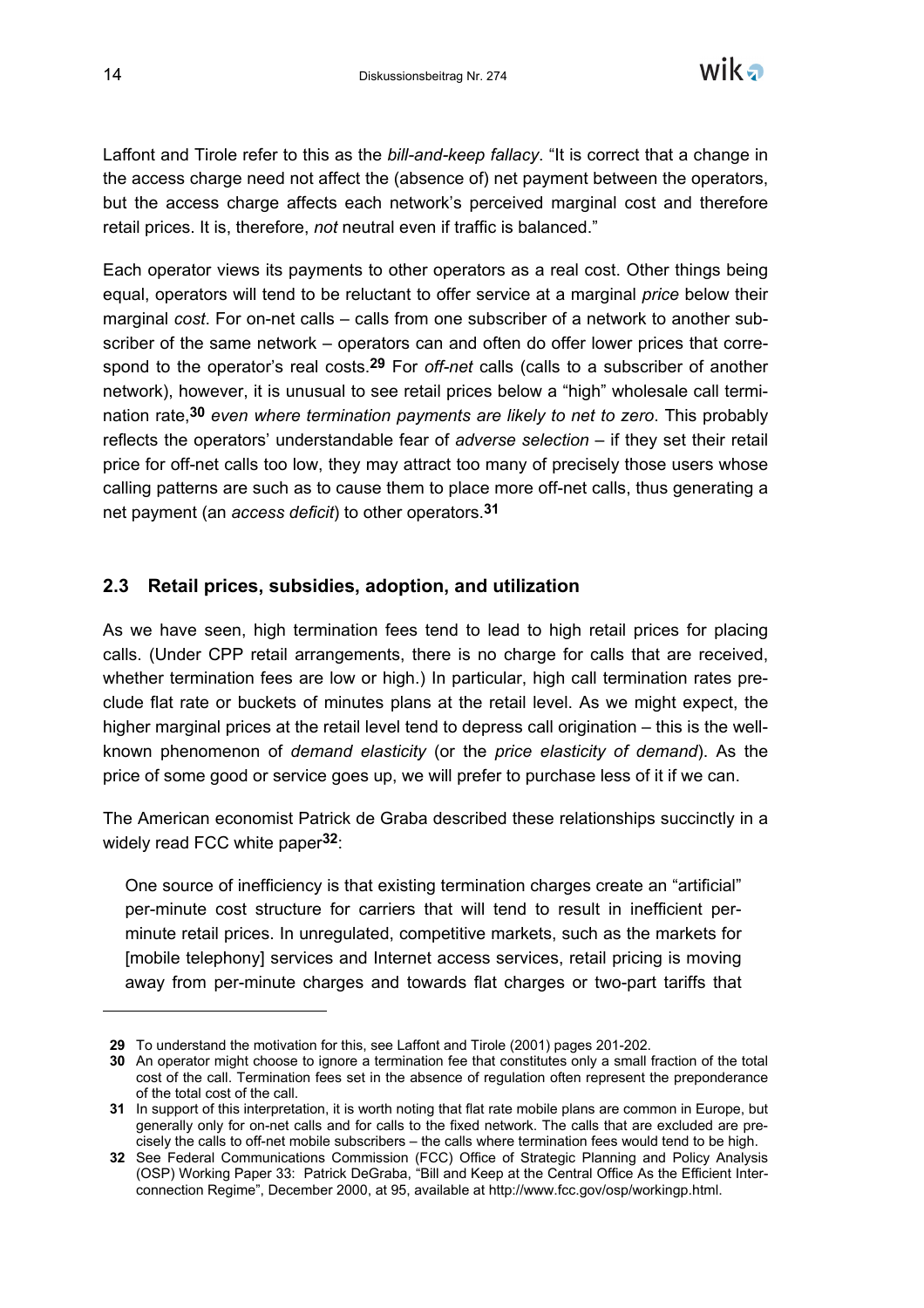

guarantee a certain number of free minutes. This suggests that few costs are incurred on a per-minute basis, and that flat-rated pricing will lead to more efficient usage of the network. The existing reciprocal compensation scheme, which requires the calling party's network to pay usage sensitive termination charges to the called party's network, imposes an "artificial" per-minute cost structure on carriers which, if retail rates are unregulated, will likely be passed through to customers in the form of per-minute retail rates. Such usage sensitive rates thus would likely reduce usage of the network below efficient levels.

DeGraba also notes that "... [t]he ISP market illustrates the importance of rate structure on usage. When AOL changed from usage sensitive rates to a flat charge for unlimited usage in late 1996 the number of customers and the usage per customer rose dramatically and other competitors soon followed. … Similarly, the introduction by [mobile operators] in the United States of pricing plans that include 'buckets' of minutes appear [sic] to have contributed significantly to the growth in wireless usage."**33**

The relationship between termination fees, retail prices, and usage of the service by consumers can more readily be appreciated in regard to the mobile sector, since termination fees and in some cases retail prices are often regulated for fixed incumbents.**34** The investment firm Merrill-Lynch provides an annual analysis of the mobile sector in a number of countries that the U.S. FCC routinely quotes in their annual reports on competition in the U.S. mobile industry,**35** and that other economists also find it convenient to quote.**36** This data is shown in Table 2.1. For this purpose, we can take the *revenue per minute* for all carriers in a country as being a reasonable proxy for retail price, and a proxy that avoids the complexity of dealing with a plethora of different pricing plans and promotional offers. The *minutes of use* includes minutes of both origination and termination, whether charged or not. Based on this data, Figure 2.1 following depicts the relationship between revenue per minute and minute of use for a number of countries.

**<sup>33</sup>** See footnote 69 on page 28.

**<sup>34</sup>** Mobile termination fees in the European Union are increasingly subject to regulation, but this is still in the process of being phased in. The fees today continue to reflect to a significant degree the previous unregulated arrangements.

**<sup>35</sup>** See FCC, Annual Report and Analysis of Competitive Market Conditions With Respect to Commercial Mobile Services, 10th Report (10th CMRS Competition Report), July 2005, Table 10, based on Glen Campbell et al., Global Wireless Matrix 4Q04, Global Securities Research & Economics Group, Merrill Lynch, Apr. 13, 2005.

**<sup>36</sup>** Cf. Crandall and Sidak (2004).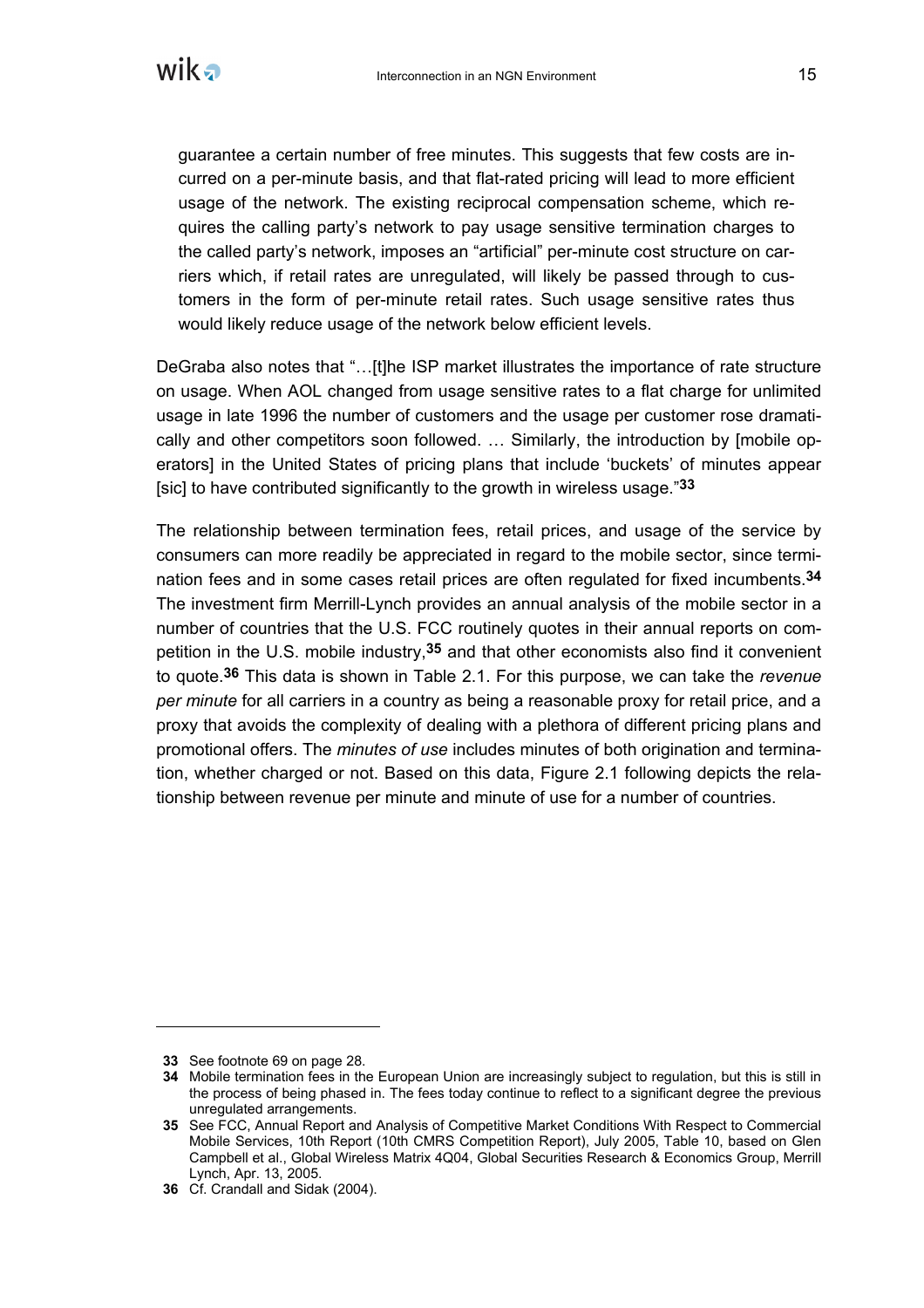

| Country     | Revenue per Minute (\$) | <b>Minutes of Use</b> |
|-------------|-------------------------|-----------------------|
| <b>USA</b>  | 0.08                    | 630                   |
| Hong Kong   | 0.06                    | 387                   |
| Canada      | 0.11                    | 359                   |
| South Korea | 0.10                    | 316                   |
| Singapore   | 0.10                    | 282                   |
| Finland     | 0.16                    | 258                   |
| France      | 0.17                    | 225                   |
| Australia   | 0.21                    | 168                   |
| Japan       | 0.32                    | 154                   |
| <b>UK</b>   | 0.22                    | 151                   |
| Spain       | 0.27                    | 135                   |
| Italy       | 0.26                    | 120                   |
| Germany     | 0.35                    | 76                    |

| Table $2.1:$ | Revenue per minute versus monthly minutes of use for mobile ser- |
|--------------|------------------------------------------------------------------|
|              | vices                                                            |

Source: FCC, Annual Report and Analysis of Competitive Market Conditions With Respect to Commercial Mobile Services, 10th Report (10th CMRS Competition Report), July 2005, Table 10, based on Glen Campbell et al., Global Wireless Matrix 4Q04, Global Securities Research & Economics Group, Merrill Lynch, Apr. 13, 2005.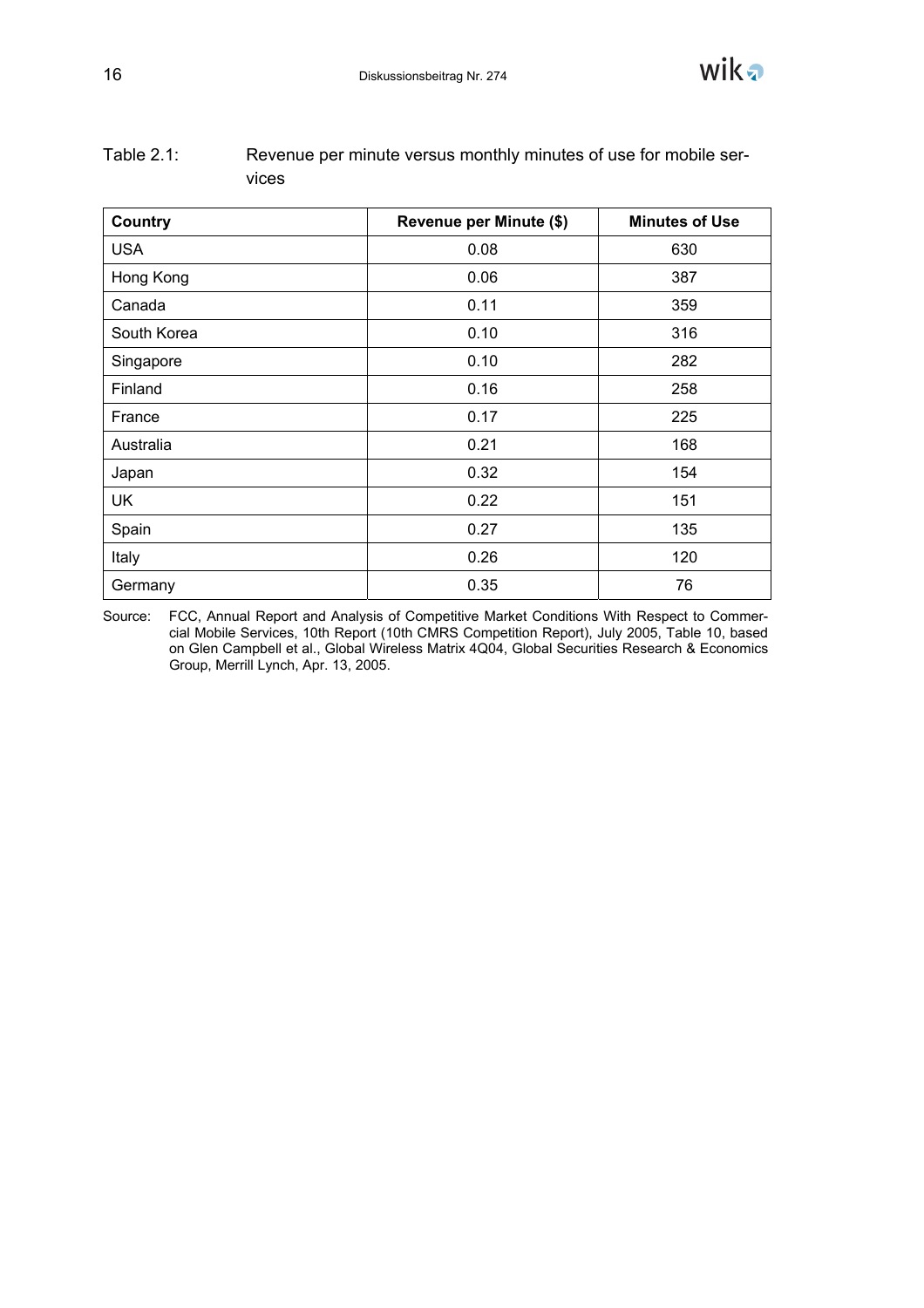

# Figure 2.1: Minutes of use versus revenue per minute for mobile services



**Minutes of Use versus Revenue per Minute**

Source: The data derive from FCC, Annual Report and Analysis of Competitive Market Conditions With Respect to Commercial Mobile Services, 10th Report (10th CMRS Competition Report), July 2005, Table 10, based on Glen Campbell et al., Global Wireless Matrix 4Q04, Global Securities Research & Economics Group, Merrill Lynch, Apr. 13, 2005.

The data clearly suggest that lower retail prices will tend to be associated with significantly higher utilization, expressed in minutes of use per month, and *vice versa*. The United States – with per-minute revenues of just \$0.08 per minute, but with a marginal price that many users perceive (somewhat inexactly)**37** as zero – experiences more than eight times as much consumption, expressed in terms of minutes used per month, as a country like Germany, where average revenue is about \$0.35 per minute.

Strictly speaking, what is depicted is not demand elasticity – these are not the same customers, and the mobile services that they are using are not mutually substitutable, because they exist in different countries. But the data strongly suggest that demand is elastic, which is to say that a lower price will lead to notably higher utilization.

**<sup>37</sup>** The per-minute fees in US "bucket of minutes" plans are probably not exercised much in practice. They are so high, in comparison with the bucket of minutes arrangements, as to serve primarily as a punitive measure to force users to upgrade to a larger bucket. At the same time, this implies that, for a given user over time, consuming more minutes will equate to higher charges.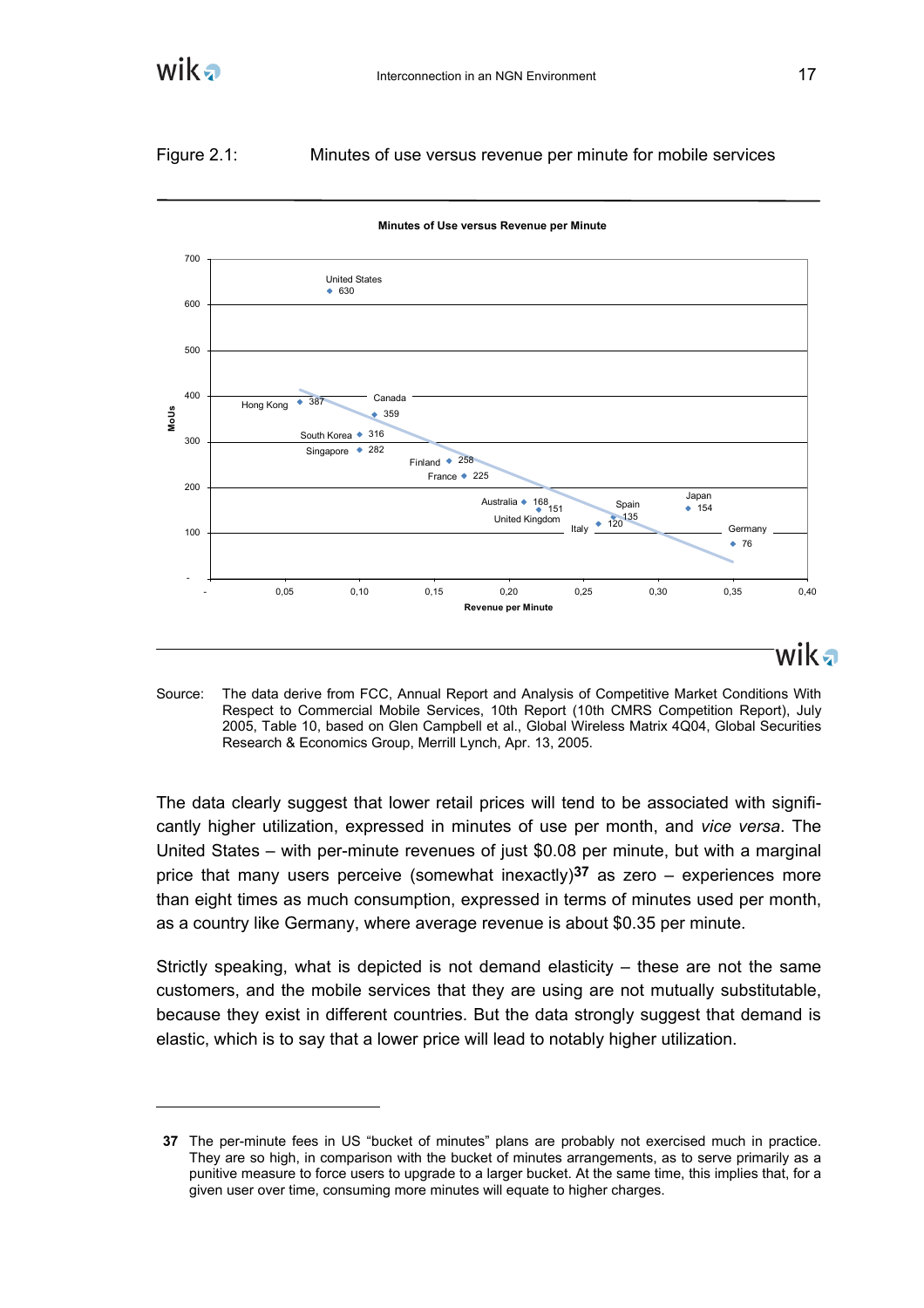

Thus, Bill and Keep arrangements make possible retail plans with flat or bucketed rates that are perceived as having zero marginal price, and that consequently generate heavy and efficient usage; however, these same plans tend to be associated with slower adoption of mobile services by consumers. The more common CPP/CPNP arrangements generate effective subsidies to mobile operators. Portions of these subsidies are returned to consumers**38** in the form of low or zero commitment periods, subsidies on handset purchase, and low or zero fixed (monthly) fees. CPP/CPNP systems also may be more hospitable to pre-paid arrangements than are Bill and Keep arrangements.

The low fixed fees and low monthly price make it very easy for a consumer to procure a new mobile service. The consumer need make only a small initial investment and commitment. To the extent that the consumer intends primarily to receive calls, rather than to originate them, the total cost will remain low. Conversely, the operator benefits from termination fees in excess of marginal cost whenever the consumer receives calls. The low, subsidised initial price is a clear case of "giving away a razor in order to sell the blades".

The combined effect is to encourage consumers to initially adopt mobile service.**39**

In Europe, there is a growing sense that it is no longer necessary to subsidize the adoption of mobile services.**40** A number of European countries have penetration rates in excess of 100%.**41** Conversely, Crandall and Sidak argue persuasively that mobile phone penetration in the United States (currently at 65%, and growing by about five points per year) is within just a year or two of reaching European levels, and that Canada is following the same pattern but trailing by a few years.**42** Thus, countries that have buckets of minutes arrangements, based on Bill and Keep wholesale arrangements, tend to experience slower take-up, but can in time achieve reasonably high adoption rates.

In particular, these termination arrangements effectively subsidize mobile operators at the expense of fixed operators and fixed customers. This subsidy is arguably irrational and inappropriate.

**<sup>38</sup>** In analyzing European experience, Cave et. al. (2003) find that only a small portion of the subsidy is returned to the consumer.

**<sup>39</sup>** One might well expect a corresponding tendency for CPP/CPNP arrangements to slow the ongoing adoption of the services from which the subsidies are generated, that is, fixed services. Eastern European experience might possibly support this view – for example, mobile phone penetration in Hungary is more than 70% and growing, while fixed phone penetration is about 40% and declining. I am not aware of any rigorous analysis on this question.

**<sup>40</sup>** See, for example, Cave et. al. (2003); Littlechild (2006); and Crandall and Sidak (2004), all op. cit.

**<sup>41</sup>** The penetration is usually computed by dividing the number of subscriptions by the population. For penetration to exceed 100% implies that some consumers have more than one subscription at the same time. This probably reflects either (1) pre-paid cards that are nominally active but no longer being used, or (2) consumers who find it cost-effective to place on-net calls on more than one network.

**<sup>42</sup>** Crandall and Sidak (2004), op. cit.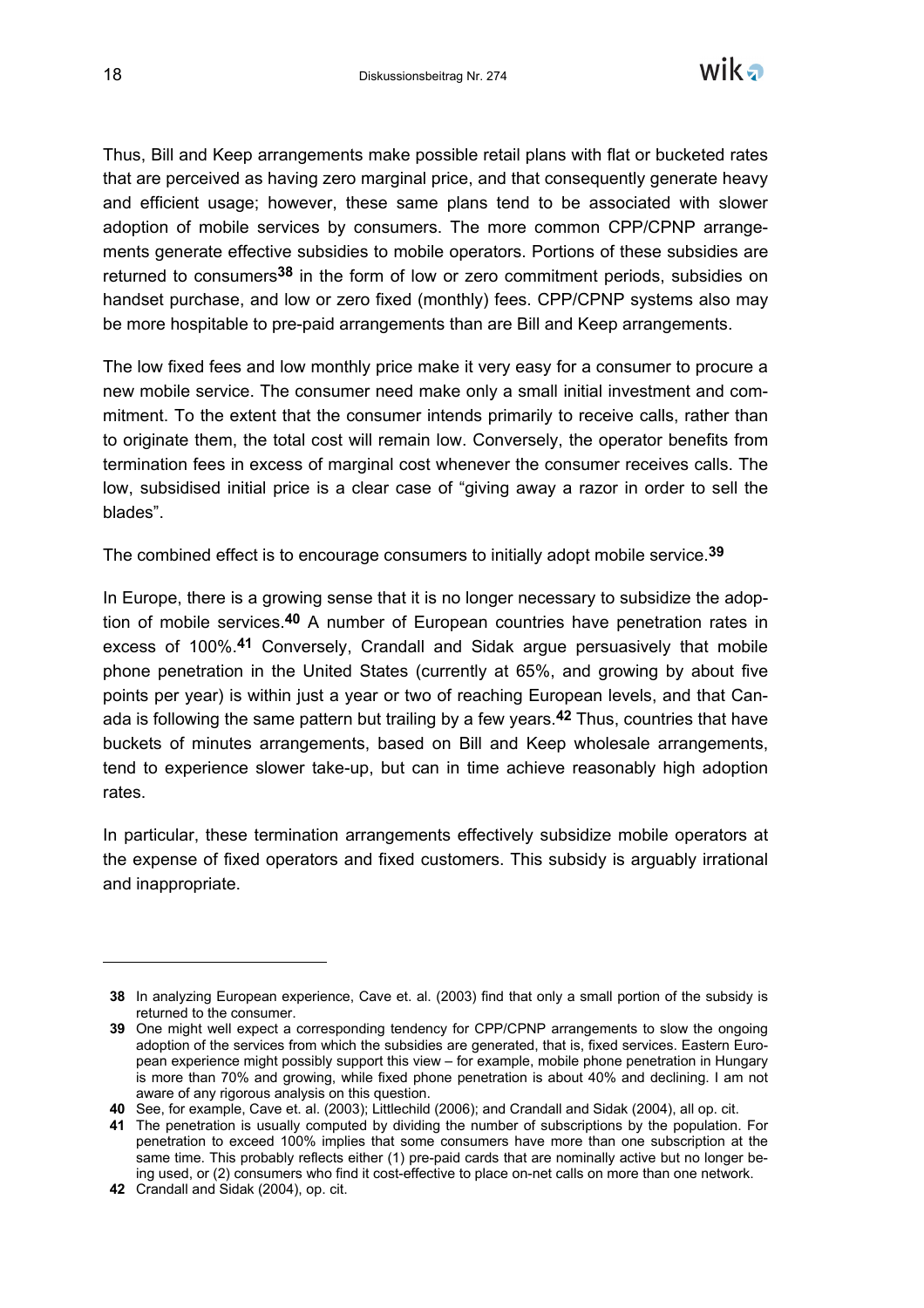

To re-cap, what appears to be known is:

- Bill and Keep wholesale arrangements enable low or zero retail per-minute usage fees, but higher initial and fixed per-month fees;
- CPNP wholesale arrangements tend conversely to preclude flat rate or buckets of minutes retail arrangements, leading instead to low initial and per-month fees but high per-minute usage fees;
- Countries with buckets of minutes retail arrangements tend to experience high and efficient utilization, but slower adoption of mobile services;
- Countries with conventional CPNP/CPP arrangements tend to experience lower utilization, but faster adoption of mobile services.

An obvious implication is that countries where the market for mobile services is already mature or saturated might want to consider changing to Bill and Keep arrangements. Conversely, developing countries anxious to foster the widespread initial adoption of mobile services might prefer CPP/CPNP.

# **2.4 The Internet**

# 2.4.1 Peering versus Transit

The two most prevalent forms of Internet interconnection are *peering* and *transit.* For a definition of these terms, we turn to a publication of the Network Reliability and Interoperability Council (NRIC), an industry advisory panel to the U.S. FCC:

*Peering* is an agreement between ISPs to carry traffic for each other and for their respective customers. Peering does not include the obligation to carry traffic to third parties. Peering is usually a bilateral business and technical arrangement, where two providers agree to accept traffic from one another, and from one another's customers (and thus from their customers' customers). …

*Transit* is an agreement where an ISP agrees to carry traffic on behalf of another ISP or end user. In most cases transit will include an obligation to carry traffic to third parties. Transit is usually a bilateral business and technical arrangement, where one provider (the transit provider) agrees to carry traffic to third parties on behalf of another provider or an end user (the customer). In most cases, the transit provider carries traffic to and from its other customers, and to and from every destination on the Internet, as part of the transit arrangement. In a transit agreement, the ISP often also provides ancillary services, such as Service Level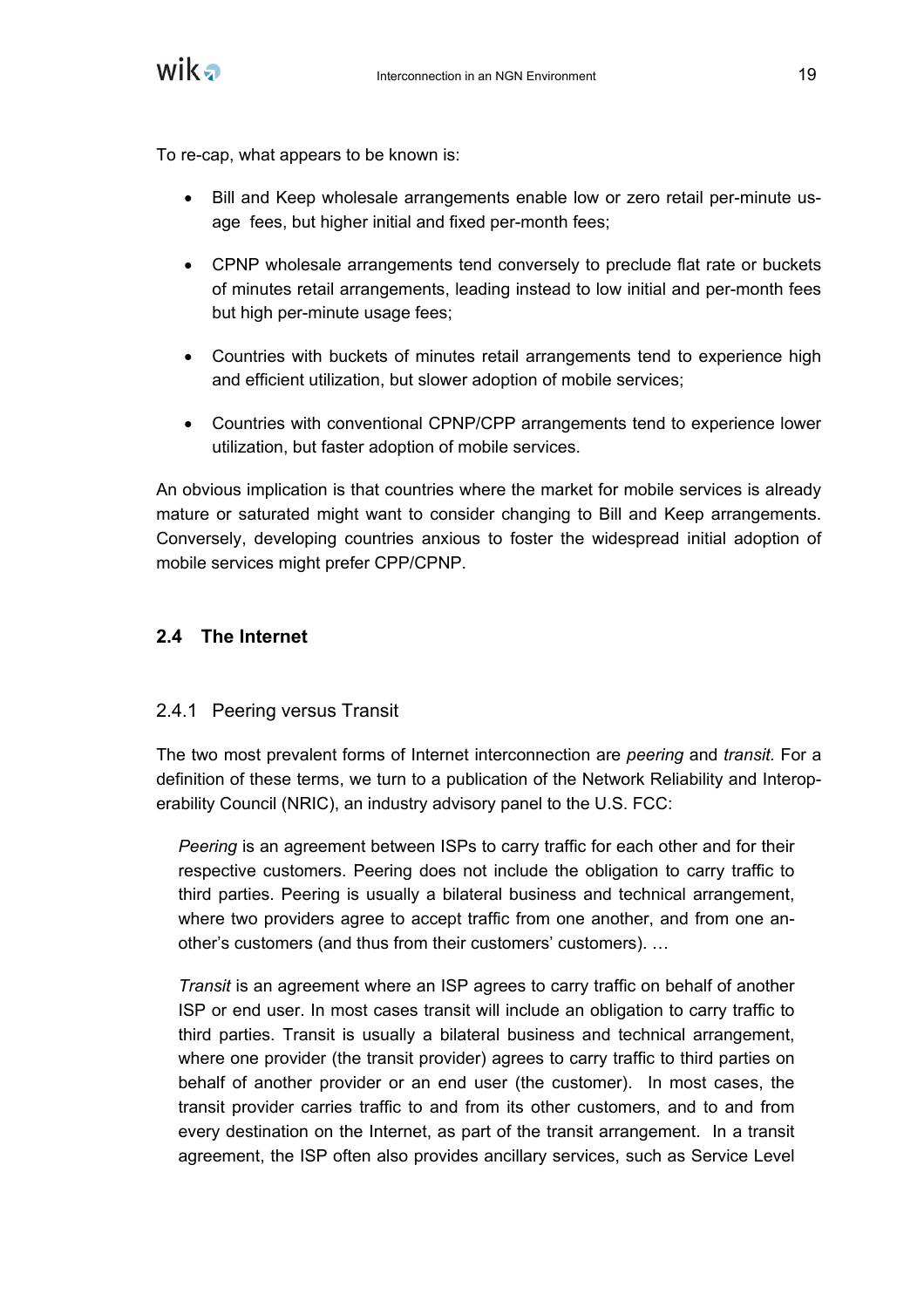

Agreements, installation support, local telecom provisioning, and Network Operations Center (NOC) support.

Peering thus offers a provider access only to a single provider's customers. Transit, by contrast, usually provides access at a predictable price to the entire Internet. … Historically, peering has often been done on a bill-and-keep basis, without cash payments. Peering where there is no explicit exchange of money between parties, and where each party supports part of the cost of the interconnect, … is typically used where both parties perceive a roughly equal exchange of value. Peering therefore is fundamentally a barter relationship.**43**

In the literature, there is some tendency to assume that peering is invariably free, but this is not necessarily the case. Peering is a technical rather than an economic matter; the economic consequences then follow. When the author was in charge of peering policy for GTE Internetworking (at the time one of the five largest Internet backbones in the world), about 10% of our peering relationships involved payment. These payments were not a function of the relative sizes of the participants; rather, they were a reflection of traffic imbalance. For Internet backbones interconnected at multiple points by means of shortest exit routing, the traffic *received* from another network must on the average be carried further, and must therefore cost more, than the traffic *sent* to the other network ; consequently, when traffic is unbalanced, the network that *sends* more traffic incurs lower cost than the network that *receives* more traffic.**44**

# 2.4.2 Roughly hierarchical structure

It is impractical for every ISP to directly peer with every other ISP.

A few years ago, *Boardwatch Magazine* listed more than 7,000 ISPs in the United States alone.**45** I am aware of no current reliable data on the number of distinct ISPs in the world, but the number of *Autnonomous System Numbers (ASNs*) currently assigned sets an effective upper limit, since it represents the maximum number of distinct networks that could be using BGP routing to exchange IP data. According to data maintained by the IANA, the responsible global assignment authority, this number might be somewhere between 30,000 and 40,000 networks.**46**

A few years ago, the author was in charge of peering policy for one of the largest Internet backbones in the world at the time. As of 2001, we had perhaps 50 peering relation-

**<sup>43</sup>** Report of the NRIC V Interoperability Focus Group, "Service Provider Interconnection for Internet Protocol Best Effort Service", page 7, available at http://www.nric.org/fg/fg4/ISP\_Interconnection.doc.

**<sup>44</sup>** Ibid., pages 4-6. See also Marcus, Designing Wide Area Networks and Internetworks: A Practical Guide, Addison Wesley, 1999, Chapter 14.

**<sup>45</sup>** The current number is probably far less.

**<sup>46</sup>** See http://www.apnic.net/services/asn\_guide.html.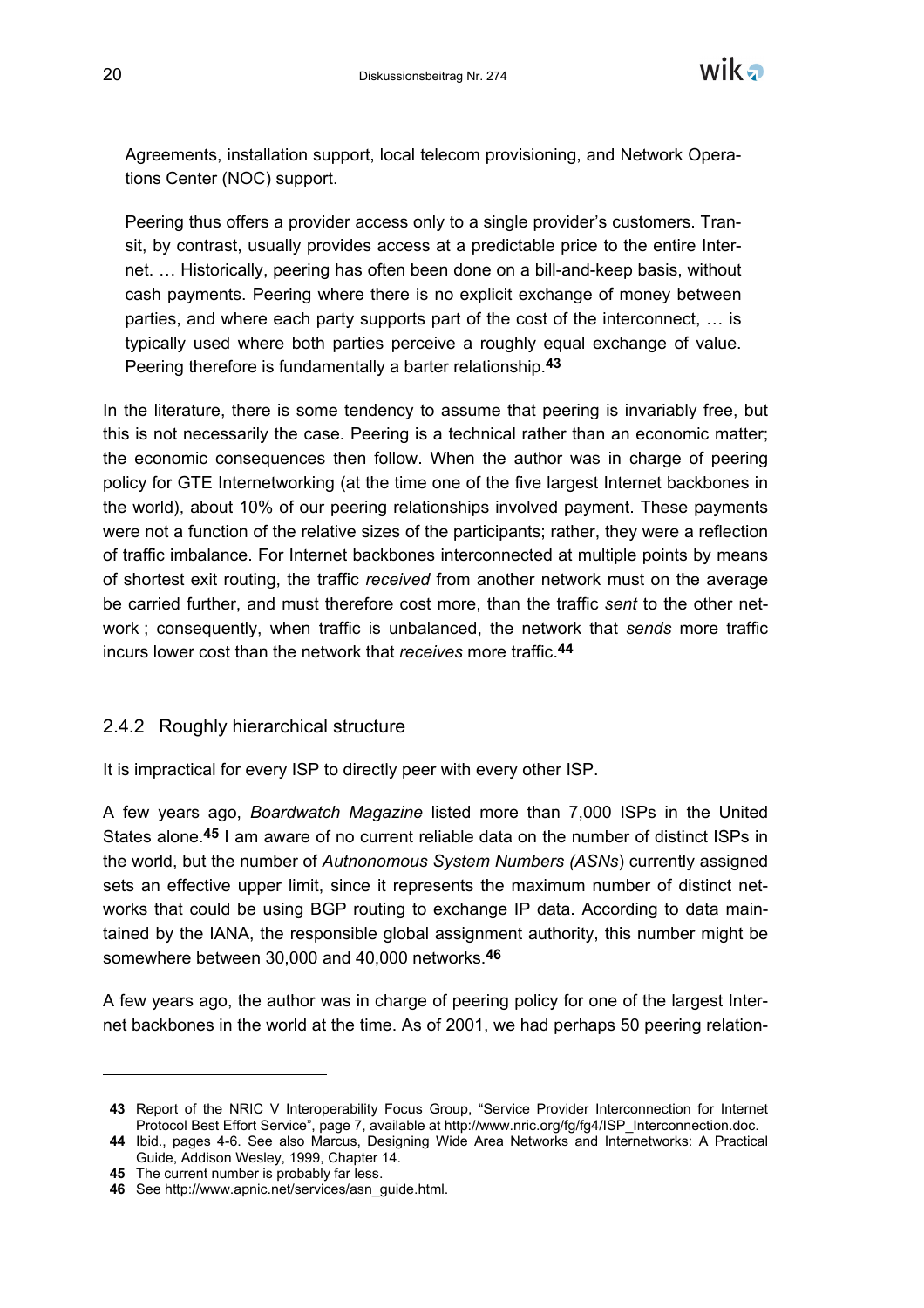ships. At the same, my staff felt that technical constraints would limit the firm to perhaps a couple of hundred peering relationships at the maximum.

Aside from any remaining technical constraints, the number of peering relationships will in practice also be limited by:

- The costs of providing connections to each of a large number of peering partners; and
- The significant administrative costs associated with maintaining peering agreements with a large number of organizations.

For all of these reasons, the maximum number of peers that an organization could costeffectively accommodate is perhaps two orders of magnitude less than the number of independent IP-based networks in the world.

This is why the system that has evolved uses a combination of peering and transit relationships to connect to all Internet endpoints in the world. In practice, the Internet can be viewed as a very roughly hierarchical system, comprising (1) a very few large providers that are so richly interconnected as to have no need of a transit provider, and (2) a much larger number of providers who may selectively use peering with a more limited number of partners, and use one of more transit providers to reach the destinations that their peering relationships cannot.**47**

Milgrom et. al. analyzed these peering and transit relationships in depth. Their "… economic analysis of Internet interconnection concludes that routing costs are lower in a hierarchy in which a relatively small number of core ISPs interconnect with each other to provide full routing service to themselves and to non-core ISPs."**48**

# 2.4.3 Incentives to interconnect

 $\overline{a}$ 

A body of economic theory that first appeared twenty years ago analyzed incentives of firms to conform standards when participating in markets characterized by strong network externalities.**49** Economic analysis suggested that a firm that had a large or dominant customer base would not wish to adhere perfectly to open standards, because full

**<sup>47</sup>** A very innovative paper by Prof. Gao of the University of Amherst confirms this structure. See Lixin Gao, "On inferring autonomous system relationships in the Internet," in Proc. IEEE Global Internet Symposium, November 2000. The Internet is probably more richly interconnected today than was the case in 2000, but there is no reason to believe that these basic aspects have changed very much.

**<sup>48</sup>** Paul Milgrom, Bridger Mitchell and Padmanabhan Srinagesh, "Competitive Effects of Internet Peering Policies", in The Internet Upheaval, Ingo Vogelsang and Benjamin Compaine (eds), Cambridge: MIT Press (2000): 175-195. At:

http://www.stanford.edu/~milgrom/publishedarticles/TPRC%201999.internet%20peering.pdf.

**<sup>49</sup>** See M. Katz and C. Shapiro (1985), "Network externalities, competition, and compatibility", American Economic Review 75, 424-440.; and J. Farrell and G. Saloner (1985), `Standardization, compatibility and innovation', Rand Journal of Economics 16, 70-83.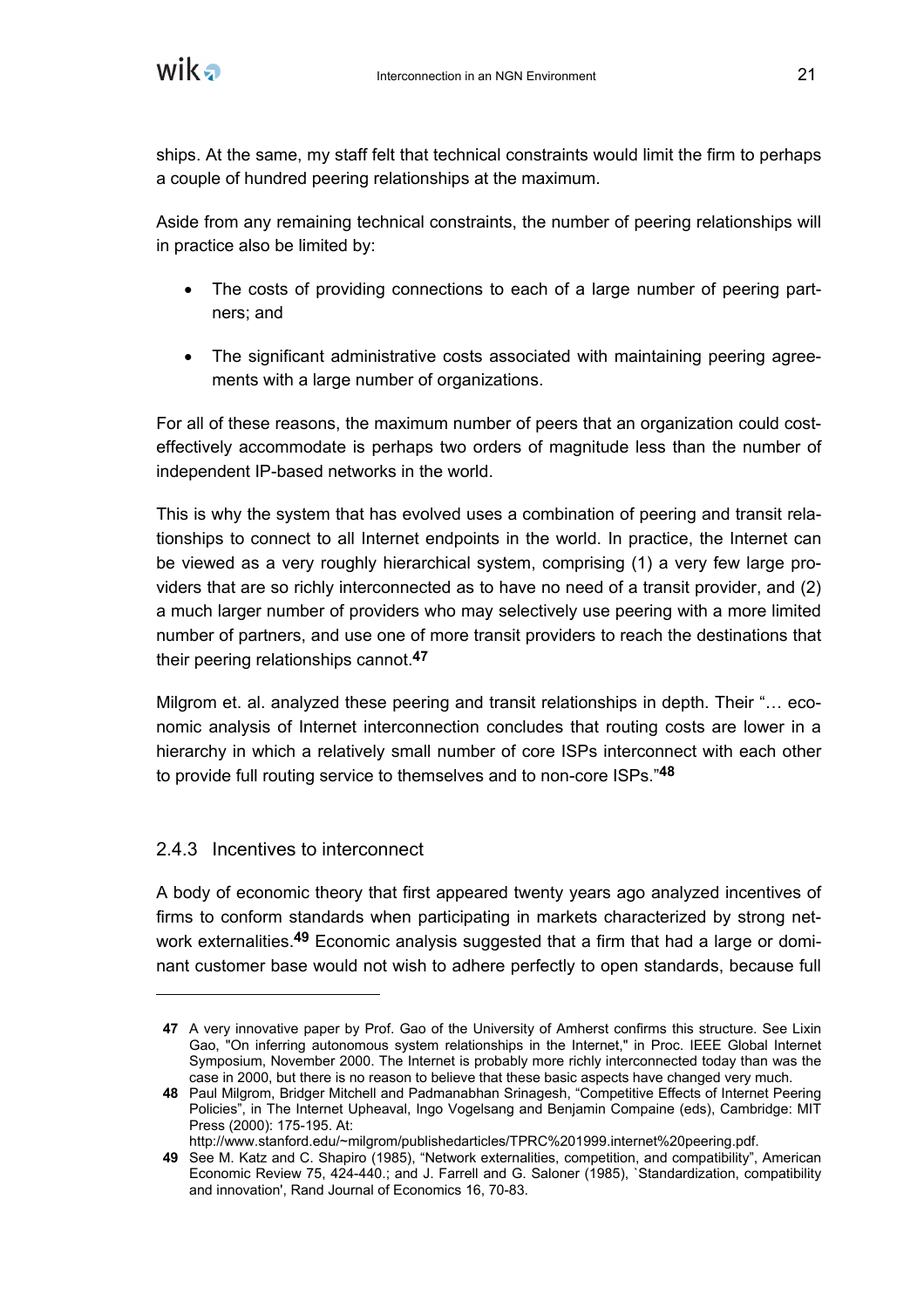

adherence (and thus full fungibility with competing products or services) would limit the ability of the dominant firm to exploit its market power. Some years later, it was recognized that substantially the same analysis applied to network interconnection.

The issue came up in the context of a number of major mergers, and was analyzed at length in Cremer et. al.**50** Again, the conclusion was that, in a market for Internet backbone services characterized by strong network externality effects, if one backbone were to achieve a very large share of the customer base, it would have both the ability and the incentive to disadvantage its competitors. Conversely, as long as the largest backbone had not too large a share of the customer base, and as long as the disparity between the largest backbone and its nearest competitors were not too great, incentives to achieve excellent interconnection would predominate.

Milgrom et. al. studied backbone peering and reached similar conclusions: "A simple bargaining model of peering arrangements suggests that so long as there is a sufficient number of core ISPs of roughly comparable size that compete vigorously for market share in order to maintain their bill-and-keep interconnection arrangements, the prices of transit and Internet service to end users will be close to cost."**51**

The thresholds at which the potential anticompetitive effects might dominate have not been rigorously determined.**52** What can be said today is that Internet interconnectivity is near perfect, and that peering disputes are, in a relative sense, quite rare. It is reasonable, based on these indicia, to conclude that the global Internet is operating well below the thresholds where the anticompetitive effects would predominate.

# **2.5 Internet interconnection and PSTN interconnection**

In this section, we seek to compare and contrast interconnection in the PSTN world with peering in the world of the Internet. First, we briefly review some results from economic theory. Second, we consider the significance of the absence, in general, of regulation of Internet peering. Third, we draw parallels between the largely unregulated mobile telephony sector in the U.S. and the Internet.

#### 2.5.1 Economic theory and the "missing payment"

Interconnection in the world of the Internet evolved independently from interconnection in the PSTN. There is some tendency, due in part to differences of culture and orienta-

**<sup>50</sup>** Jacques Cremer, Patrick Rey, and Jean Tirole, Connectivity in the Commercial Internet, May 1999.

**<sup>51</sup>** Milgrom et. al., "Competitive Effects of Internet Peering Policies" (2000).

**<sup>52</sup>** Private communication, Marius Schwarz, Georgetown University.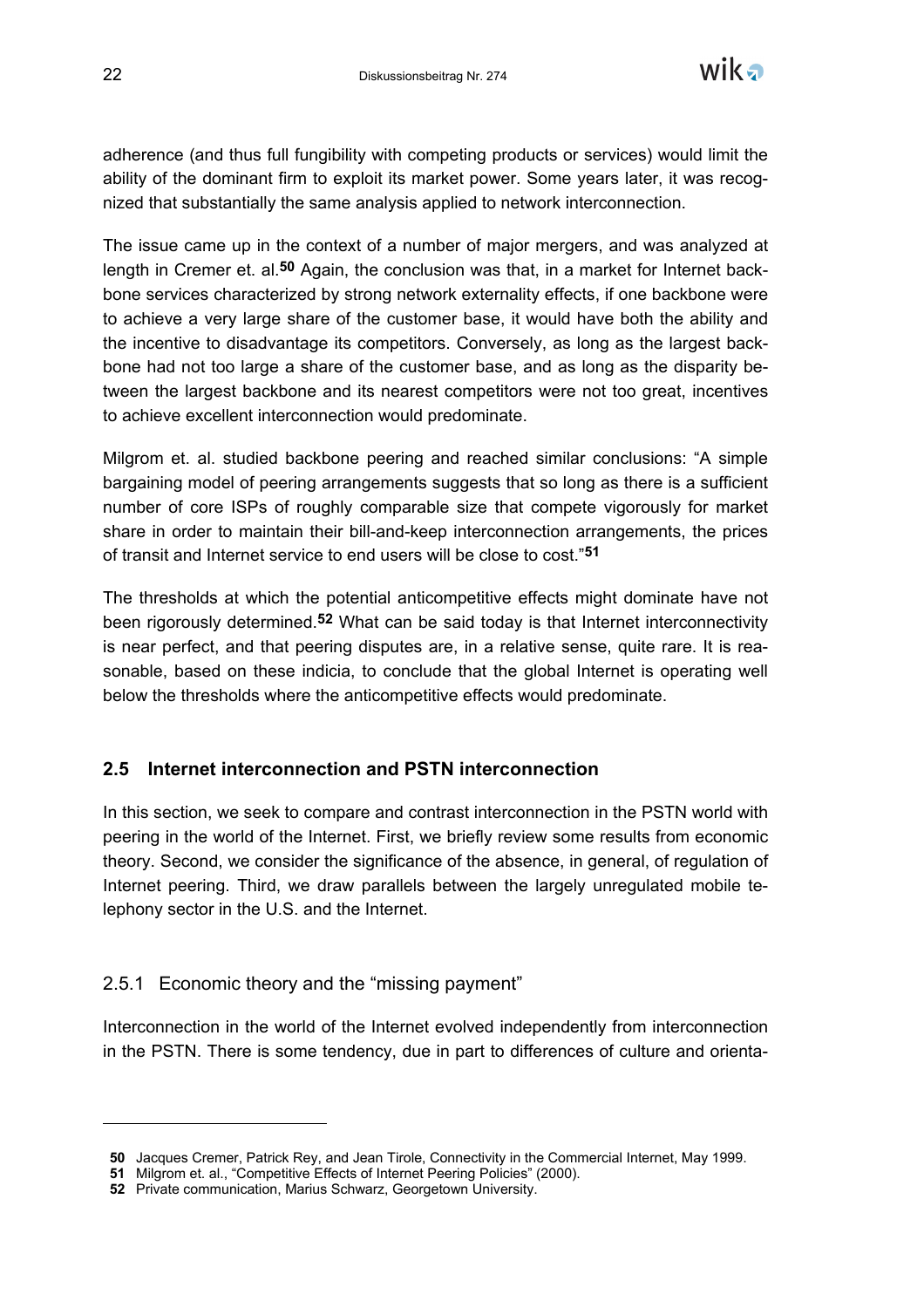

tion of the respective market participants, to assume that these are different worlds, with little or no commonality.

In fact, the economic models for intercarrier compensation in the two worlds are closely linked. The definitive works on intercarrier compensation in the world of the PSTN are generally considered to be Armstrong (1998)**53** and Laffont, Rey and Tirole (1998a)**54**. In Laffont et. al. (2005)**55**, we compared Internet backbone peering with these economic analyses of the PSTN and found:

A key difference with this telecommunications literature is that in the latter there is a missing price: receivers do not pay for receiving calls … The missing price has two important implications:

**Pricing.** The operators' optimal usage price reflects their perceived marginal cost. Comparing the two perceived marginal costs of outgoing traffic with and without receiver charge, for given access charge and market shares, the price for sending traffic is higher (lower) than in the presence of reception charges if and only if there is a termination discount (markup). … In sum, the missing payment affects the backbones' perceived costs, and it reallocates costs between origination and reception.

**Stability in competition**. When networks are close substitutes, and receivers are not charged, there exists no equilibrium unless the access charge is near the termination cost.

#### 2.5.2 The unregulated Internet

 $\overline{a}$ 

An important difference between PSTN interconnection and Internet interconnection is that the latter has generally not been subject to regulation. Bilateral negotiations for Internet interconnection have in most cases led to very satisfactory arrangements for all parties concerned.**56** This outcome is best understood in terms of (1) the Coase Theorem, and (2) issues of market power.

**<sup>53</sup>** Armstrong, M. "Network Interconnection in Telecommunications." Economic Journal, Vol. 108 (1998), pp. 545–564.

**<sup>54</sup>** Laffont, J.-J., Rey, P., And Tirole, J. "Network Competition: I. Overview and Nondiscriminatory Pricing." RAND Journal of Economics, Vol. 29 (1998a), pp. 1–37.

**<sup>55</sup>** Laffont, J.-J., Marcus, J.S., Rey, P., And Tirole, J., "Internet interconnection and the off-net-cost pricing principle", RAND Journal of Economics, Vol. 34, No. 2, Summer 2003, available at http://www.rje.org/abstracts/abstracts/2003/rje.sum03.Laffont.pdf. A shorter version of the paper appeared as "Internet Peering", American Economics Review, Volume 91, Number 2, May 2001.

**<sup>56</sup>** This is not to suggest that all parties have been satisfied with the results. An ongoing dispute over International Charging Arrangements for Internet Service (ICAIS) has been simmering for some years now.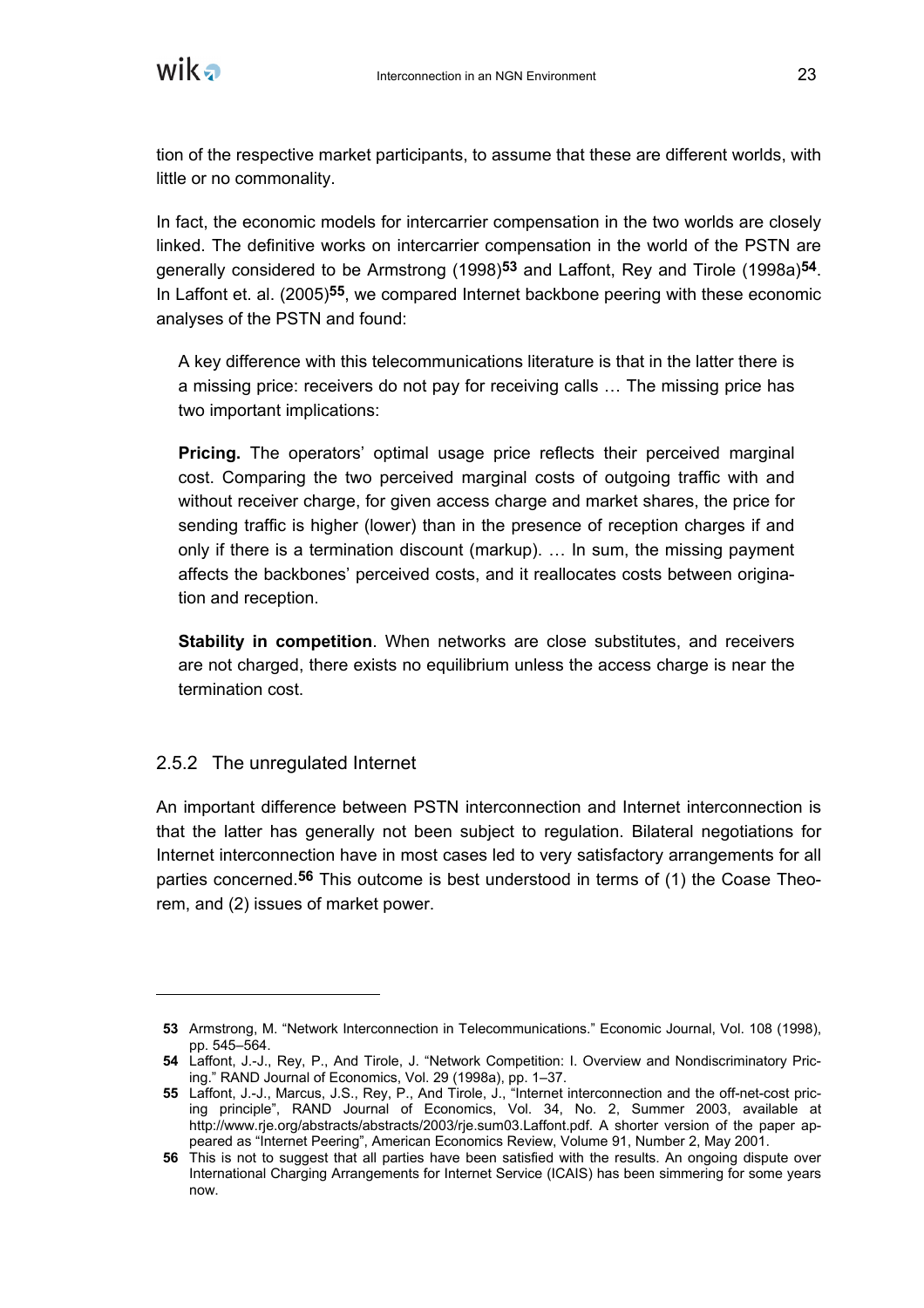

The Nobel-prize-winning economist Ronald H. Coase has argued, most notably in a famous 1959 paper,**57** that private parties could in many cases negotiate arrangements to reflect economic values far more accurately and effectively than regulators, provided that relevant property-like rights were sufficiently well defined. The generally positive experience with Internet peering appears to bear this out.

If one party to a bilateral negotiation had significant market power, and the other lacked countervailing power, then one might expect that the Coasian negotiation might either break down or might arrive at an outcome that was not societally optimal. In general, this does not appear to be the case at present. To date, it has been widely if not universally recognized that Internet backbones do not possess significant market power.

The migration to IP-based NGNs is one of several interrelated trends**58** that have the potential to change this assumption in a number of ways. On the one hand, as wired incumbent telephone companies and, in some countries, cable companies evolve into vertically integrated enterprises that are also significant Internet backbones, it is entirely possible that they might leverage the market power associated with last mile facilities into their Internet role. Whether this is actually the case for a specific firm or a specific country would need to be evaluated based on market developments in that country, and also through the lens of that country's regulatory and institutional arrangements. Some countries are well equipped to deal with market power; others are not.

At the same time, market power may be mitigated by the emergence and deployment of technological alternatives. Broadband Internet over cable television already has some tendency to mitigate the market power of telephone incumbents. To the extent that broadband over powerline, broadband wireless and other alternatives achieve widespread deployment, they could go a long way to ameliorating or preventing the emergence of market power.

All things considered, this author is of the opinion that:

- unregulated, Coasian Internet interconnection arrangements continue to work well today in most cases, but that
- regulators will need to pay *more*, not less, attention to potential problems in this regard for some years to come.

**<sup>57</sup>** Ronald H. Coase, "The Federal Communications Commission", Journal of Law and Economics 2 1- 40, 1959.

**<sup>58</sup>** Industry consolidation is another noteworthy contributory factor.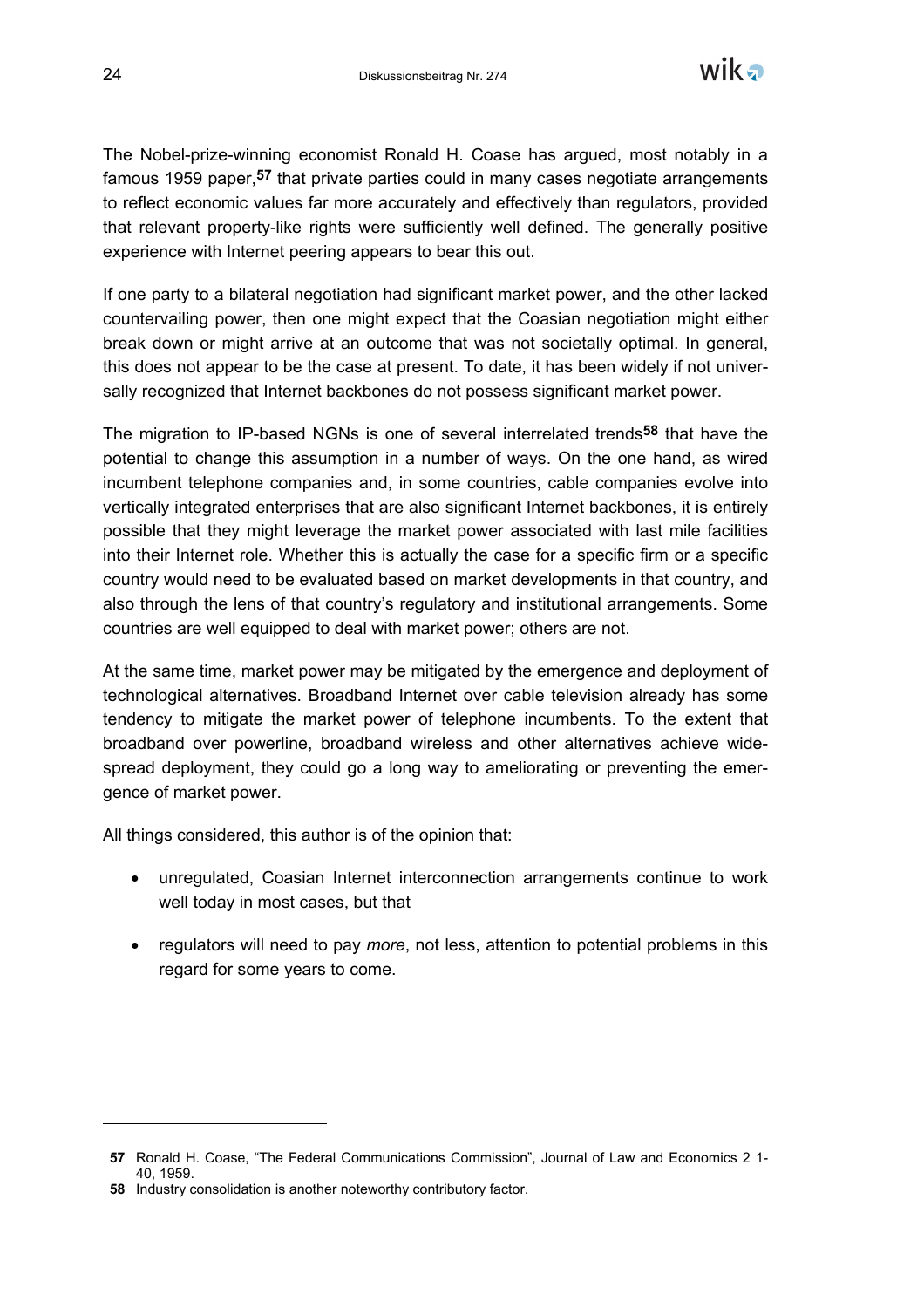

# 2.5.3 Analogy of Internet peering to US mobile-mobile interconnection

In the United States, mobile operators have generally been under no regulatory obligation to interconnect with one another; nonetheless, privately negotiated Coasian wholesale interconnection arrangements have worked well. The sector has tended to operate on a Bill and Keep basis. **59** Retail pricing arrangements are completely unregulated, but operators and consumers have increasingly chosen flat rate (buckets of minutes) plans.

The parallels to Internet peering are striking. This experience reinforces the notion that the predicted economic outcome, in a market characterized by strong network externalities, a lack of market power, and no regulatory constraints, is (1) for good interconnectivity and interoperability, and (2) for Bill and Keep arrangements. Moreover, this experience reinforces the notion that these results flow from the underlying economics, and not from any unique technological property of the Internet.

**<sup>59</sup>** FCC, In the Matter of developing a Unified Intercarrier Compensation Regime, CC Docket 01-92, released April 27, 2001, section 95. See also Marcus, "Call Termination Fees: The U.S. in global perspective", July 2004, available at: ftp://ftp.zew.de/pub/zew-docs/div/IKT04/Paper\_Marcus\_Parallel\_Session.pdf.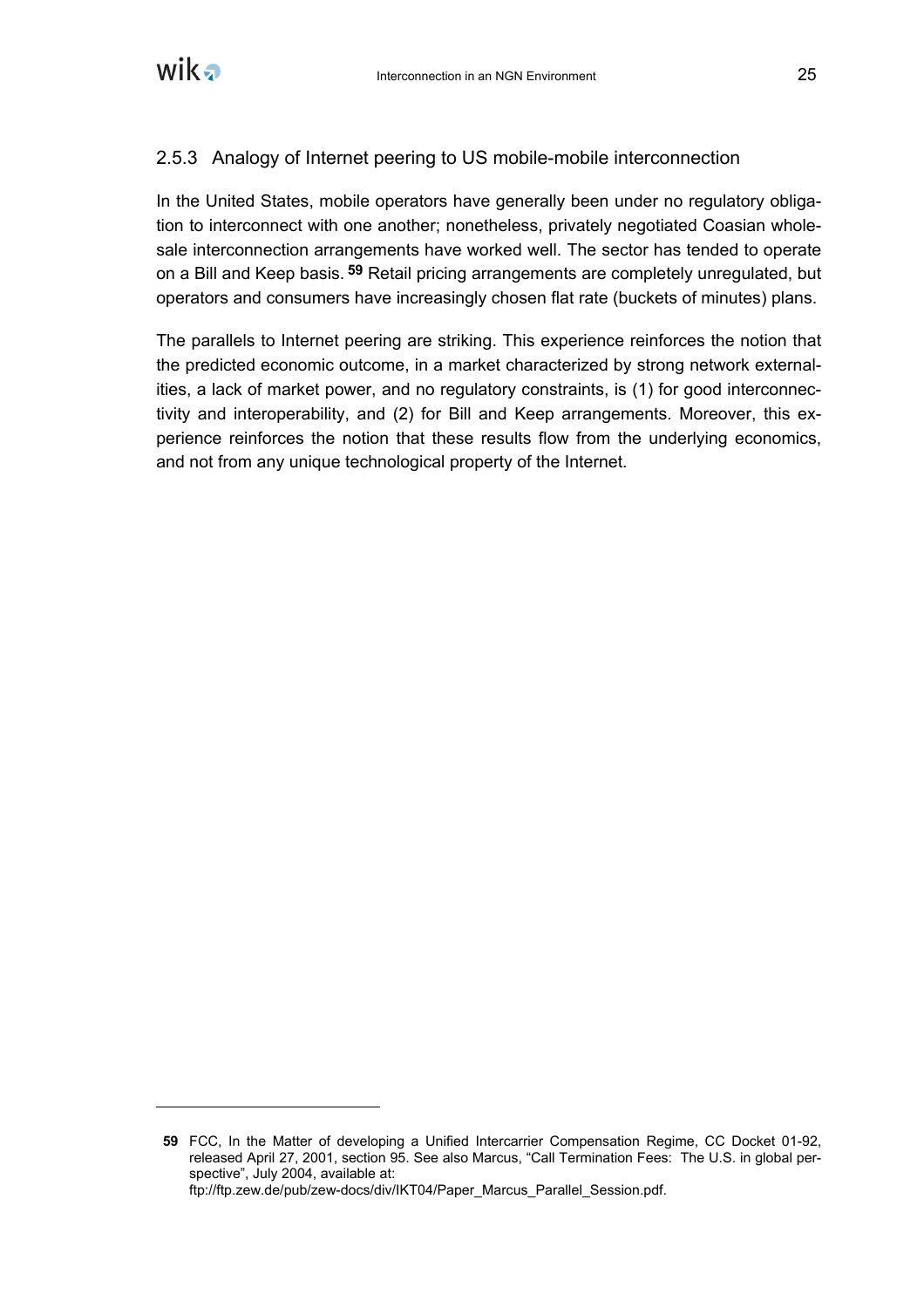

# **3 Quality of service**

The IP-based NGN is envisioned as providing different levels of *Quality of Service (QoS*), each perhaps offered at a different price, in order to support applications such as real time voice and video on the same IP-based multi-purpose network as data.

In this section, we consider the economics of QoS service differentiation, the technical QoS requirements of applications such as real time voice, the implications of network externalities for adoption of QoS service differentiation, and the implications for long term widespread adoption of QoS differentiation.

# **3.1 The economics of service differentiation and price discrimination**

The basic notion of service differentiation is not new,**60** and the underlying economics have been well understood for many years.**61** Service differentiation recognizes that different consumers may have different needs and preferences, which translate in economic terms into a different *surplus* (the difference between perceived benefits and cost) deriving from the purchase of one service versus another. Service providers can choose to offer tailored products that will be preferred only by certain consumers, or not.**62** In practice, they generally target their distinct offers at different *groups* of consumers (second order price discrimination) rather than targeting different individual consumers (first order price discrimination).

We experience service and price differentiation every day. We drive into a gas station, and choose to purchase regular gasoline or premium. We purchase a ticket for an airplane or train, and choose to purchase either economy or first class. To the extent that the amenities offered in first class have value to us, they increase our surplus, which in turn increases the price that we are willing to pay. The airline charges a higher price because they recognize that those customers that value the amenities are willing to pay the higher price.

Even though the benefits of service differentiation are obvious, it enjoys only mixed public acceptance in the context of industries that have historically provided *common carriage*. A long-standing tradition, particularly in England and in the United States, is that certain industries should serve the public *indifferently*. This indifference is taken to imply

**<sup>60</sup>** Andrew Odlyzko has written a number of insightful papers exploring the historical roots of price discrimination, and the relevance to the Internet. See Andrew Odlyzko, "The evolution of price discrimination in transportation and its implications for the Internet", Review of Network Economics, vol. 3, no. 3, September 2004, pp. 323-346, available at

http://www.rnejournal.com/articles/odlyzko\_RNE\_sept\_2004.pdf.

**<sup>61</sup>** See the classic paper by the Stanford University mathematician Harold Hotelling, "Stability in Competition", The Economic Journal, March 1929, pages 41-57.

**<sup>62</sup>** The Hotelling paper argues, in fact, the providers will tend to prefer to provide products very much like those of their competitors, even at the cost of leaving some demand only imperfectly satisfied.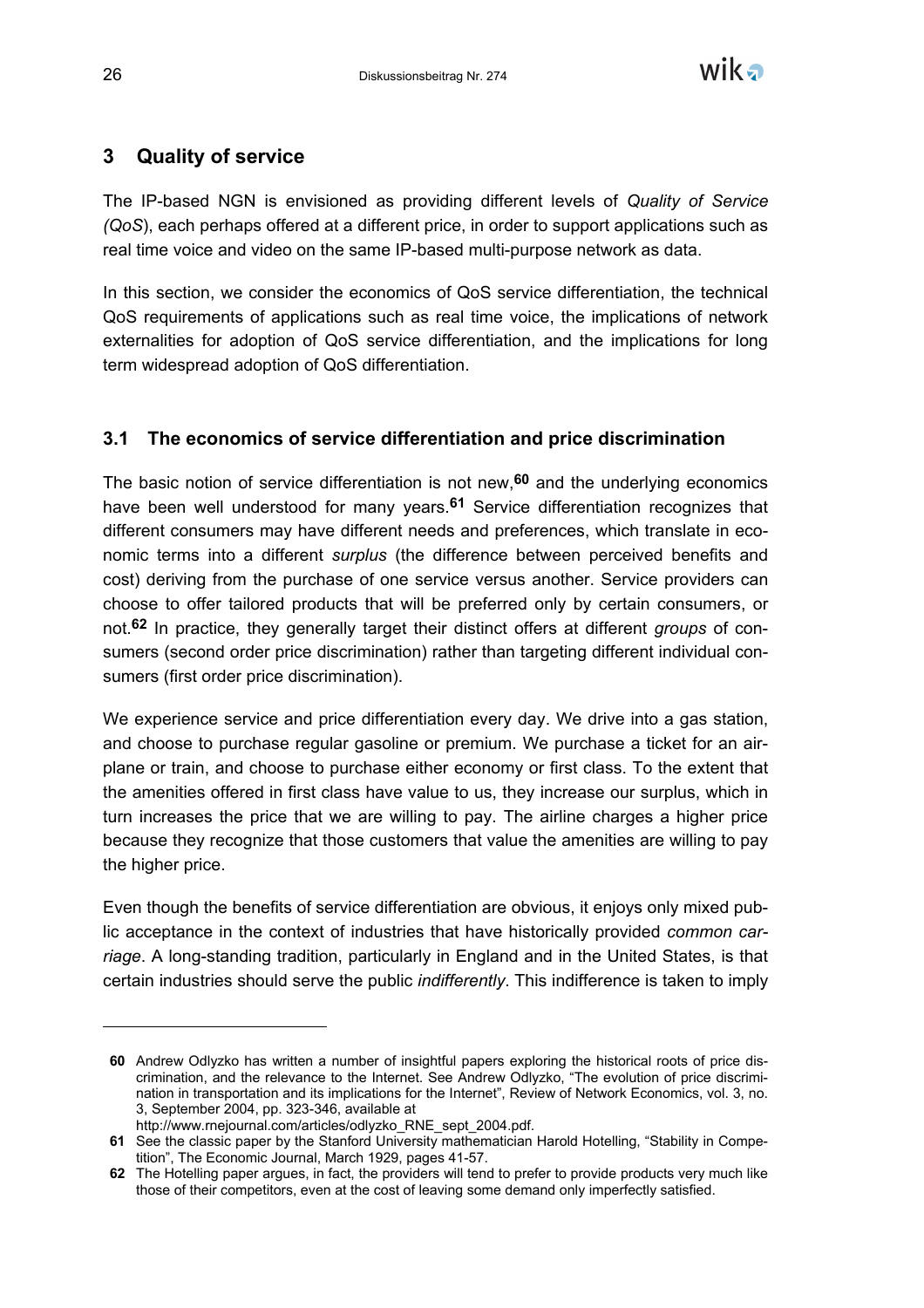

 $\overline{a}$ 

that *price discrimination* is not allowed. It is largely as a result of these attitudes that airline prices, for example, were regulated for many years.

Today, economists would generally agree that deregulation of the airline industry in the United States and elsewhere (which permitted the airlines to price discriminate) has provided greater consumer choice, and prices that are on the average lower than they would have been had the industry remained regulated.**63** Consumers have had to adjust to the fact that the person sitting in the adjacent seat may have paid a much higher, or a much lower price than they did; nonetheless, overall consumer welfare has improved.

The airline experience in the United States demonstrates both the opportunities and the risks associated with price discrimination. As the economist Alfred E. Kahn (both a proponent and a primary implementer of airline deregulation in the U.S.) has observed, competition on many air routes proved to be limited to only one or two carriers. "In such imperfect markets, the major carriers have become extremely sophisticated in practicing price discrimination, which has produced an enormously increased spread between discounted and average fares, on the one side, and full fares, on the other. While that development is almost certainly welfare-enhancing, on balance, it also raises the possibility of monopolistic exploitation of demand-inelastic travelers."**64** In other words, those consumers with limited flexibility in their travel requirements could be charged a high premium with impunity. In markets with effective competition, service differentiation and associated price discrimination will tend to enhance consumer welfare. In markets characterized by significant market power, price discrimination could detract from consumer welfare. The airline industry in the U.S. represents an intermediate case, characterized by imperfect competition.

Laffont et. al. (2003)**65** provides a fairly detailed analysis of Internet backbone peering from an economic perspective. In it, we considered possible service differentiation in terms of the mean and variance of packet delay, and in terms of network reliability. We assumed distinct costs for sending and receiving traffic, each proportionate to the total volume of traffic, and we also assumed access charges (either symmetric or asymmetric) proportionate to the volume of traffic, but independent of any consideration of distance. Under these assumptions, symmetric access charges lead to stable competition. In the absence of service differentiation, the backbones would tend to compete away their profits; however, service differentiation between networks can enable the backbones to earn a positive profit.

**<sup>63</sup>** See, for example, Joskow, P., "Regulation and Deregulation after 25 Years: Lessons Learned for Research in Industrial Organization", 2004, pages 26-27, available at: http://econ-www.mit.edu/faculty/download\_pdf.php?id=1005.

**<sup>64</sup>** Alfred E. Kahn, "Whom the Gods would Destroy, or How not to Deregulate", available at http://www.aei.brookings.edu/admin/authorpdfs/page.php?id=112.

**<sup>65</sup>** Jean-Jacques Laffont, J. Scott Marcus, Patrick Rey, and Jean Tirole, "Internet interconnection and the off-net-cost pricing principle", RAND Journal of Economics, Vol. 34, No. 2, Summer 2003, available at http://www.rje.org/abstracts/abstracts/2003/rje.sum03.Laffont.pdf.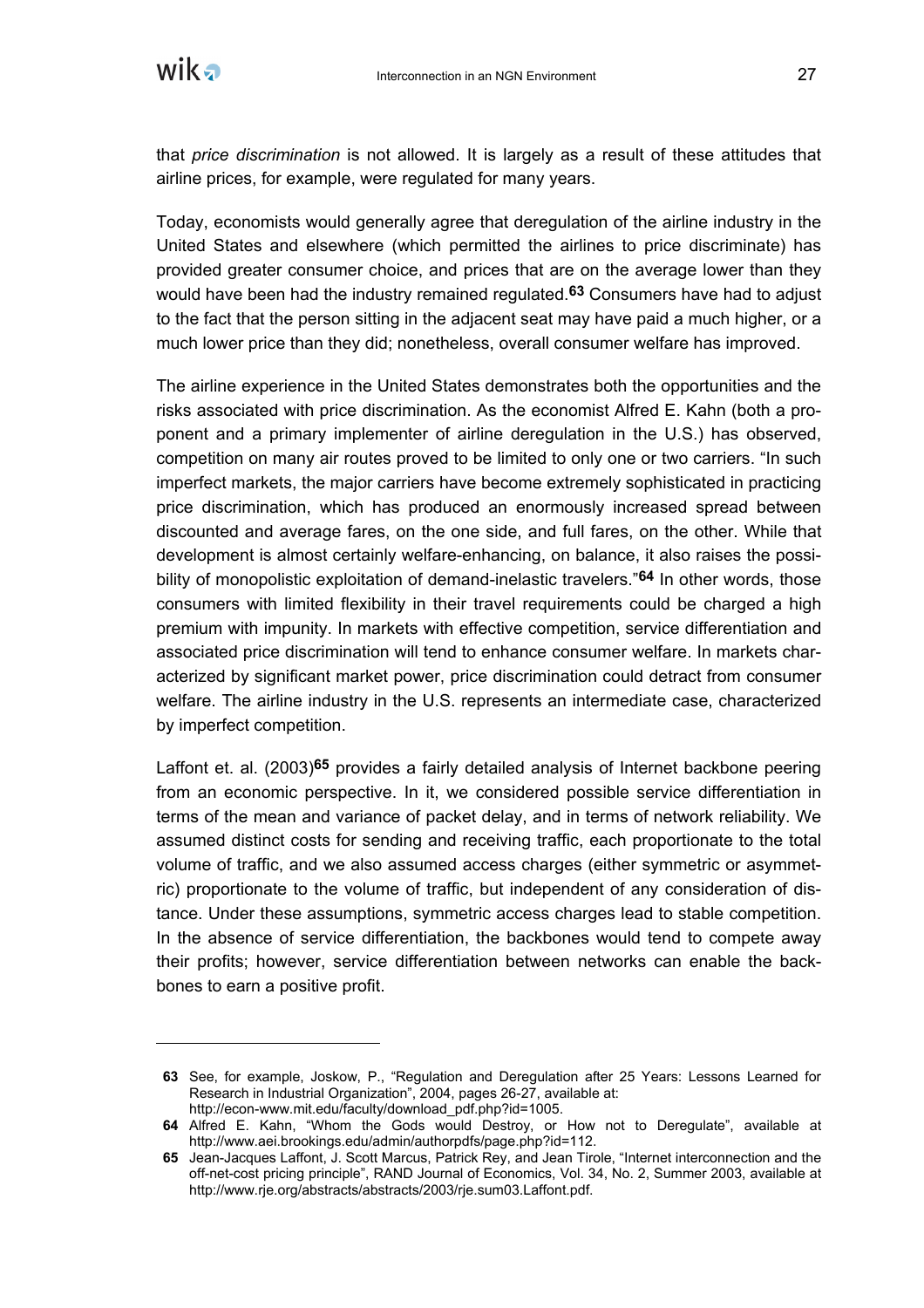

## **3.2 Technological considerations for IP/QoS**

We now turn to the technological underpinnings of differentiated QoS in an IP network. First, we touch briefly on communications protocol issues; then, we consider application requirements as regards the mean and variance of packet delay. With that established, we consider protocol performance, and discuss the implications for the prospects of widespread adoption.

## 3.2.1 DiffServ, RSVP, MPLS

By the early Nineties, it had already become obvious to the engineering community that real-time bidirectional voice and video communication could potentially benefit from delivery guarantees on delay. This led to a series of standards efforts – first, the *RSVP*based Integrated Services Architecture, and then to *Differentiated Services (DiffServ)*.

RSVP provided a comprehensive end-to-end QoS management architecture. Over time, it came to be viewed as hopelessly complex,**66** and was effectively abandoned in favor of DiffServ. DiffServ provides a simple means of specifying, on a hop-by-hop basis, the desired performance characterstics  $-$  it is then up to the network to meet those requirements as well as it can.

DiffServ should thus be viewed as a *signaling* mechanism. Technically, it is trivial. The implementation of QoS *within* an IP-based network, with or without DiffServ, has been straightforward with or without DiffServ for at least a decade. Implementation of QoS *between or among* independently managed IP-based networks has never gotten off the ground. Given that the technology is fairly simple, the answers clearly lie in business and economic factors.

## 3.2.2 Application requirements for bounded delay

Some readers might perhaps assume that all voice and video traffic requires assured quality of service; in reality, however, assurances on the mean and variance of delay are required only for services that involve bidirectional (or multidirectional) voice and video in real time.

The receiving application typically implements a jitter buffer that can be used to smooth the variability in end to end delay. For streaming (one way) audio or video, most users will tolerate a delay of a few seconds when the application starts up. After that, a jitter buffer can typically deal with a considerable amount of variable delay.

**<sup>66</sup>** This is not altogether true. My former firm, BBN, operated a commercial RSVP-based network for many years. It was a commercial failure, but not a technical failure.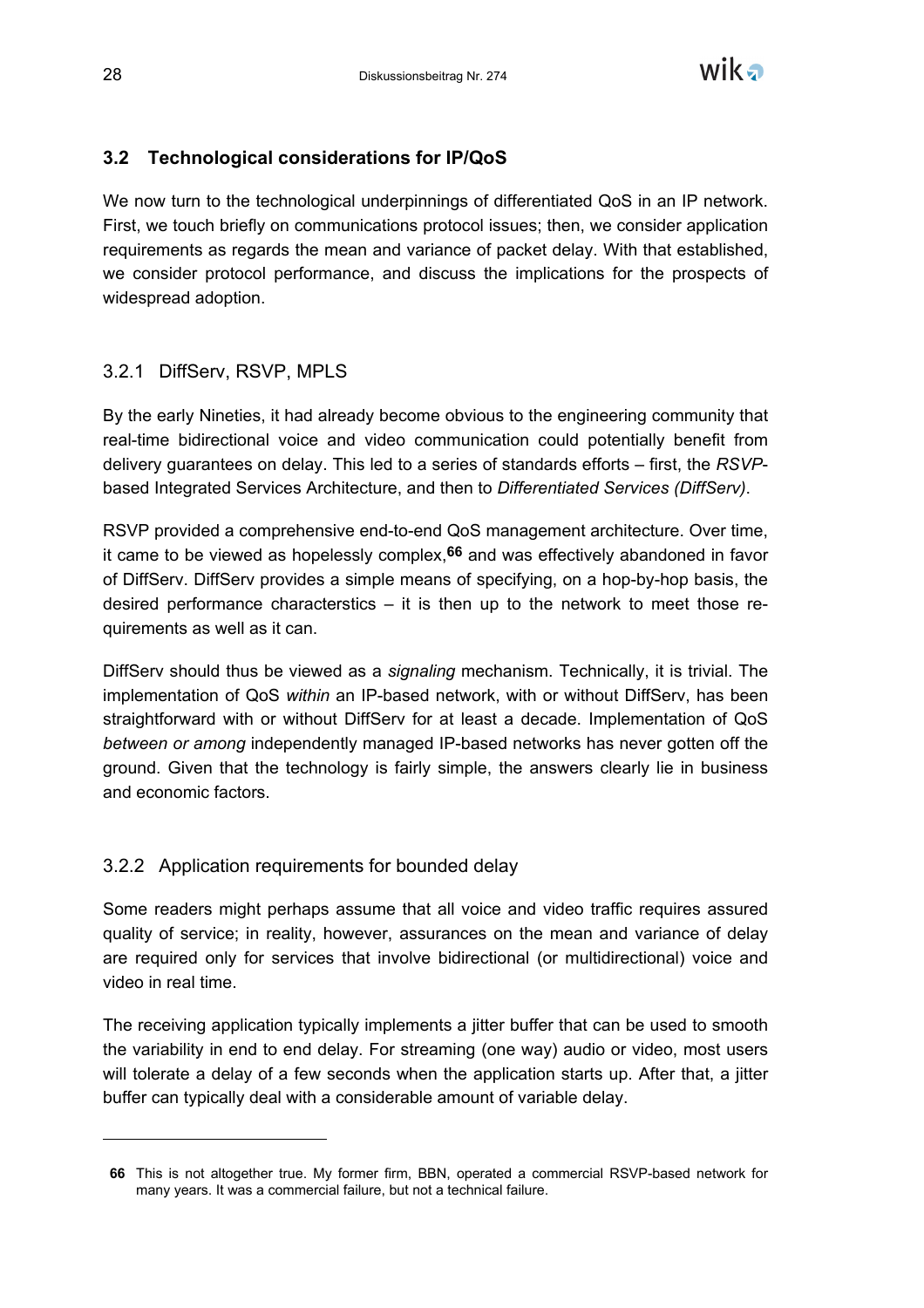

For real time bidirectional voice and video, however, users will tend to "collide" if the end to end delay exceeds about 150 to 200 milliseconds. They will both start speaking at roughly the same time, because neither can initially discern whether the other is speaking.**67** This imposes a practical ceiling on the delay that the jitter buffer can allow.

#### 3.2.3 Analysis of delay

This delay in turn imposes limits on both the mean and the standard deviation of delay for the traffic. In an IP-based network, the traffic is composed of individual packets. The delay for these packets can be viewed as comprising a fixed component (based primarily on the speed of signal propagation along the path from send to receiver, and thus dependent primarily on the distance along the path, and also on the deterministic delay to "clock" the packet onto each outbound data transmission link) and a variable component (based on queuing delays in each router through which the packet must pass, especially those associated with gaining access to the outbound transmission link). For a given traffic flow, the unidirectional delay can thus be viewed as a probability distribution with a mean and a standard deviation.

The ability to achieve a round trip delay of not more than 150 milliseconds depends on both the mean and the standard deviation of delay. It is a classic statistical confidence interval problem – it is necessary that the "tail" of the distribution in excess of about 150 milliseconds be suitably small. Note that an occasional outlier is generally permissible – as an example, the *codecs* (coder-decoders) used for Voice over IP (VoIP) services typically interpolate over missing data, and the human ear does a surprisingly good job in compensating for very short data losses. Human speech presumably incorporates a great deal of redundant information that can be used to fill in the gaps.

Fixed delay can be viewed as comprising propagation delay (which is a consequence of the large but finite speed of light) and clocking delay (which is a function of the speed of the transmission link).

We often forget that the speed of light *is* a meaningful constraint. In vacuum, light travels about 300 Km in a millisecond. Signal is not quite as fast when propagating through wires or fiber; moreover, transmission paths (e.g. fiber runs) do not proceed in a geometric straight line. For intercontinental calls, propagation delay can consume a significant fraction of the 150 millisecond budget.

Clocking delay is a function of the speed of the transmission link. Over a dial-up connection to the Internet, clocking delay poses a serious constraint. Over broadband me-

**<sup>67</sup>** Those of us who remember international telephone calls routed over satellites are familiar with this phenomenon.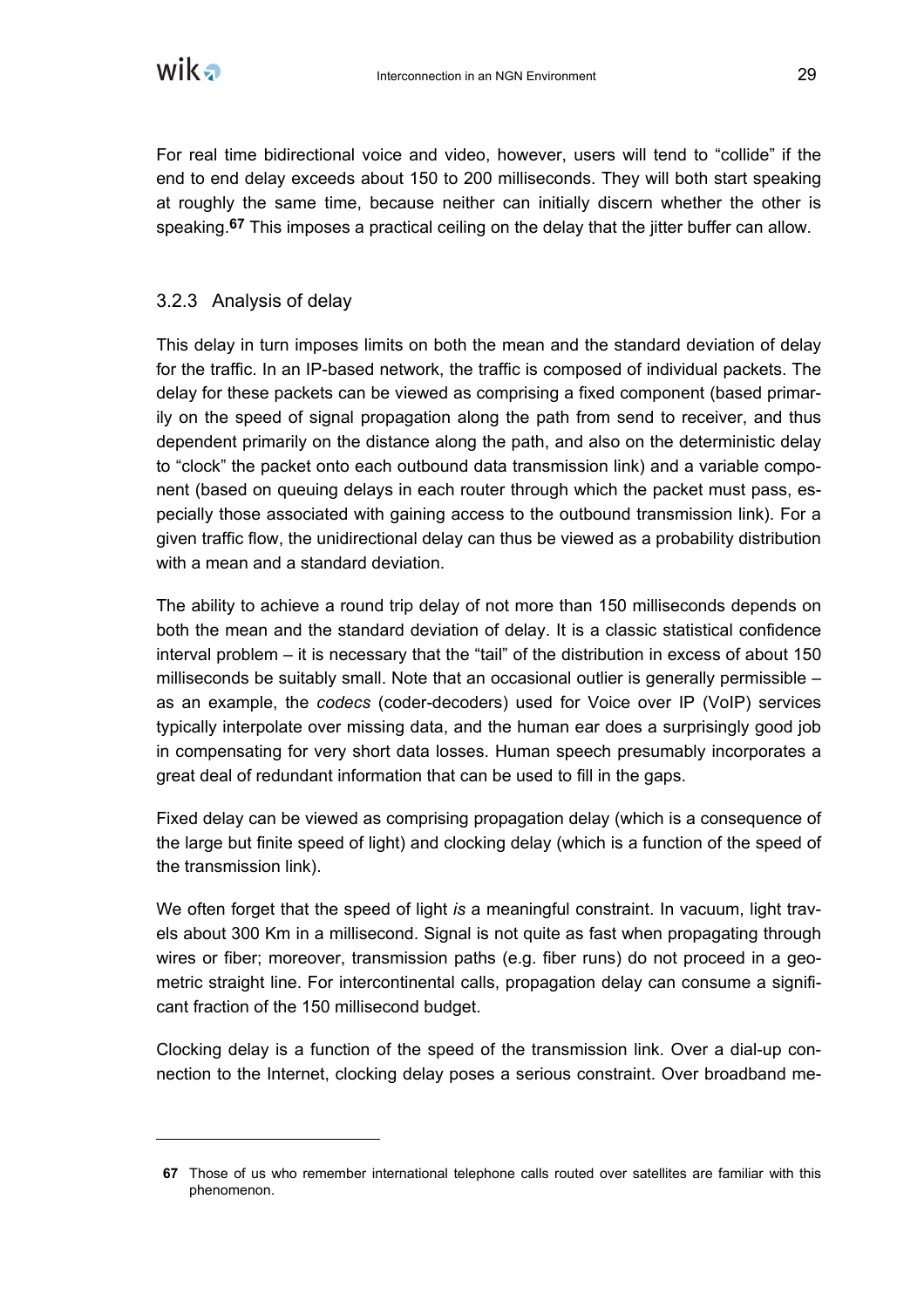

dia, it is much less of an issue. In the core of the Internet, the links are very fast indeed, so the deterministic clocking is correspondingly small.

Variable delay is best modeled and analyzed on a hop by hop basis. At each hop, it primarily reflects the queuing delay waiting to clock the traffic onto an outbound link. (Queuing delay for the processor of the router is also possible, but unless the processor is saturated it is generally small enough to ignore.) This variable delay can be analyzed using a branch of mathematics known as *queuing theory* – the science of waiting lines.**68**

Queuing theory tells us that average variable delay reflects three things:

- The average service time (in this case, the deterministic clocking delay);
- The load on the server, which we can think of as the percent of time that it is busy; and
- The variability of the service time, expressed as a coefficient of variation (the standard deviation divided by the mean).

What queuing theory tells us about variable delay in the core of the large IP-based networks is that, *in a properly designed network and under normal operating conditions,* variable delay plays only a very minor role. Figure xxx below depicts the average packet wait time for a 155 Mbps data link, which is the *slowest* link that one would expect to find in the core of a modern Internet backbone.

**<sup>68</sup>** For an introduction to the use of queuing theory in this context, see Chapter 16 of my textbook, Designing Wide Area Networks and Internetworks: A Practical Guide, Addison Wesley, 1999.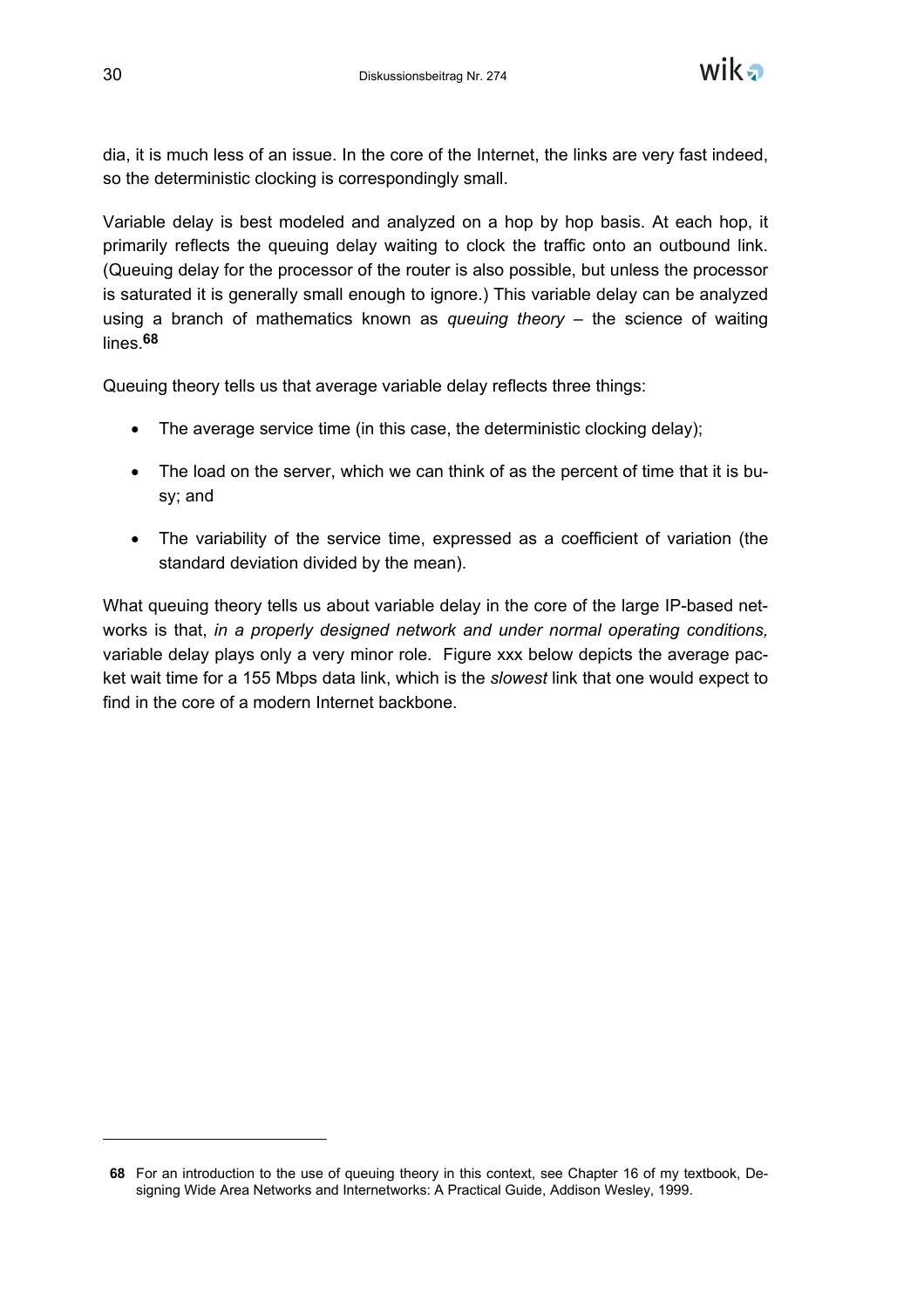

#### Figure 3.1: Packet wait time on a 155 Mbps link



**M/G/1 Queuing Delay (155 Mbps Link)**

Among the family of curves shown, the one corresponding to a coefficient of variation of 1.20 is the one the accords most closely with observational experience around 2001, the most recent date on which this author had access to industry statistics.**69**

The computed average wait time per hop, even at a utilization of 90%, is about 150 *microseconds*. Note that this is *three orders of magnitude* less than the delay budget of 150 *milliseconds*. Beyond this, consider that many backbone links today are one or two orders of magnitude faster than 155 Mbps, with predicted delays correspondingly smaller.

This is not to say that delay could never be a problem. The same queuing theory analysis tells us that, as utilization approaches 100%, predicted mean wait time increases with no upper bound. But no network should be *designed* to operate routinely at those levels. Saturation will occur either as a result of (1) poor planning or forecasting on the

**<sup>69</sup>** The graph was computed using the Pollaczek-Khinchine formula for an M/G/1 queuing model. This implies a Markovian arrival pattern; however, the so-called operational analysis school of queueing theory has demonstrated that the formula can also be derived under greatly relaxed assumptions. A mean packet length of 284 octets is assumed, consistent with observational experience around 2001.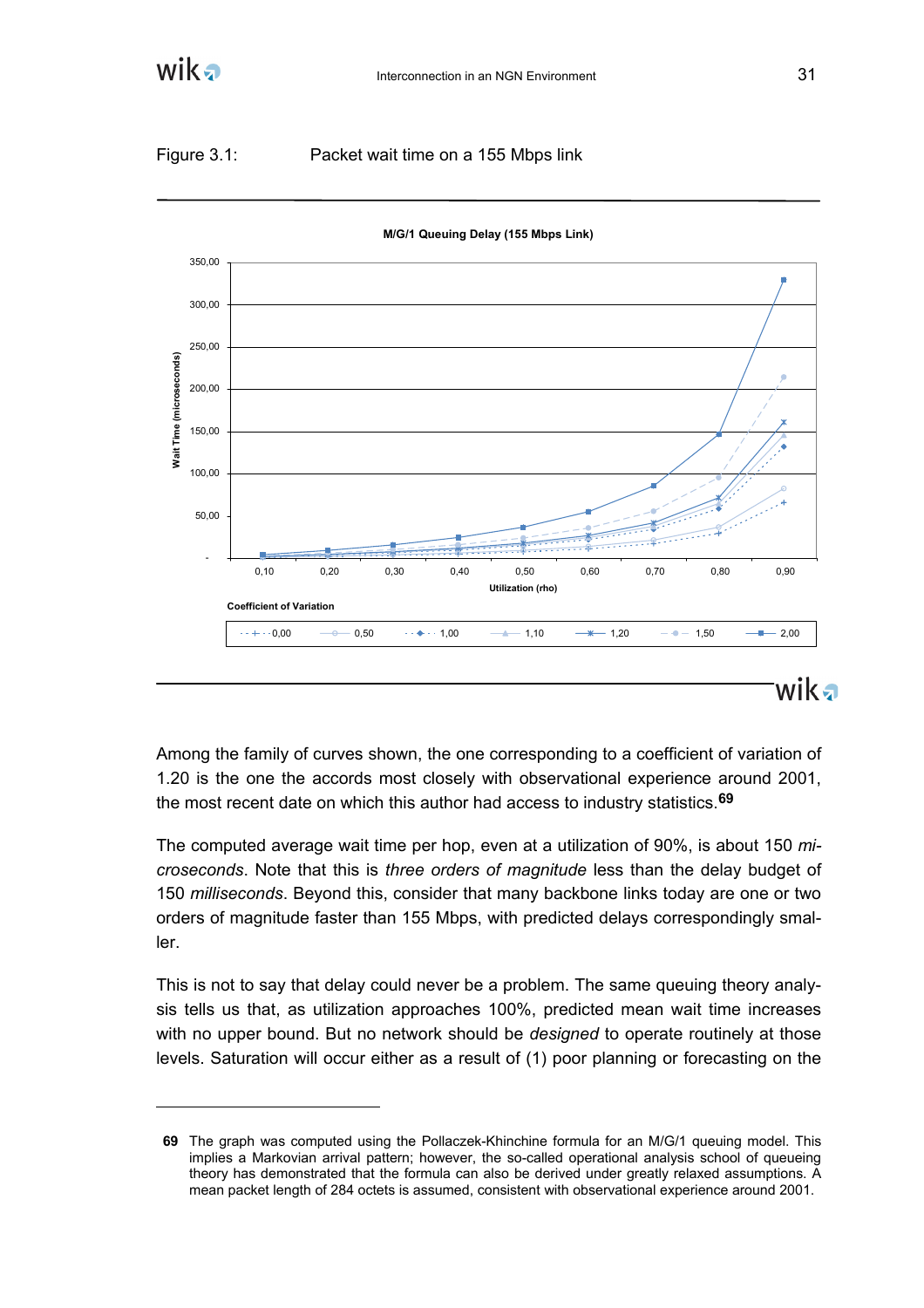

part of the network designer, or (2) substantial failures elsewhere in the network that necessitate re-routing of traffic.

# 3.2.4 Implications for market prospects for QoS

The analysis in the preceding section has significant implications as regards the willingness of customers to pay a surcharge for QoS (in the sense of statiscally bounded delay).

DiffServ-based QoS capabilities cannot speed up a network; they can only prevent it from slowing down (for certain packets) under load. They generally determine (1) which queued packets are served first, and (2) which queued packets are discarded when there is insufficient room to store them.

Under most circumstances, these effects will be too small for the end user to perceive.

It should come as no surprise that end users are unwilling to play a large surcharge for a performance improvement that is not visible to them.**70**

This is not to say that there is no commercial opportunity for inter-provider QoS; rather, it argues that the opportunities will not necessarily be found in the core of the network, which is the place where most people tend to look for them.**71** Instead, differentiated QoS will tend to be commercially interesting:

- Within a single provider's network, where the costs of implementation are also low;
- For slower circuits at the edge of the network;
- For shared circuits to the end user (e.g. cable modem services);
- When one or more circuits are saturated;
- When one or more components have failed;
- When a *force majeure* incident (a natural or man-made disaster) has occurred; and especially
- Where more than one of these factors is present.

-

**<sup>70</sup>** This was, of course, the key root problem in BBN's inability to successfully commercialize its RSVPbased commercial QoS-capable network.

**<sup>71</sup>** In a classic joke, a child looks for a lost coin under a lamp post, not because he lost it there, but rather because that is where the light is best.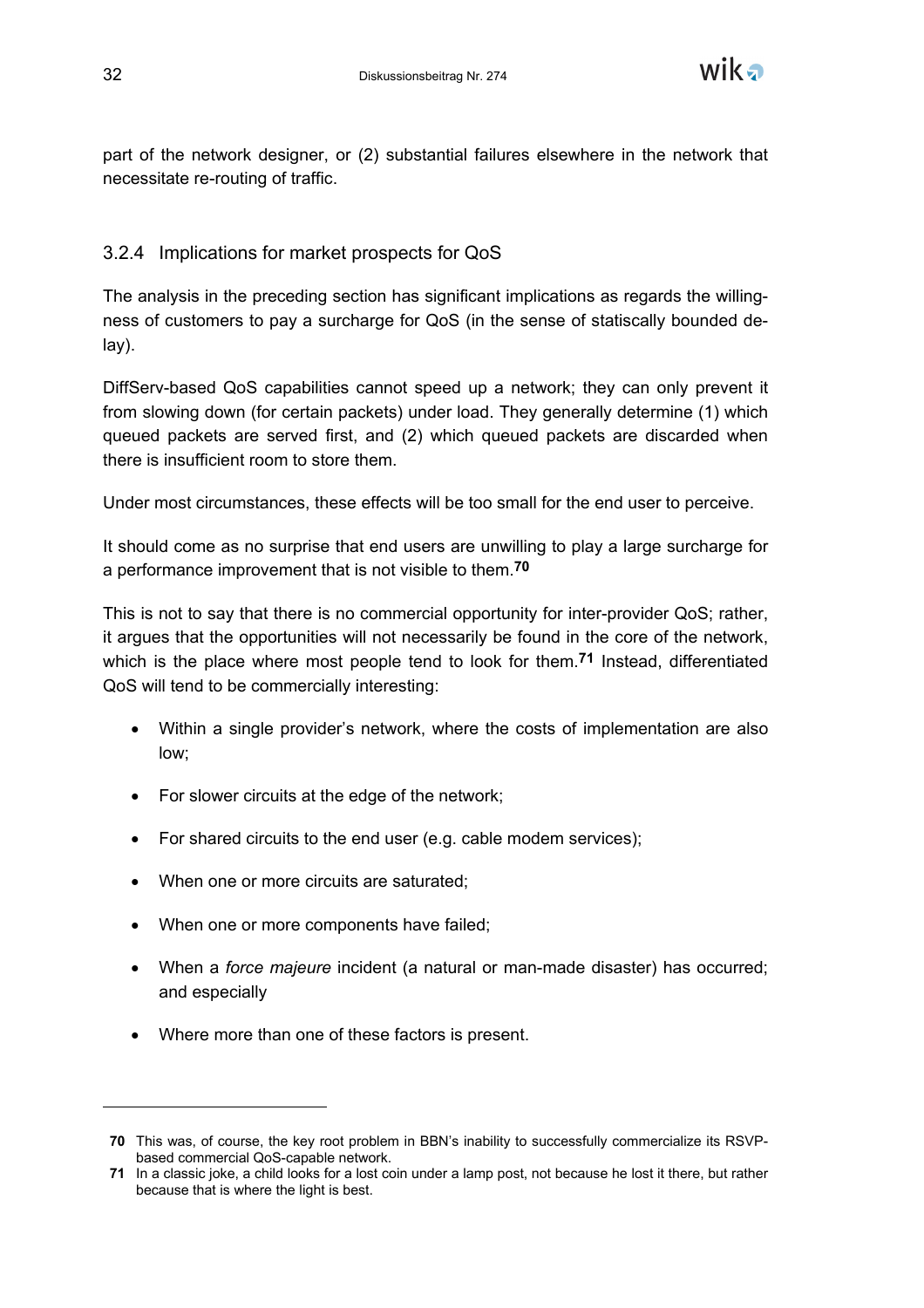Providers may also find that offering QoS provides a competitive advantage in attracting new customers, even if those customers are unwilling to pay a large premium.

# **3.3 Network externalities, transaction costs, and the initial adoption "hump"**

The technological capability to deploy differentiated QoS capability at reasonable cost has existed for at least ten years, and has in fact been deployed within many networks. Why has there been so little deployment between or among networks?

The explanation has very little to do with technology, but a great deal to do with economics – specifically, with the economics of *network effects (*or *network externalities)*. An economic market is said to experience network effects when the service becomes more valuable as more people use it. Differentiated QoS is typical of capabilities that take on value only as more networks and more end-users adopt them.

The economist Jeffrey H. Rohlfs has written extensively on the subject of network effects, noting that many new high technology services encounter difficulty in achieving sufficient penetration to get past an initial adoption hump.**72** A certain number of endusers might take up a product or service based solely on its intrinsic value, but that is likely to be far fewer end-users than the number that would take up the service if everybody else did. The market can easily settle into equilibrium at a number of end-users that is far less than the level that would be societally optimal.

The initial adoption hump is often exacerbated by complementarities. A service cannot get launched because it depends on supporting upstream or downstream products and services. CD players could not have succeeded in the marketplace without a substantial inventory of music to play on them. Television sets could not have succeeded without programs to watch. Personal computers could not have succeeded without software to run on them.

Different successful offerings have met this challenge in different ways. In some cases, government intervention has been required. Ubiquitous telephone service is explicitly or implicitly subsidized in many countries – this is referred to as *universal service*. The initial adoption of CD players was facilitated by the fact that the companies that made the players – Phillips and Matsushita – also had interests in studios, could profit on both sides of the market, and were consequently highly motivated to ensure that both players and content were available. The deployment of VCRs in the United States was facilitated by an initial deployment for time shifting of programs – a market for the rental of

**<sup>72</sup>** Jeffrey H. Rohlfs, Bandwagon Effects In High-Technology Industries 3 (2001). Much of the discussion in this section derives from Rohlfs's excellent book.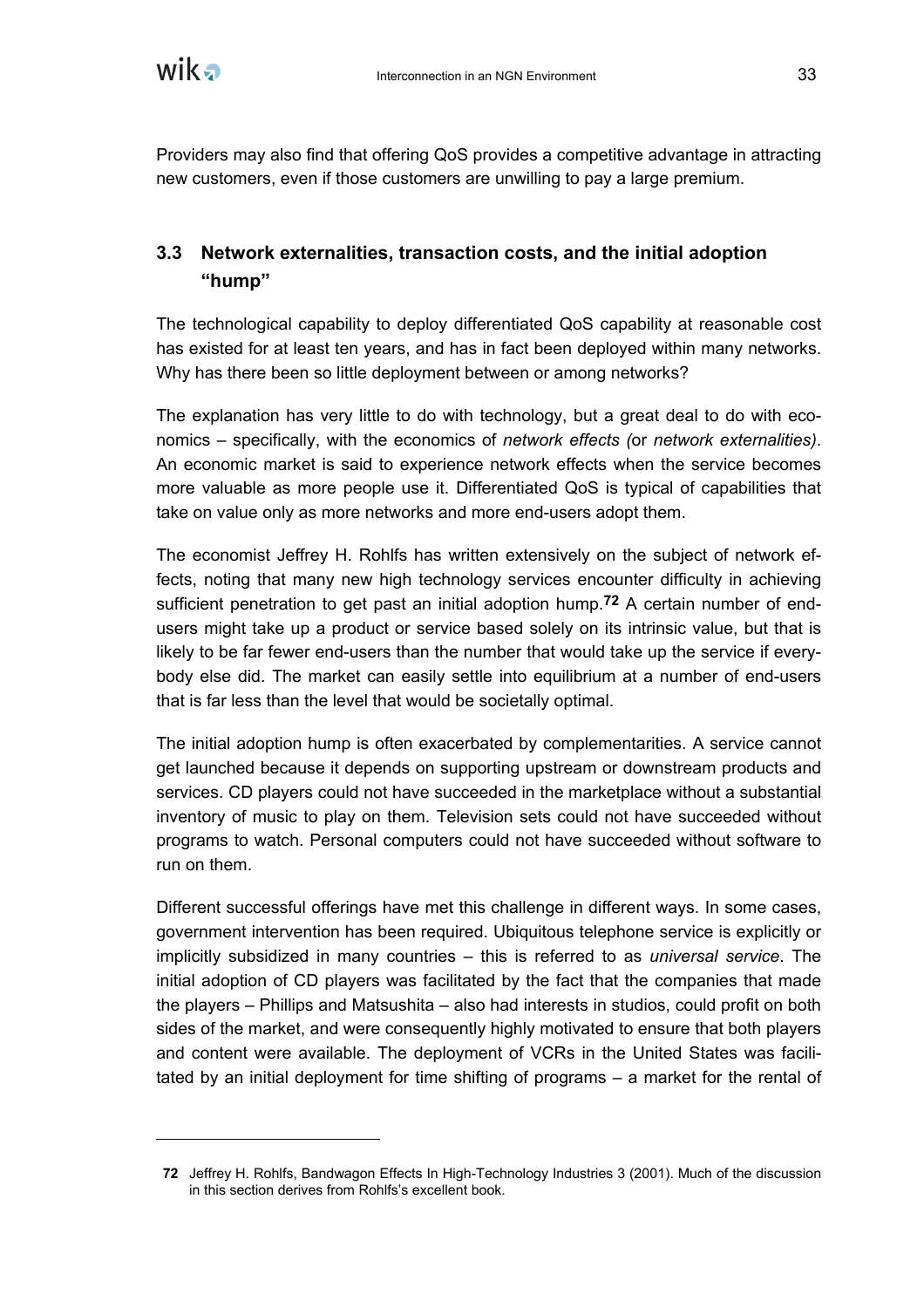

videos did not emerge until enough devices had worked their way into the hands of consumers.

Certain Internet capabilities have deployed effortlessly – for example, the worldwide web. In many cases, the successful capabilities benefit from the end to end principle – they can be implemented by end-user organizations or consumers, without requiring any action at all on the part of the providers of the underlying IP-based network.

Conversely, other capabilities have tended to deploy at a glacial pace or to stall for reasons not necessarily related to technology, notably including IP version 6 (IPv6), DNS security (DNSSEC), and multicast. A common characteristic among the stalled capabilities is that, rather than being end to end features independent of the network, the stalled capabilities require concerted action and concerted change to the core of the network. Regrettably, inter-provider QoS seems to clearly fit the profile of the stalled capabilities.

Common characteristics among the slow-deploying capabilities include:

- Benefits that are in some sense insufficient: too limited, too difficult to quantify, too slow to appear, too difficult for the investing organizations to internalize.
- Limited benefits until the service is widely deployed.
- The need for coordination among a large number of organizations, leading to high economic *transaction costs* (the cost for a network or an end-user to adopt the service).

If the tangible economic benefits were well in excess of the costs, the services would deploy effortlessly. There are services where the benefits to the organizations that would have to make the investments do not clearly exceed the costs – consequently, the investments are made slowly if at all. The unfavorable relationship between costs and visible benefits hinders initial deployment, and thwarts attempts to reach critical mass and thereby to get beyond the initial adoption hump.**73**

#### **3.4 Prospects for inter-provider QoS in an NGN world**

For inter-provider QoS, the benefits in most cases may not be compelling for reasons outlined in Section 3.2 of this paper – in the absence of differentiated QoS, the performance of best efforts traffic will tend to be perfectly adequate in most networks most of the time, and consumers are unlikely to perceive a difference that they are willing to pay

**<sup>73</sup>** I make this case at much greater length in "Evolving Core Capabilities of the Internet", Journal on Telecommunications and High Technology Law, 2004.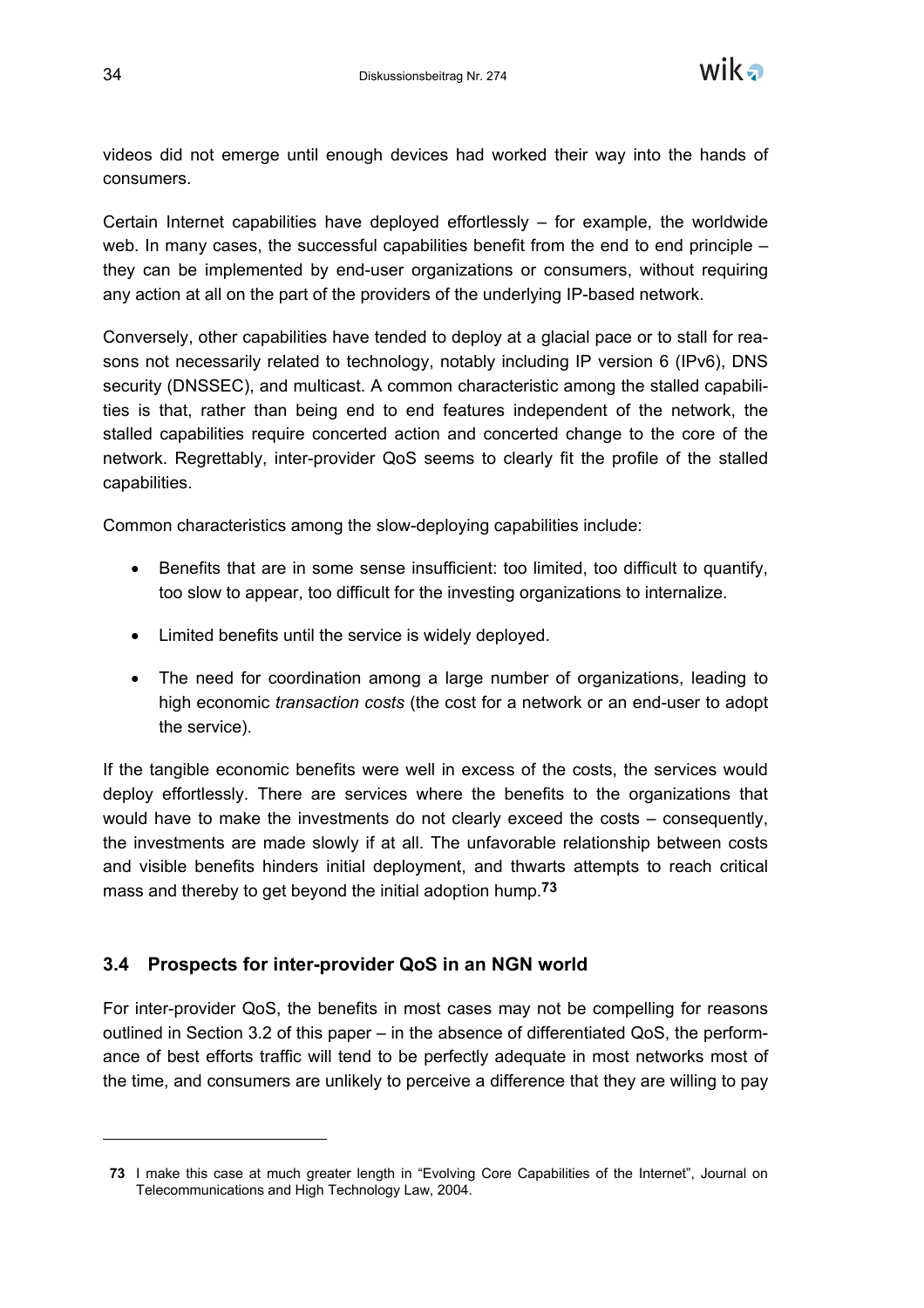

for. Moreover, the benefits are limited by the number of other providers that support QoS – the benefits to the first few providers are quite limited.

Conversely, the number of parties that would have to come to agreement to achieve a globally interconnected QoS-capable world is very large.**74** If every pair of providers requires a contractual agreement in order to put QoS in place, then a world with thousands of independent providers will require literally millions of agreements**75** – and complicated agreements at that, for reasons that are explained in section 6 of this report. This will not happen. It is safe to predict that a comprehensive, global and universal system of QoS-capable interconnection will not happen without some kind of help.

It might nonetheless be possible to get inter-provider QoS to deploy. Anything that can reduce the associated transaction costs will tend to increase the likelihood of getting a decent deployment. Some initiatives that might possibly reduce transaction costs include:

- Experiments and pilot projects among pairs or small groups of cooperating service providers.
- Once the problem is better understood, model agreements for inter-provider interconnection including QoS support.**76**
- The continued enhancement of commercial monitoring and measurement tools that could serve as standardized building blocks for service provider operational support systems (OSS).
- Possible emergence of organizations that could gain acceptance as trusted third parties to capture statistics and/or to mediate billing and accounting disputes.

In addition, it is worth noting that the service providers are unable to require that the entire world implement QoS. Most providers will find that the majority of their traffic is exchanged with a limited number of "trading partners in bits", perhaps a dozen or two. Any realistic provider deployment plan will have to simply accept that some providers will offer QoS-capable interconnection, while others will not.

**<sup>74</sup>** If each of n interconnected networks need to reach agreement with every other network, this implies a need for n(n-1)/2 interconnection agreements. The number of agreements goes up as the square of the number of networks.

**<sup>75</sup>** For n providers, n (n+1) / 2 (or approximately  $n^2/2$ ) agreements would be required.

**<sup>76</sup>** The thought here is to provide examples of contractual arrangements that seem to work, but emphatically not to intrude on the ability of commercial service providers to conclude whatever arrangements they might choose.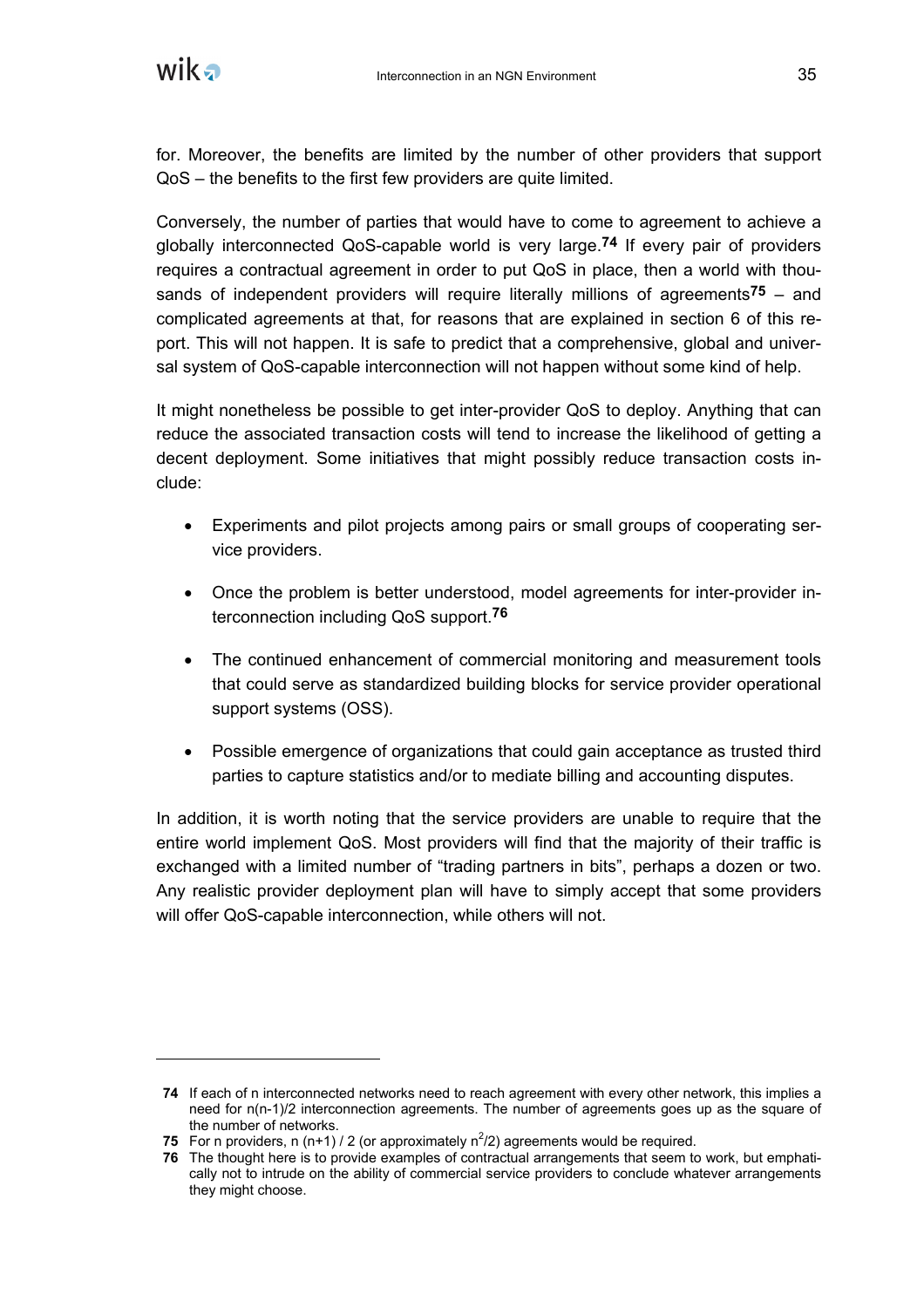

# **4 Market power and NGN interconnection**

At the regulatory and policy level, interconnection has always been closely associated with questions of market power. It has been a general article of faith that governments must be prepared to intervene to address such abuses of market power as might exist.

Telecommunications networks were initially presumed to be natural monopolies, industries where initial costs were so high as to preclude competition between two providers in a single geographic area. In most countries, the government itself provided these services, usually through a Post, Telephone and Telegraphy (PTT) authority. In a few, notably including the United States and Canada, equivalent services were historically provided by highly regulated firms that were *de facto* monopolies with significant *de jure* privileges and protection.

With liberalization, services that were previously provided by the government have been privatized, and competitors have been encouraged to enter these markets. In most cases, the established incumbents have resisted competitive entry, either by price-based or by non-price-based discrimination.**77** This behavior is conditioned and shaped by legal and regulatory institutions in each country, but similar underlying economic factors tend to encourage similar incumbent behaviors in all countries.**78**

Once competition is established and effective, it is generally accepted that regulation should be withdrawn. At that point, market forces will channel service provider behavior more effectively than any regulator could hope to.

At the same time, it is important that regulation not be withdrawn *before* competition is effective. Reform-minded New Zealand attempted for many years to operate without a conventional sector-specific regulator. In 2001, they gave it up as a bad job and implemented lightweight institutions approximating the function of a sector specific regulator. Interminable interconnection disputes were the primary reason.**79**

#### **4.1 Sources of market power**

-

Market power most often arises as a result of control of some asset that represents a competitive bottleneck, and that cannot easily be replicated by competitors. In telephony, the primary concern has usually been with "last mile" facilities, which are discussed in the next sub-section. There are other potential bottlenecks that might manifest them-

**<sup>77</sup>** *Including slow rolling, cost-price squeezes, and strategic litigation.*

**<sup>78</sup>** *In the absence of regulation, these behaviors can arise quickly and spontaneously. In the United States in the early 1900's, it was a refusal of AT&T to interconnect with competitors that led to the Kingbury Commitment of 1912, and ultimately to the regulation of telecommunications.*

**<sup>79</sup>** *Justus Haucap and J. Scott Marcus, "Why Regulate? Lessons from New Zealand", IEEE Communications Magazine, November 2005, available at: http://www.comsoc.org/ci1/Public/2005/nov/ (click on "Regulatory and Policy").*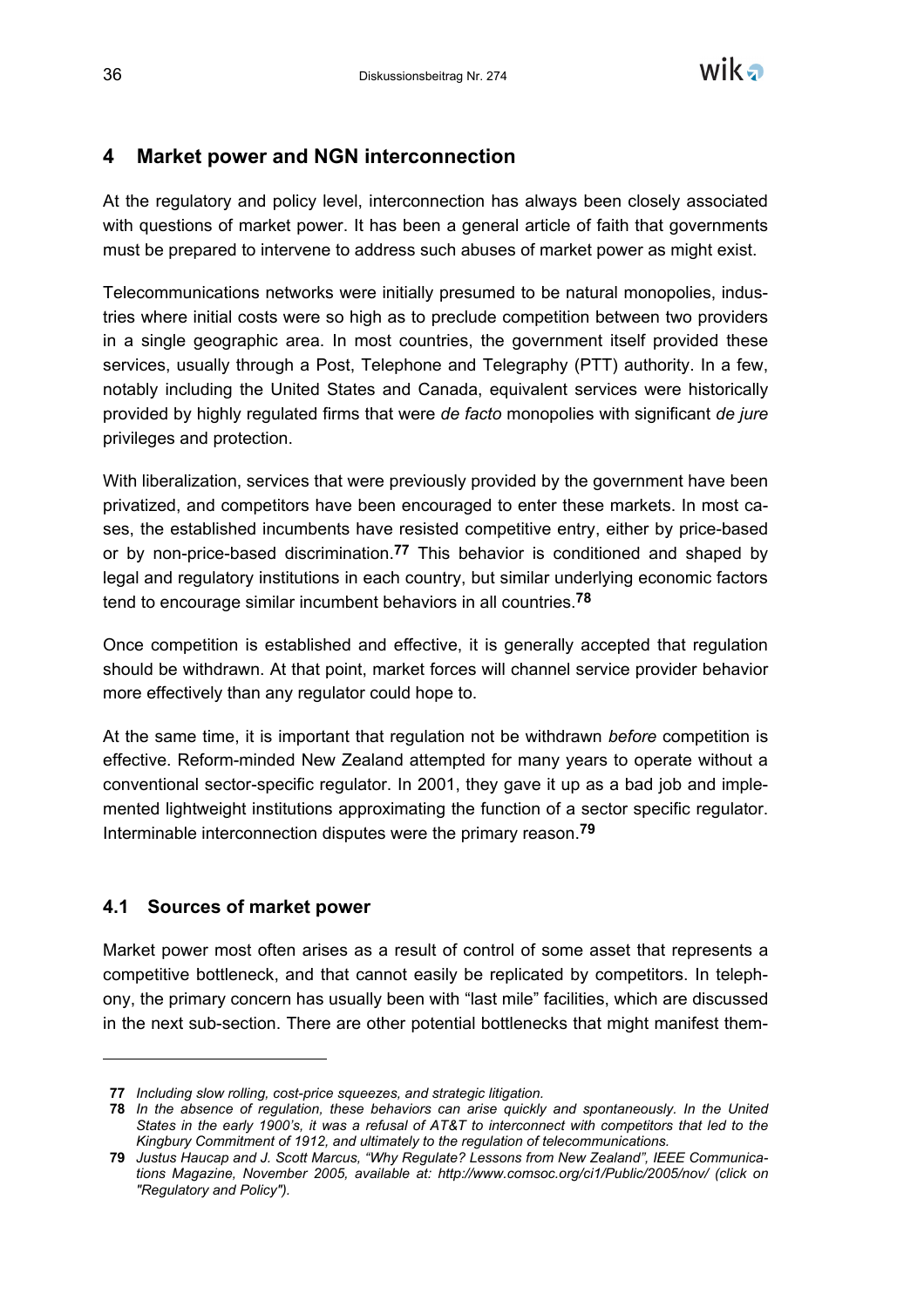selves in specific circumstances, or perhaps more generally in the future – we consider those as well in the subsequent sections.

## 4.1.1 Last mile considerations

Wired access to the customer premises (e.g. to the consumer's residence) tends in to be a durable competitive bottleneck throughout the world, but more so in some countries, and in portions of some countries, than in others.

The emergence of NGN access networks may mitigate these concerns, but it is unlikely to eliminate them for the foreseeable future.

In some developed countries, cable television service is sufficiently widespread, and is sufficiently ubiquitously upgraded to carry data and/or telephony, to significantly mitigate the market power of the wired telephony incumbent. Mobile services may also serve as a counterbalance against the market power of the incumbent, including to an increasing degree wireless broadband services. Satellite must also be considered, but it tends to play less of a role for reasons of cost and scalability. Emerging technologies, including broadband over powerline, may play a significant role in the future.

Nonetheless, last mile bottlenecks are likely to be significant for many years to come, and at least portions of most countries are likely to lack effective competition on the last mile. Wherever last mile competitive bottlenecks exist, established operators are likely to find it profitable to restrict or prevent interconnection. Governments and regulators will need to remain alert to this possibility, and must be prepared to intervene if necessary.

## 4.1.2 Network externality considerations

Last mile bottlenecks tend to be the most commonly noted concern as regards competitive bottlenecks, but they are not the only possible concern.

A body of economic theory argues that, in markets characterized by strong network externality effects, firms with a strong market share of customers will be motivated to have less-than-perfect interoperability and less-than-perfect interconnection.**80**

**<sup>80</sup>** *See M. Katz and C. Shapiro (1985), "Network externalities, competition, and compatibility", American Economic Review 75, 424-440.; and J. Farrell and G. Saloner (1985), "Standardization, compatibility and innovation", Rand Journal of Economics 16, 70-83. Two threads of economic research, one related to standards, the other to interconnection, proceeded in parallel for many years. Only later did the economists realize that the underlying economics were nearly identical.*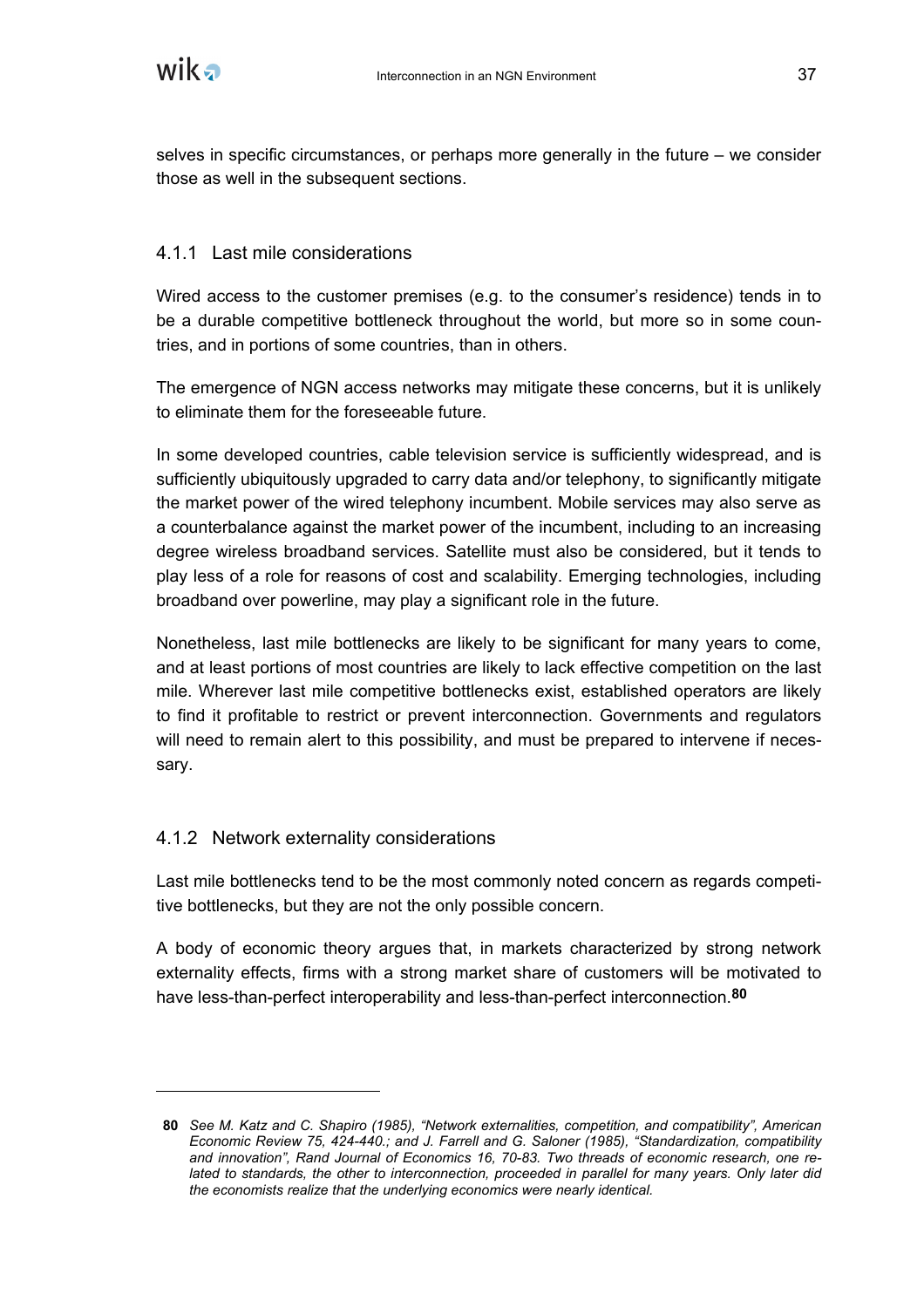

These concerns have occasionally been relevant to policy in significant ways. They played a large role in the evaluation of the WorldCom-MCI merger and the attempted WorldCom-Sprint merger.**81**

Economic theory does not provide any clear indication as to how large a market share is needed for these effects to motivate action, i.e. to be profitable. At the same time, there is good reason to believe that the world is generally well below that threshold – Internet interconnection today is nearly perfect worldwide, and interconnection disputes are rare.**82**

## **4.2 Addressing market power**

Different countries will have developed different methodologies for addressing market power as it relates to interconnection. In the view of the author, the approach that the European Union adopted in 2003 reflects a particularly forward-looking way to deal with migrations such as that to the NGN.

Under the European regulatory framework for electronic communications, regulators (1) clearly identify a set of relevant markets that could be of interest; (2) determine, using tools borrowed from competition law and economics, whether any firm or group of firms has Significant Market Power (SMP) on such a market; (3) applies a minimally adequate set of *ex ante* (in advance) remedies only to the firm or firms that possess SMP; and (4) removes any corresponding obligations that might have previously existed from firms that do not possess SMP. The framework is technologically neutral – whether a service is delivered using a traditional network or an IP-based NGN is irrelevant. A relevant market is determined based on the service or services delivered to the user, and considering the degree of substitutability for other services, consistent with competition law.

Properly implemented, a regulatory framework of this type enables a regulator to address such market power as may still exist in an NGN world, and also provides a natural and organic method for withdrawing regulation when it is no longer needed.**83**

-

**<sup>81</sup>** *Jacques Cremer, Patrick Rey, and Jean Tirole, Connectivity in the Commercial Internet, May 1999. Note that the author was a prominent intervener in both cases.*

**<sup>82</sup>** *The emergence of "network neutrality" as a hot issue in the United States may reflect a recognition or belief, perhaps not fully understood or articulated, that broadband Internet providers in the U.S. might be approaching this threshold. Whether this is really so remains unclear.*

**<sup>83</sup>** *It must, however, be noted that a framework of this type requires some sophistication as regards economics. Moreover, the effectiveness of implementation depends on institutional arrangements that enable economic tests to be applied impartially and transparently.*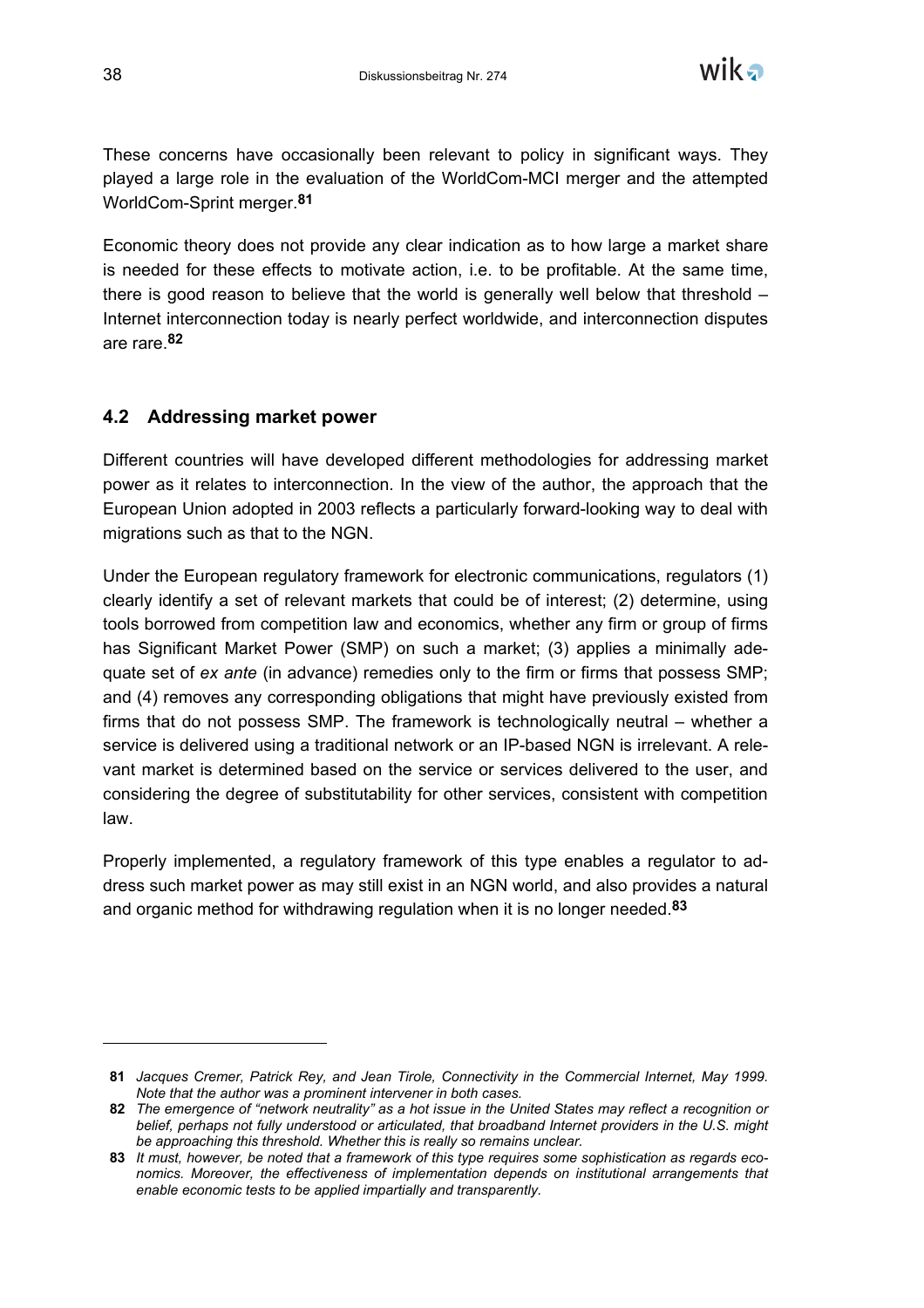

#### **4.3 Remedies for market power, or a "regulatory holiday"?**

In Europe and in North America, a key question has emerged: What is the most appropriate role for government in ensuring that necessary investments are made in new network infrastructure? The debate has largely focused on broadband Internet access, which can be viewed as the access portion of the NGN, but similar issues can be raised about the NGN core.

In a perceptive essay**84**, Nicholas Garnham observed that regulatory policy is confused to the extent that it tries to follow multiple economic theories at once, without a way to prioritize or to choose among different and mutually contradictory implications. One of these models is the classical view of competition law and economics, which argues that governments must address such market power as may exist. Another is the Hayekian view, which argues that government must refrain from favoring one solution over another, in order to enable the best to survive – a sort of Darwinian economics. A third is the view of Schumpeter, which argues that progress comes from "creative destruction", and that supracompetitive profits are necessary in order to motivate investment.

The Schumpeterian view is sometimes invoked in support of radical deregulation. The competition law view implies instead that, in problematic markets characterized by nonreplicable assets, procompetitive regulation may be needed until effective competition has emerged.

Justus Haucap has characterized this tension of objectives as reflecting a confusion of *deregulation* with *liberalization* – both are much praised, sometimes in the same breath, but they are not the same thing. Liberalization is a matter of *enabling market entry*, which in some cases implies to need to impose or maintain regulation, not necessarily to eliminate it.**85**

#### 4.3.1 Incentives for providers to deploy

In North America, we have seen the rapid withdrawal of regulation. In Europe, the debate has been expressed in terms of the need for a *regulatory holiday* – a deferral or forbearance from regulation for some period of time in order to spur investment. On both continents, there is support in the law for the sensible notion that regulation should not prematurely be imposed on nascent or emerging services. What is not so clear, unfortunately, is the proper balance between the conflicting Schumpeterian and competition law objectives. Beyond that, what exactly is an emerging service? How long

**<sup>84</sup>** *Nicholas Garnham, "Contradiction, Confusion and Hubris: A Critical Review of European Information Society Policy", available at http://www.encip.org/document/garnham.pdf.*

**<sup>85</sup>** *See Haucap, J., and Marcus, J.S., "Why Regulate? Lessons from New Zealand", IEEE Communications Magazine, November 2005, available at: http://www.comsoc.org/ci1/Public/2005/nov/ (click on "Regulatory and Policy").*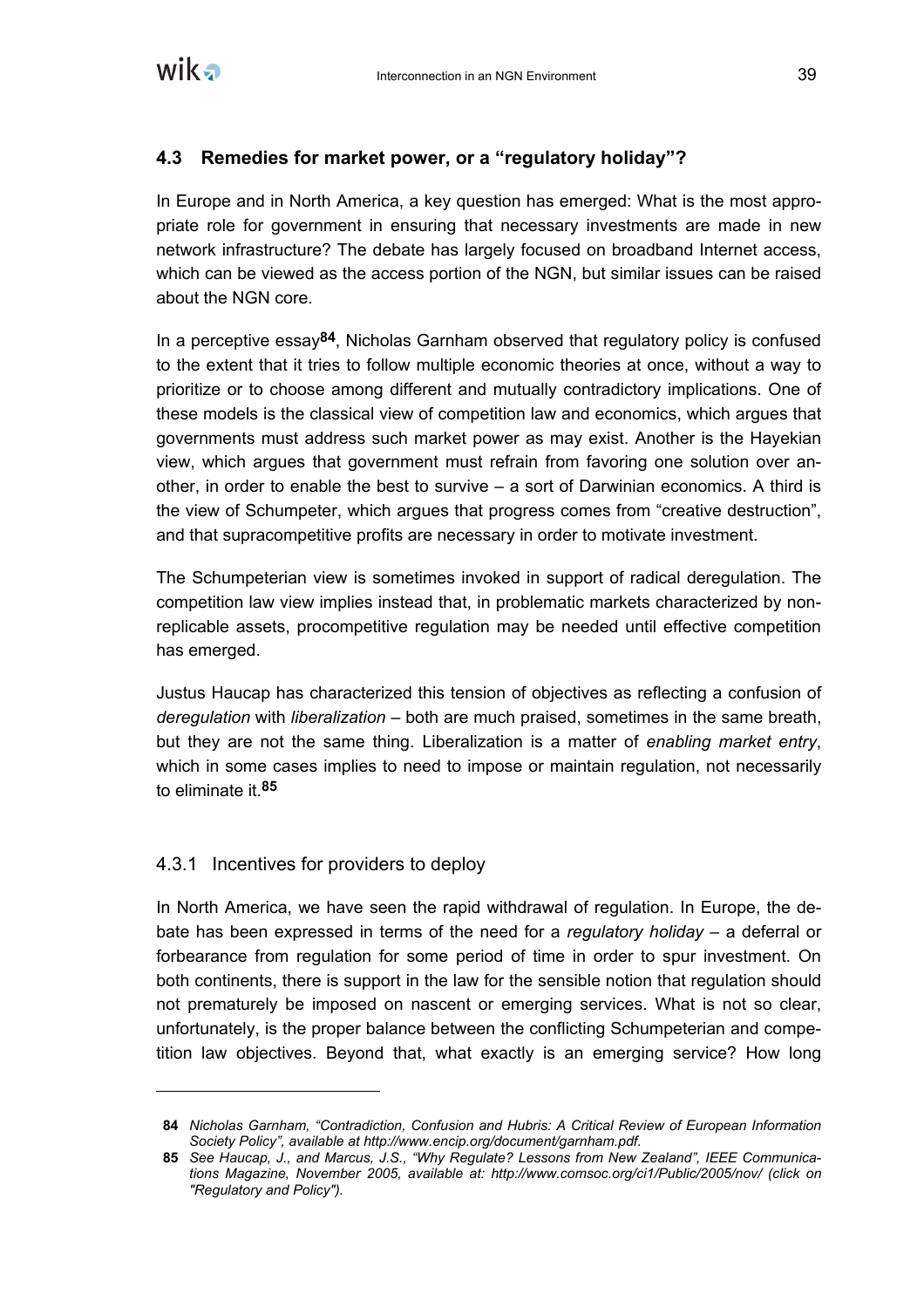

should regulation be deferred? When can an emerging service be said to have emerged?

This debate is likely to be with us for some years to come. Both sides will have adherents, and those adherents are likely to be well funded. It may be some years before the effects can be seen to clearly favor one approach or another.

My personal view is that, in markets that are well established, and where one or more market participants continue to have durable and significant market power, that premature withdrawal of procompetitive regulation is likely to do much more harm than good. Deregulation under those conditions might possibly spur investment by the incumbent operator in the near term, but it will also depress investment by competitive operators. Over time, it seems to me that it is likely to lead to less competition, less innovation and less investment than an effectively regulated system.

#### 4.3.2 Return on Investment (ROI) under conditions of risk

Whatever one's views about deregulation of markets that are not yet competitive, it is clearly appropriate for service providers to make a reasonable return on reasonable investments. For a firm that is subject to regulation, this generally implies a need to compute the *Return on Investment (ROI*) that will be considered to be acceptable for regulatory purposes. Greater risks – as might be expected in connection with migration to the NGN – should be associated with greater expected returns.

Regulators typically determine an appropriate ROI by computing an appropriate *Weighted Average Cost of Capital (WACC*) for the firm. The Weighted Average Cost of Capital (WACC) reflects the cost of equity, the cost of debt, and the company's gearing (a measure of the company's ratio between debt and equity).

The Capital Asset Pricing Mechanism ("CAPM") is a widely used and theoretically well grounded methodology for reflecting risk and its impact on the returns that shareholders should expect. In CAPM, the cost of equity capital is rolled up from three components: (1) the risk free rate; (2) the expected market equity risk premium; and (3) the value of beta for the company in question. The *Risk Free Rate (RFR*) is simply the return that an investor would expect on a risk free investment. The *Equity Risk Premium (ERP*) is a stock-market factor, rather than being company specific, that reflects the degree to which investors expect a higher return for putting money into equity instruments (stocks) than into risk free investments. The beta is a relative measure of the risk that is relevant to the specific firm.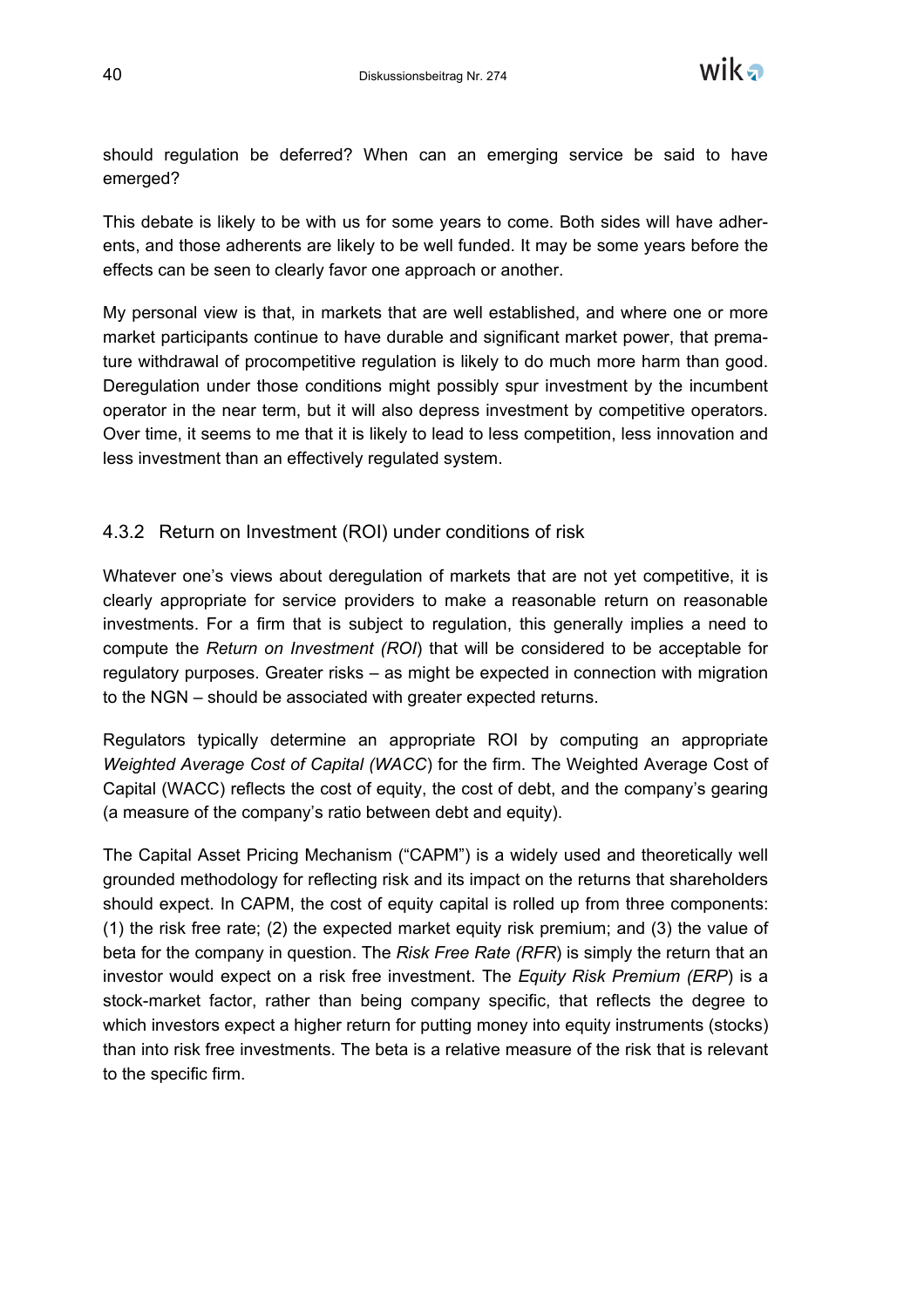

Ofcom, the UK regulator, recently conducted a detailed analysis of the appropriate WACC for British Telecom (BT).**86** Their consultation document provides a very lucid overview of the determination of a WACC for an incumbent provider that is on the verge of a rapid migration to an NGN. They chose to *disaggregate* BT's beta – instead of using a single beta for all of BT, they associated a somewhat lower beta with BT's relatively low risk local loop activities, and a somewhat higher beta with the rest of BT's activities. These different betas then led Ofcom to compute two different WACCs and thus to permit different levels of ROI for different parts of BT.

Ofcom considered various options, but they did not finally resolve the ROI that might be appropriate when BT migrates to an NGN (which BT intends to do on a very accelerated schedule. Ofcom has indicated that BT's risk might be slightly higher for next generation core networks, and significantly higher for next generation access networks, than for BT's current network. Ofcom might address this through further refinements to BT's beta; alternatively, they have raised the possibility of addressing these different levels of risk through a modeling mechanism known as Real Options**87**.

#### **4.4 The "network neutrality" debate**

A debate has raged in the United States over the past several years over the degree to which providers of broadband Internet access service should be obliged to provide nondiscriminatory access to any services and to all content**88** available on the Internet, using any equipment and any application and any protocol that does not harm the network.

In essence, there is increasing concern that new forms of market power might emerge and might be exploited by broadband providers. The concern is exacerbated by the movement of phone companies to also provide video programming, thus offering a vertically integrated service that competes with cable television.

A number of very different concerns have been raised under the banner of network neutrality, mostly in connection with local telephone incumbents or cable TV operators that are vertically integrated with an Internet Service Providers (ISP):

• The possibility that an integrated ISP might offer better performance to some Internet sites than to others;

**<sup>86</sup>** *Ofcom's approach to risk in the assessment of the cost of capital: Final statement, August 18, 2005.*

**<sup>87</sup>** *Ofcom defines a real option as "… the term given to a possibility to modify a project at a future point." It relates to "… the option for a firm that faces significant demand uncertainty to 'wait and see' how the demand or technology for a new product will evolve before making an investment."*

**<sup>88</sup>** *Content in this context should be construed broadly. It is any information that one might possibly access using the Internet. It could be a website, or a movie, or an audio recording.*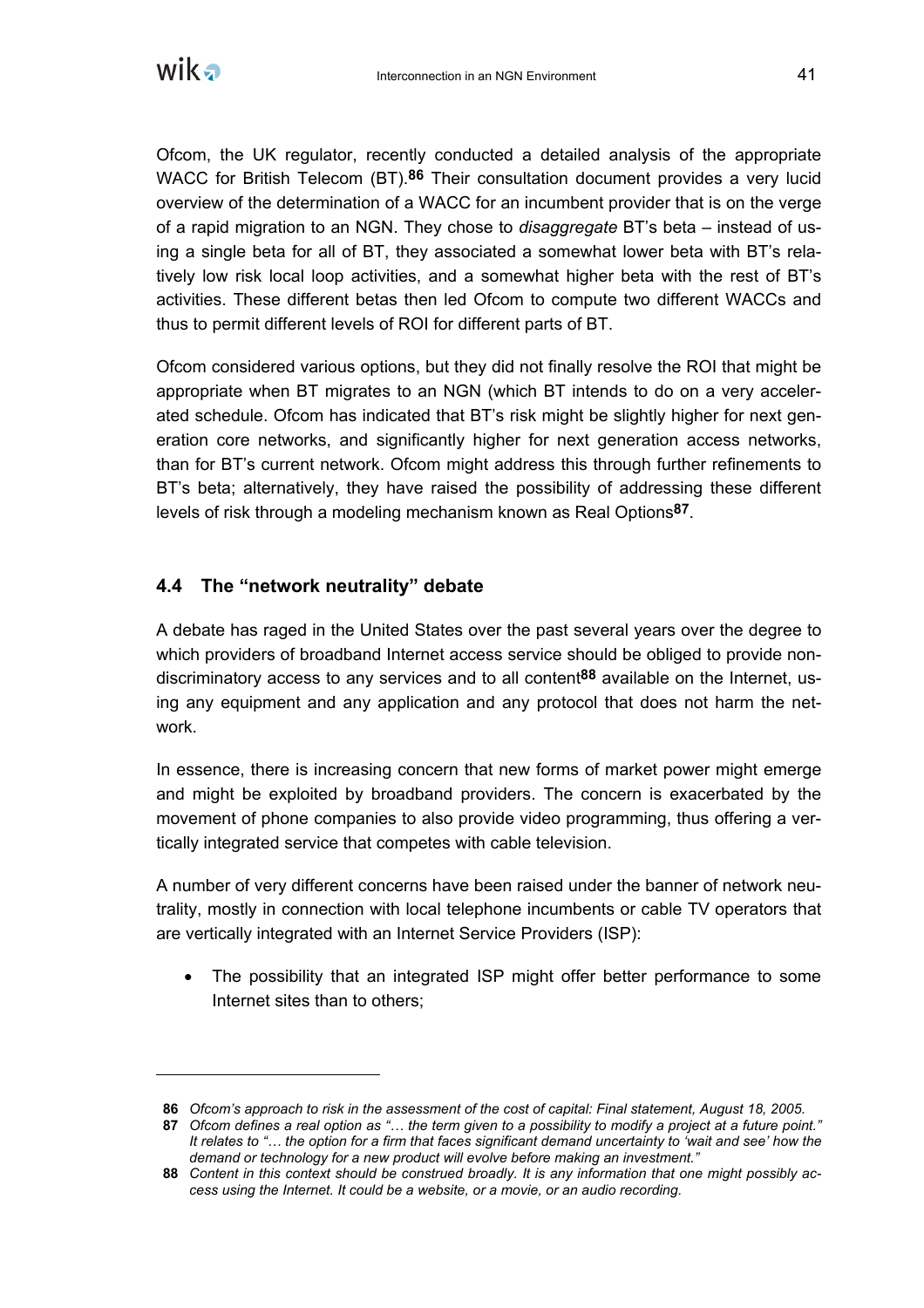

- The possibility that an integrated ISP might assess a surcharge where a customer wants better-than-standard performance to certain Internet sites;
- The fear that the integrated ISP might permit access only to affiliated sites, and block access to unaffiliated sites;
- The fear that the integrated ISP might assess surcharges for the use of certain applications, or of certain devices;
- The fear that the integrated ISP might disallow outright the use of certain applications, or of certain devices, especially where those applications or devices compete with services that the integrated ISP offers and for which it charges; and
- The fear that the integrated ISP might erect "tollgates" in order to collect unwarranted charges from unaffiliated content providers who need to reach the integrated ISP's customers.**89**

The perceptive reader will have already observed that a number of these concerns (but not all) relate to conduct that, in the absence of market power, would clearly tend to enhance consumer welfare. In a fully competitive market, demanding a surcharge for better performance or for the ability to use highly valued applications would be unobjectionable. With effective competition, the potential for abuse – for example, in the form of assessing chargest that exceed cost to an unreasonable degree – would tend to be contained by the likelihood that competitors would find it profitable to steal customers by offering equivalent services at prices that were less elevated, or under terms and conditions that were less onerous.

As an example, some net neutrality advocates have complained because their provider would offer static (i.e. permanent) IP addresses only in connection with higher-priced services. They complained that they were effectively being prevented from running web servers and other services. In an economic sense, however, this "blockage" is not necessarily problematic. Running a web server will, on the average, result in more traffic for the provider's network, which will in turn tend to result in increased cost to the provider. Aside from that, it represents increased utility to the consumer, and thus an increased surplus and an increased willingness to pay on the part of the consumer. In economics, one of the key properties associated with a service that can be offered for sale is *excludability* – the ability to prevent its use by those who have not paid for it. In this sense,

-

**<sup>89</sup>** *"The chief executive of AT&T, Edward Whitacre, told Business Week last year that his company (then called SBC Communications) wanted some way to charge major Internet concerns like Google and Vonage for the bandwidth they use. 'What they would like to do is use my pipes free, but I ain't going to let them do that because we have spent this capital and we have to have a return on it,' he said." New York Times, March 8, 2006. This implies an attempt to extract payments from organizations with which SBC would otherwise have no contractual relationship – a strange state of affairs indeed!*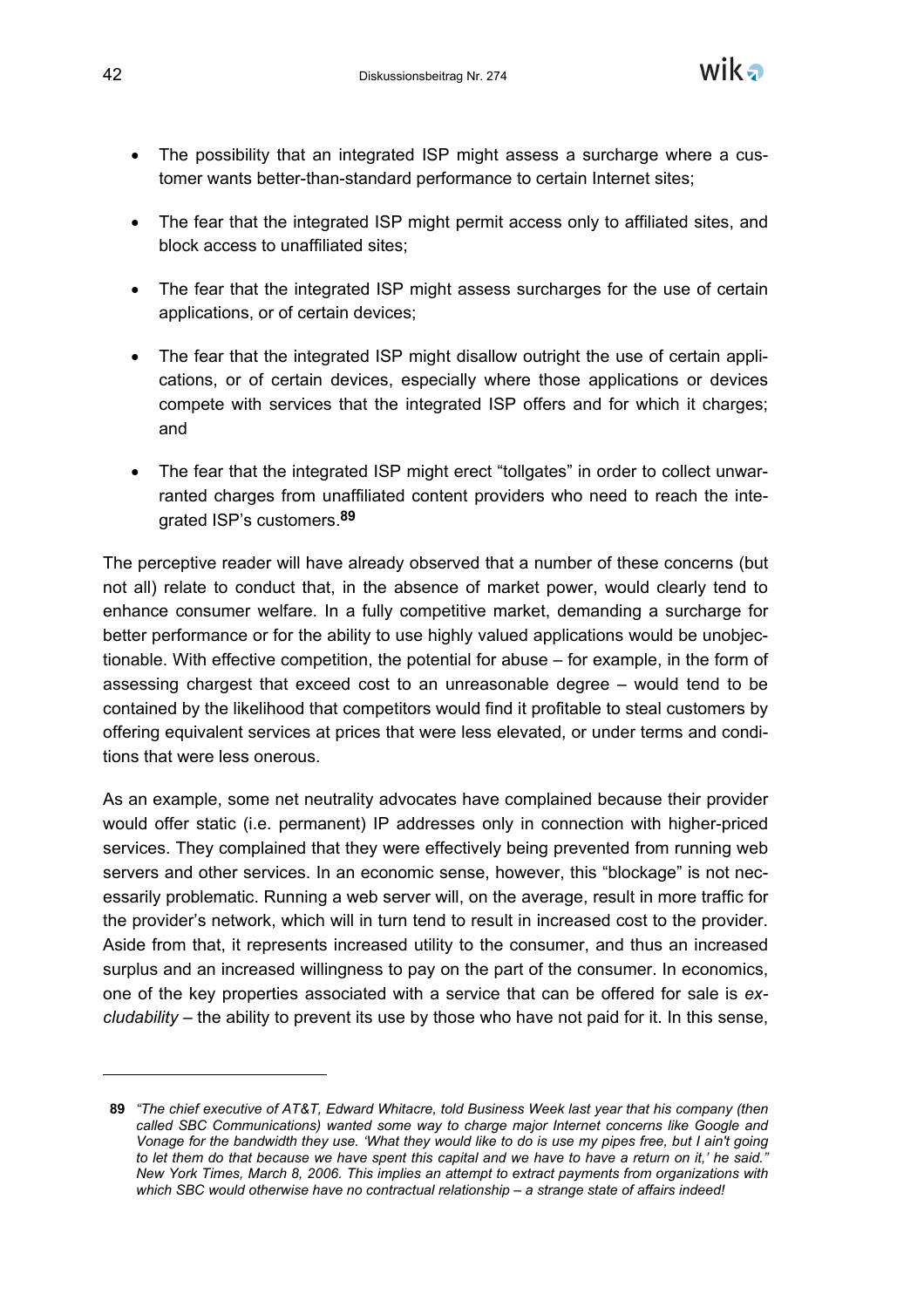

providing static IP addresses only in connection with a higher priced service would, in a competitive marketplace, be viewed as entirely normal and appropriate.

It is also worth noting that there are a great many legitimate reasons to block access to specific Internet addresses – most notably, concerns about security or SPAM. Beyond this, no Internet provider is able to guarantee access to all Internet addresses at all times.

All of this suggests, first, that there is enormous confusion and ambiguity as to what conduct is truly objectionable, and second, that it would be exceptionally difficult to craft a meaningful and enforceable *ex ante* rule to prevent abuse.

#### 4.4.1 Developments in the U.S.

On March 3, 2005, the FCC announced that it had reached a consent decree with Madison River, a small local telecommunications incumbent.**90** Madison River agreed to make a payment, in effect a fine, in recognition that it had blocked access to VoIP services offered by Vonage.

The FCC has not published supporting details,**91** but one might reasonably infer (1) that Madison River customers had little or no ability to choose another broadband provider, and (2) that Madison River chose to block Vonage in order to prevent competition with its own conventional PSTN voice services. If these conjectures are true, then Madison River's conduct was indeed problematic – its actions could be viewed as a leveraging of last mile market power into an otherwise competitive market.

The net result of the FCC's actions, however, must be said to be very confused. The action was, in a sense, probably appropriate, but it left no clear ground rules going forward. Normally, a firm can be fined for willfully violating an FCC rule; however, that implies that there was a rule to violate, and that the company knew or could reasonably infer the rule. The FCC has published no rule, and it is difficult to see how any company could reasonably infer what conduct is permitted and what conduct prohibited today.

Meanwhile, the issue continues to churn in the United States. In recent days, a number of senior telephone company and cable TV executives have spoken of the need to charge content providers such as Yahoo and Google (who are not necessarily customers of th integrated ISP in question) for their use of the ISP's network to reach the integrated ISP's customers. This is not a new idea – it was tried in the past, with no success. In a competitive market, the content providers will simply refuse to pay. An open question is whether recent changes in the U.S. broadband and Internet marketplace, in

**<sup>90</sup>** FCC, "In the Matter of Madison River Communications, LLC and affiliated companies", available at: *http://hraunfoss.fcc.gov/edocs\_public/attachmatch/DA-05-543A1.pdf*.

**<sup>91</sup>** *The author has no first hand knowledge of this case.*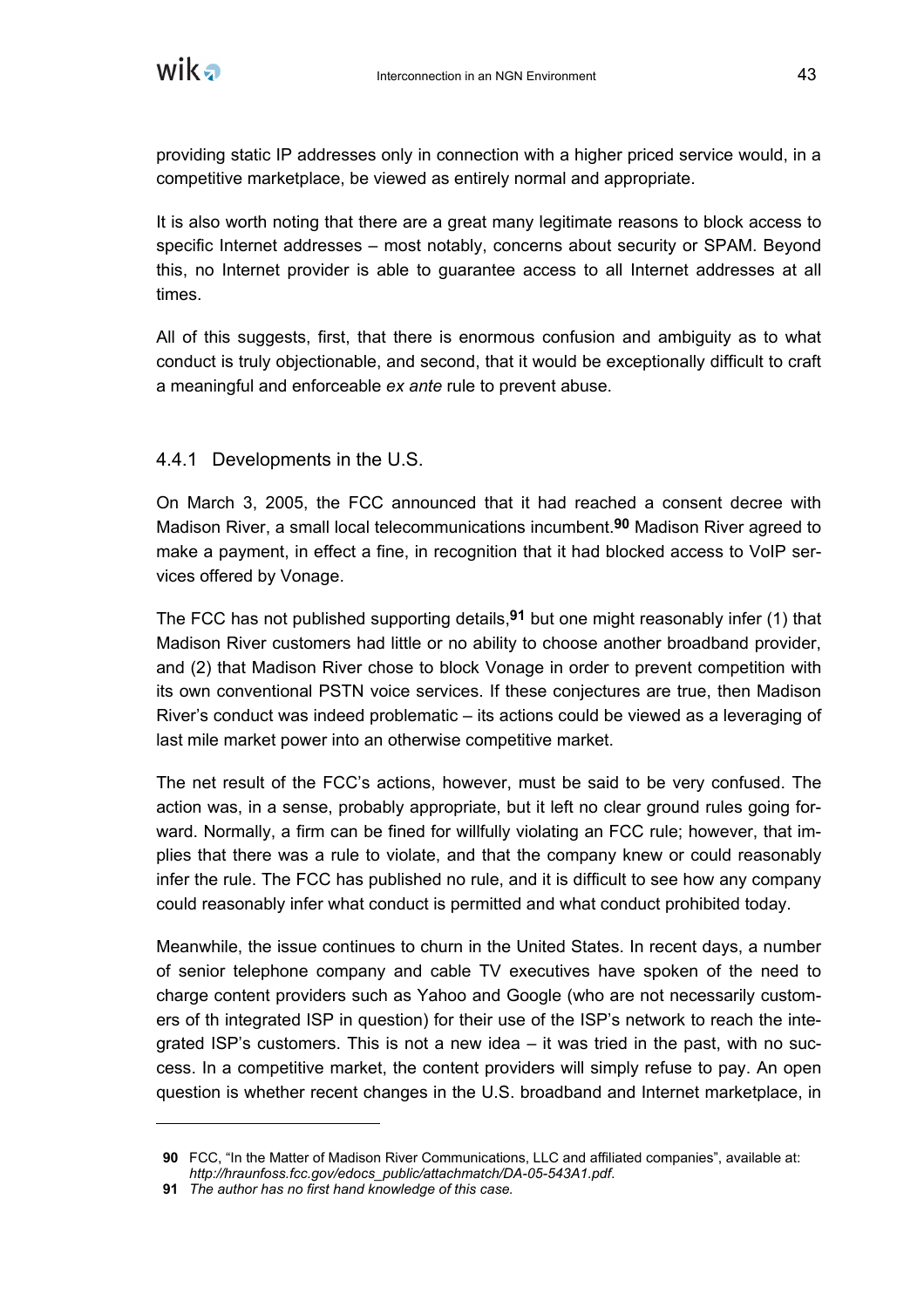

terms of consolidation and of the collapse of the wholesale market for broadband services,**92** have now made this a profitable strategy.

#### 4.4.2 Policy implications

My view is that there has been very little real abuse of this type to date, and moreover that much of the abuse that has been alleged should not be viewed as problematic. At the same time, there is good reason to believe that problematic behaviors would be both feasible and profitable in the context of a sufficiently concentrated marketplace for broadband Internet access, especially as providers become increasingly vertically integrated.

If these behaviors were to become solidly entrenched, it would be difficult if not impossible to prevent them by means of *ex ante* rules. It is simply too difficult to distinguish between appropriate and inappropriate behavior.

What this strongly suggests is that most countries would be well advised to ensure that they maintain robust competition for broadband Internet services. Competition must be the first, and most critical, line of defense. It is worth noting that the competition need not be facilities-based – service-based competition could be perfectly adequate, as long as the underlying facilities provider cannot constrain the competitive provider's connectivity.

A second implication is, in countries where competition law provides an *ex post* complement to sector-specific regulation, that isolated abuses of this type might be most appropriately addressed *ex post* as violations of competition law, rather than by *ex ante* regulation. My belief is that the truly problematic abuses generally represent inappropriate exploitation of market power.

**<sup>92</sup>** *Marcus, J.S., "Is the U.S. Dancing to a Different Drummer?" Communications & Strategies, no. 60, 4th quarter 2005. Available at: http://www.idate.fr/fic/revue\_telech/132/CS60%20MARCUS.pdf.*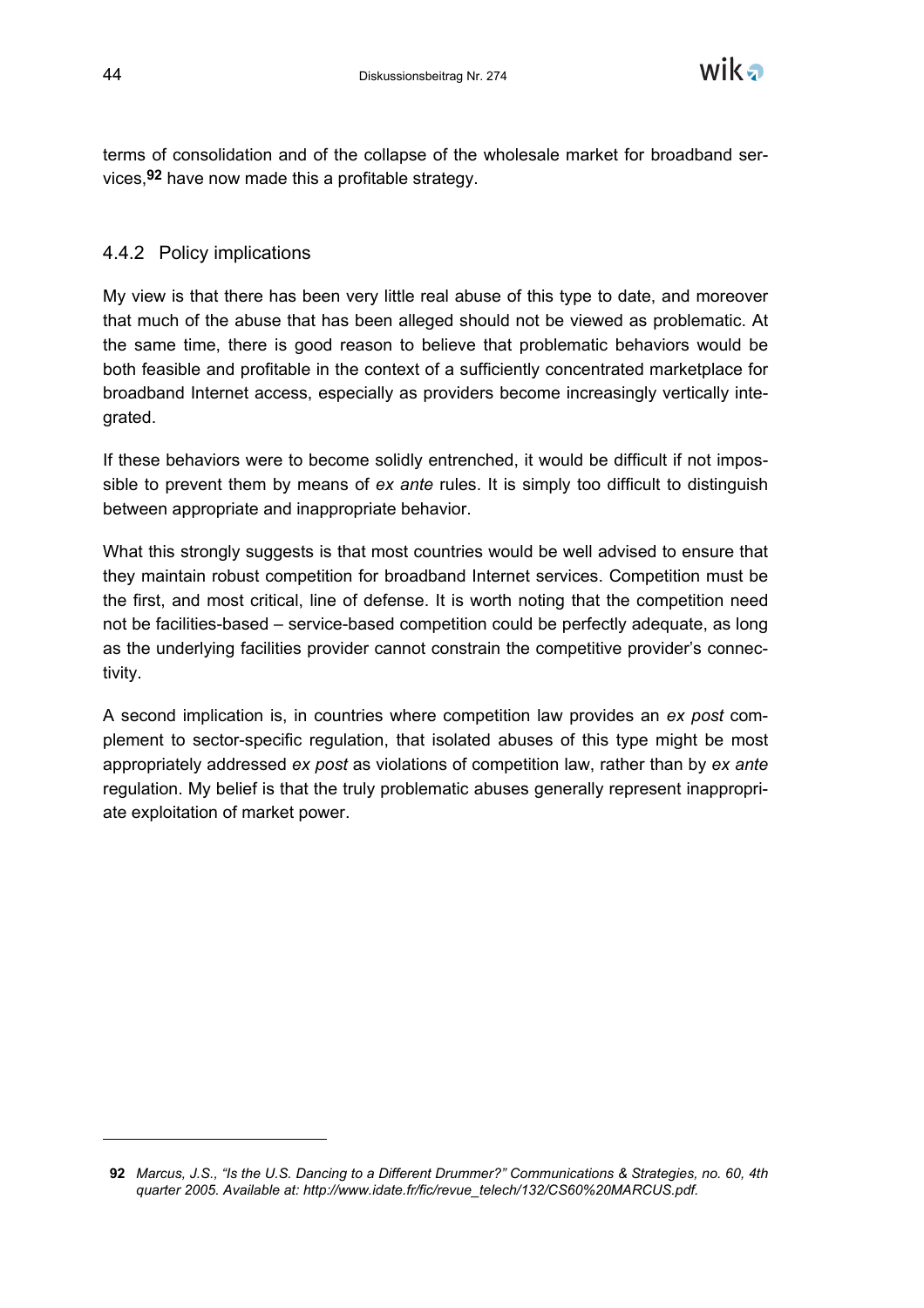

# **5 Universal service and NGN interconnection**

Charges associated with interconnection are often used as a means of financing universal service – the availability of basic electronic communications to all, at affordable prices. Section 5.1 explains the rationale, in terms of network externalities, economic distortions, and consumer welfare. Section 5.2 explains the use of implicit interconnection-based subsidies within a developing country, while Section 5.3 explores subsidization mechanisms among independent nations. Section 5.4 expands on the implications for policy.

#### **5.1 Network externalities, economic distortions, and consumer welfare**

In section 3.3, we explained that markets characterized by network externalities may have a tendency to reach stable equilibrium at levels of service adoption that are much lower than those that are societally optimal. Most countries have felt that voice telephone service was so important that the government should subsidize the service where necessary in order to ensure that the service is available to all, and even to those of limited means. In some cases, this has meant a commitment to universal access (e.g. availability in a nearby school, library or post office) rather than in the home.

Different countries generate these subsidies in different ways. Most economists would argue that it is best to take the funds from general revenues (i.e. overall taxation), because doing so ensures that the cost is spread as widely and as equitably as possible, and thus minimizes economic distortions; however, this is very rarely done in practice.

Some countries simply expect the incumbent local carrier to provide universal service, and to someone extract enough profit from other customers to cover the cost. Still others provide a specific universal service fund, with all providers of electronic communication services contributing.

The relevance of this discussion to interconnection arrangements is that intercarrier compensation is often used as an alternative, implicit means of generating the necessary subsidies.

# **5.2 Intercarrier compensation as a funding mechanism for ICT development**

Domestically, access charges can provide a funding vehicle in the form of implicit subsidies. Network costs will tend to be greater in those areas that pose universal service challenges due to low teledensity or unfavorable geography. Some countries find it convenient to set access charges to higher levels in those areas in order to generate a net influx of money.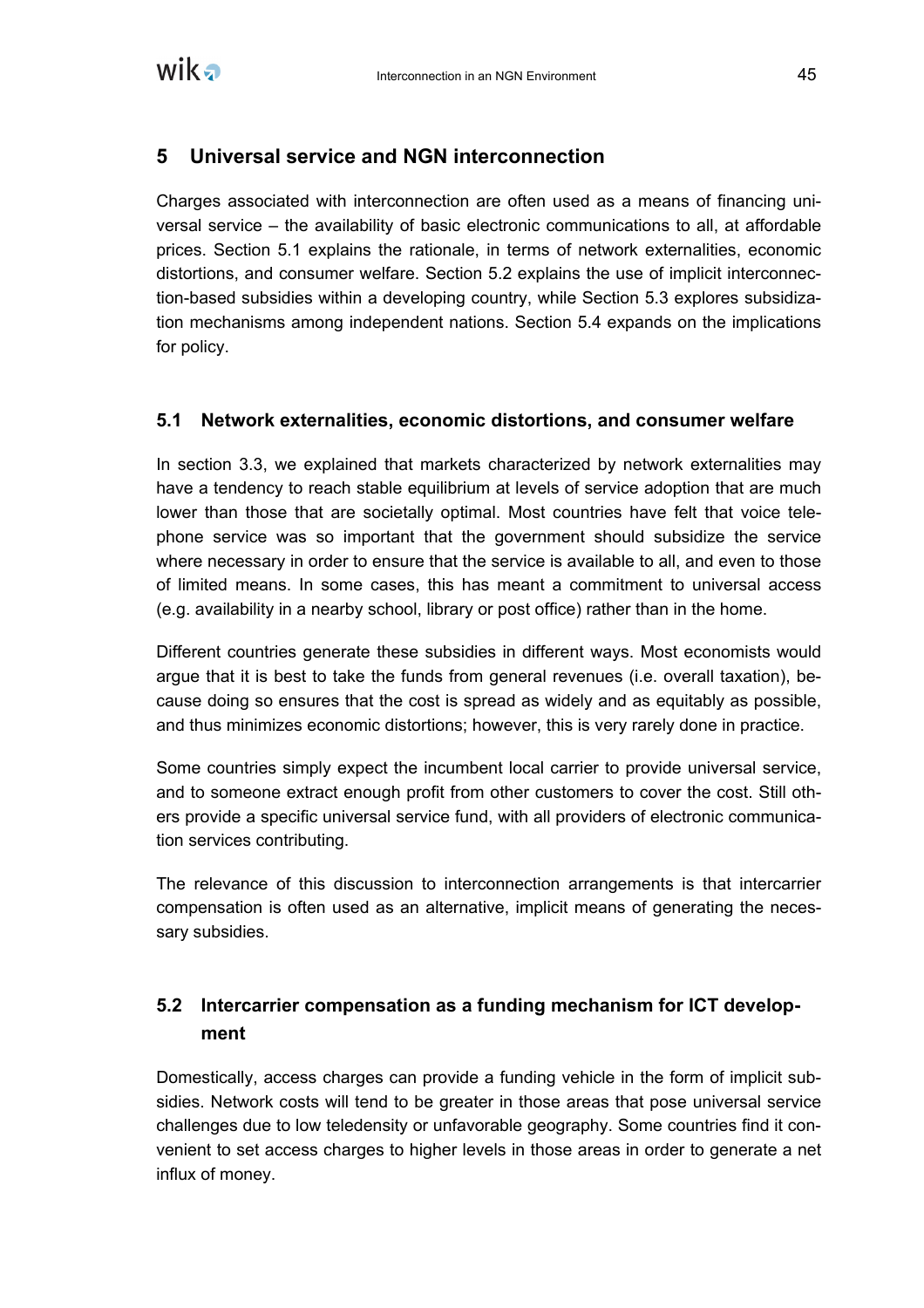

The World Bank has generally been supportive of the use of access charges as means of subsidizing telecoms deployment to rural or remote areas of developing countries.

At the same time, this technique is by no means limited to developing countries. It continues to generate implicit universal subsidies in a number of developed countries, including the United States. The U.S. has attempted to phase out these implicit subsidies for years, but they persist.

A number of concerns must be raised in connection with these subsidies. They represent an economic distortion. They are subtle, and not likely to be understood by the public – there can thus be a notable lack of transparency. And they can easily turn into "slush funds".

## **5.3 Traffic imbalance – the "Robin Hood" effect**

In section 2 of this report, we explained that traditional PSTN intercarrier compensation in most countries is paid according to the Calling Party's Network Pays (CPNP) principle. It turns out that inhabitants of developed countries tend to place far more calls to inhabitants of developing countries than *vice versa*; consequently, these international termination fees (technically referred to as *settlement fees*) generate a net transfer of money from developed countries to developing countries.

This mechanism has the rather strange property of transferring money from richer countries to poorer ones. As such, one could draw a certain parallel to the mythical English folk hero Robin Hood, who robbed from the rich in order to give to the poor. The system functions as an inadvertent form of foreign aid.

Not surprisingly, developing countries have generally wanted to keep per-minute wholesale termination fees**93** at very high levels, well in excess of real cost, in order to maximize the transfer of funds. Equally unsurprisingly, a number of developed countries, most notably the United States, have wanted to drive these payments down to levels approximating real termination costs.

In one recent incident, the government of Jamaica imposed a levy on international call termination payments, in order to explicitly generate subsidies to fund universal service.**94** The U.S. FCC complained, saying that "… universal service obligations must be administered in a transparent, non-discriminatory and competitively neutral manner, and that hidden subsidies in settlement rates and subsidies borne disproportionately by one service, in the case of settlement rates, by consumers from net payer countries, are

-

**<sup>93</sup>** *Referred to in this context as international settlement rates.*

**<sup>94</sup>** *I am not a neutral party in the matter. I have an ongoing relationship with the Jamaican regulatory authority.*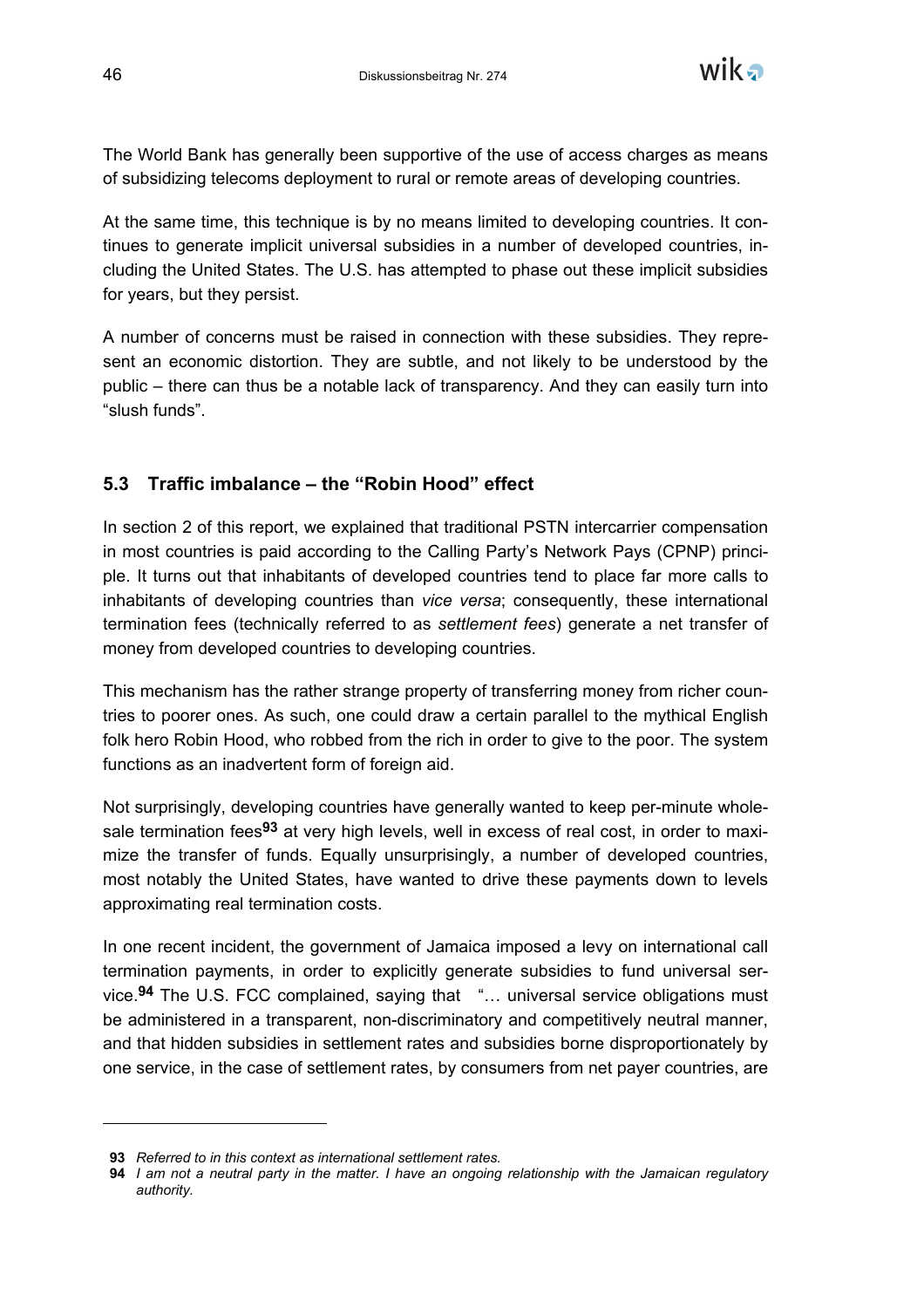not consistent with these principles and cannot be sustained in a competitive global market."**95**

# **5.4 Policy implications**

The migration from today's world of the PSTN to tomorrow's world of the IP-based NGN probably implies that all of these implicit subsidy mechanisms will gradually either be explicitly phased out, or else will become irrelevant over time.

These termination payments are assuredly not an ideal subsidy mechanism; nonetheless, the fact remains that they have transferred funds to developing countries, and that portions of those funds may have served to fund telecoms development projects to remote or rural areas. The funding vehicle is likely to go away, but the development needs that it addressed, however imperfectly, will remain.

**<sup>95</sup>** *FCC, Modifying the Commission's Process to Avert Harm to U.S. Competition and U.S. Customers Caused by Anticompetitive Conduct, IB Docket No. 05-254, Released: August 15, 2005.*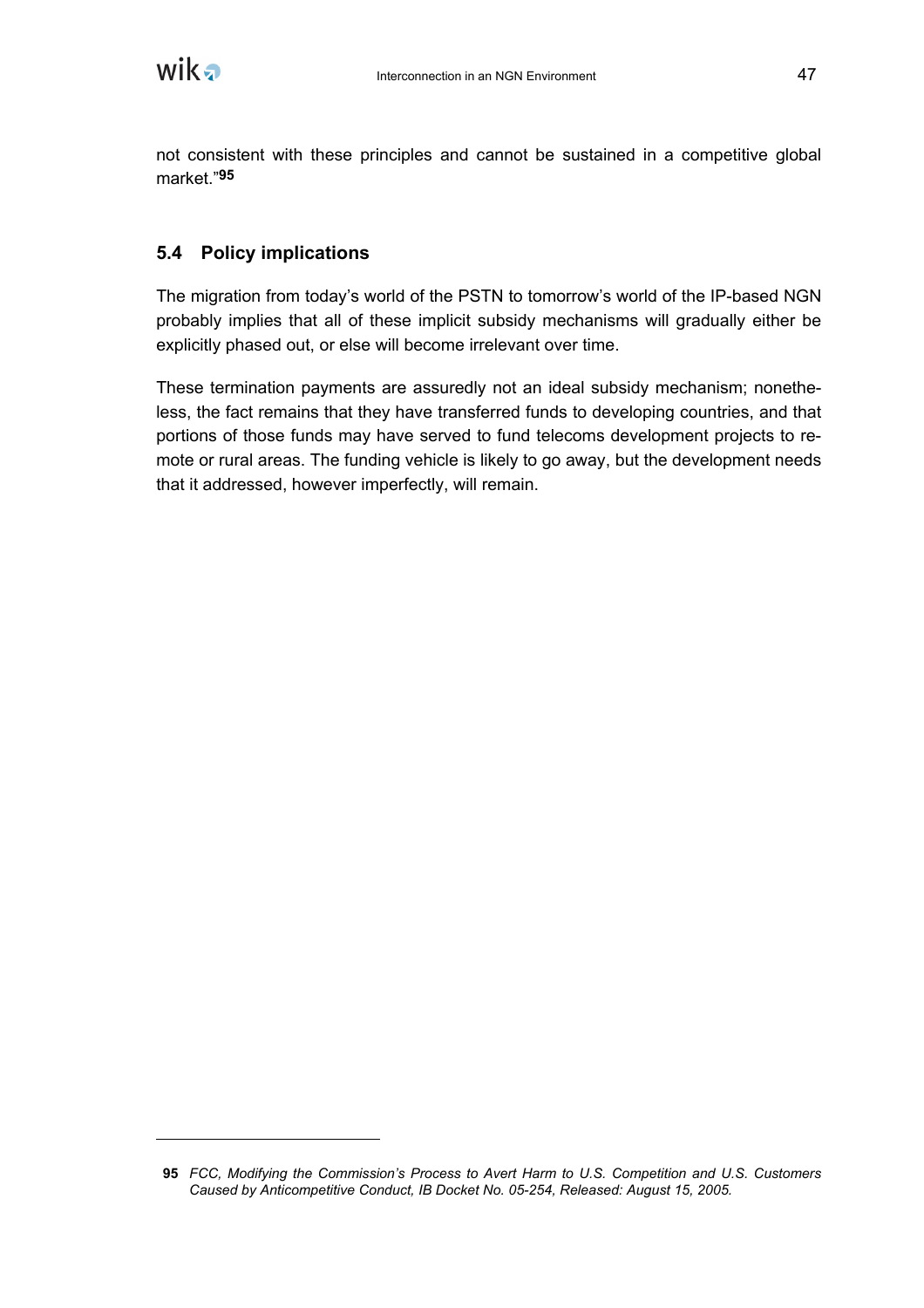

# **6 Billing and accounting in an IP-based world**

Up to this point, we have primarily considered possible intercarrier compensation arrangements from an economic perspective. These arrangements interact with the underlying IP technology in complicated ways, and have business implications that are perhaps unobvious. In this section, we explore some of the interactions between technology and economics.

## **6.1 Protocol layering, services, and the underlying network**

In an IP-based environment, applications such as Voice over IP (VoIP) operate over an IP-based core network. Protocols are layered in the interest of simplifying the network, and facilitating its evolution over time. These properties have profound implications, not only for usage accounting and billing, but also for the structure of the industry.

Historically, it was generally the case that a single organization would provide both the public telephony *service* and the *network* used to deliver that service. In the world of the IP-based NGN, the network provider will still in most cases still be a service provider, but it will not necessarily be the *only* service provider. Vonage, Skype and SIPgate are examples of competitive firms that provide services without operating a network of their own. For the foreseeable future, integrated and independent service providers are likely to coexist, and to compete for the same end-users customers. Moreover, this competition between integrated and independent service providers is a useful thing, that should be preserved – it tends to enhance consumer welfare.

This separation of function has profound implications for both the network provider and the service provider.

In theory, the network provider in an IP-based world does not know or care about the nature of the application traffic that it is carrying – and in this context, voice is just another application. The network is aware of the Quality of Service that the application has requested for any particular packet, but it should not concern itself with the application itself.

Conversely, the application provider – for example, the independent VoIP provider – will have little or no visibility into the networks that it is traversing. In fact, the application will not necessarily be able to predict which networks its traffic will traverse, and in general the application should not care. The networks collectively provide a path for the application's data traffic, but little more. The application can request a particular Quality of Service for its traffic, but without absolute certainty that its request will be honored.

This lack of awareness has in general proven to be a valuable quality, but it has implications. The independent application provider cannot guarantee the quality of transmis-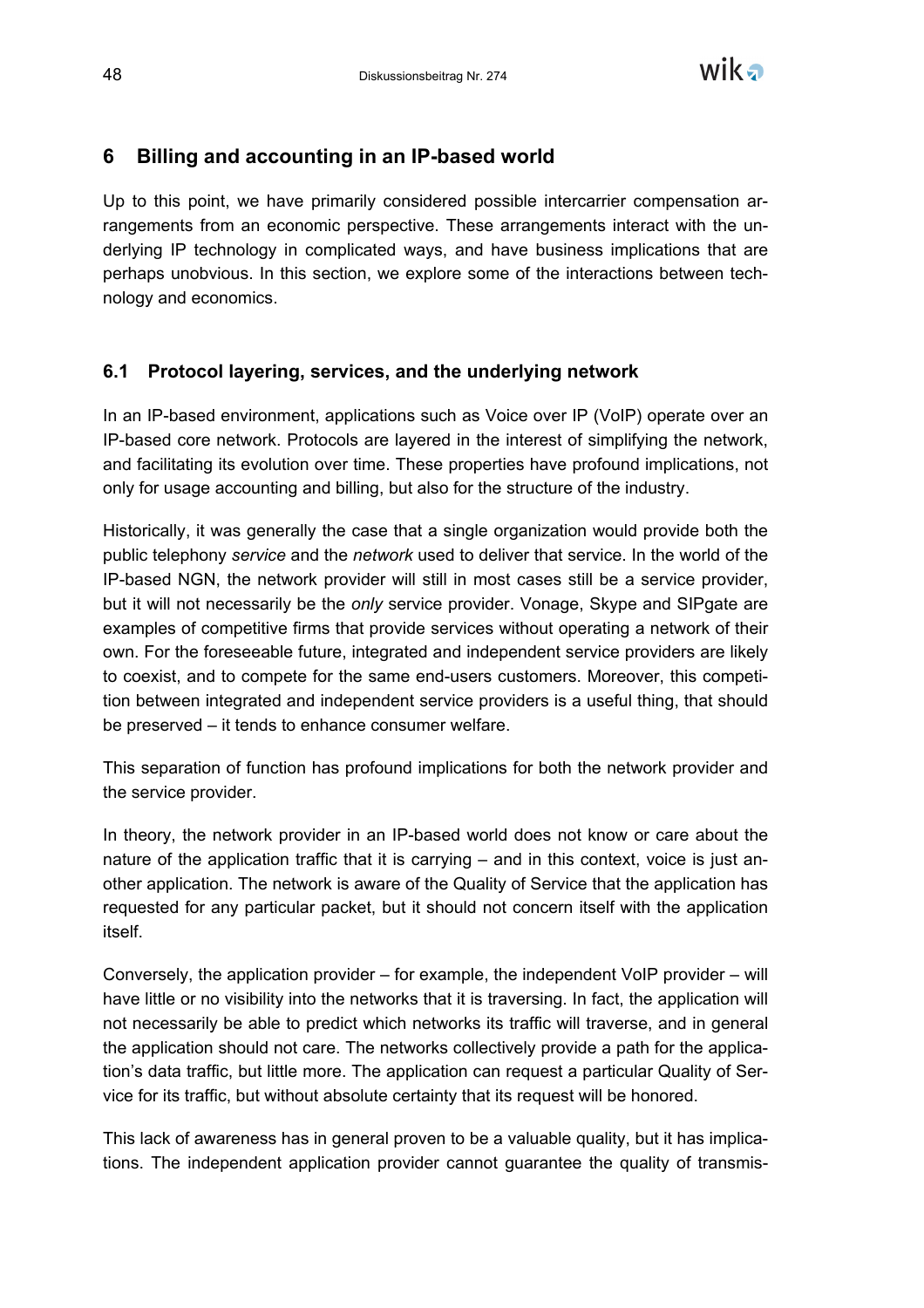

sion, because it does not own the underlying networks and may not know or care which networks are involved.

The application service space, for example for VoIP, will tend to be a highly competitive market segment unless regulation or anticompetitive actions on the part of network operators (see the discussion on Network Neutrality later in the section) dictate otherwise. The competitiveness of the segment will tend to restrict prices to competitive levels, generally reflecting marginal cost plus a reasonable return on investment. This same competition will tend to constrain the price that the network operator can charge for its integrated service.

All indications are that the marginal cost of the VoIP-based telephony service, independent of the underlying network, is very low.**96** If independent VoIP service providers indeed maintain a competitive market for the service, then the low marginal cost should lead to a low marginal consumer price for the service.

At the same time, the network operator may have (absent regulation) some degree of market power associated with last mile broadband access. To the degree that this is so, the network operator could be said to have market power on one market segment (network access, especially last mile access) that is vertically related to another market segment that is competitive. Under those circumstances, the network operator is likely to exploit its market power, and may try to extend it to the otherwise competitive segment. The simplest and most likely strategy is for the network operator to take a high mark-up (a monopoly profit if it is the only network operator) on the last mile network access, while pricing the voice application at competitive levels. To the extent that doing so inhibits competitive entry by constraining the price of independent VoIP service, it could be viewed as a form of economic foreclosure.

For this reason, many countries will find it necessary to maintain regulation that seeks to address durable bottlenecks associated with last mile access, to the extent that effective competition has not yet emerged for the last mile. Countries will see these needs through the lens of their own experience and their own institutions, but many or most will find it necessary to retain regulatory measures, or to institute them if they do not exist, in order to enable competitive entry and to sustain it over time, and to limit the exploitation of market power where competition is not yet effective.

#### **6.2 Point-to-point versus end-to-end measurement**

The technology and economics of these systems interact in complicated ways.

**<sup>96</sup>** *See also the remarks of Thilo Salmon of SIPgate at the recent NGN and Emerging Markets workshop, Koenigswinter, Germany, December 5 2006.*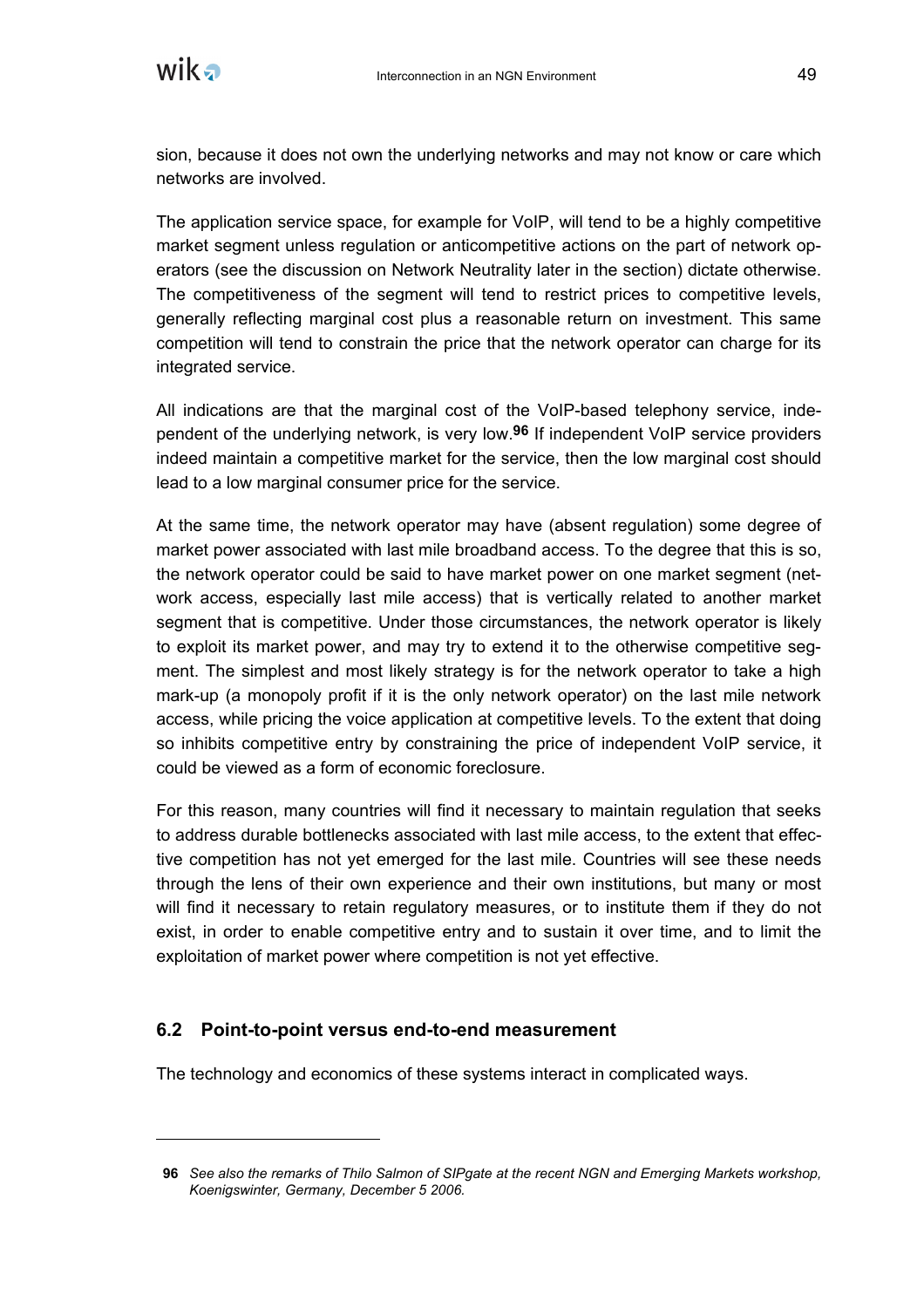

The underlying network economics strongly influence the nature of the things that operators and service providers will want to bill for; however, those bills will have to be justified and reconciled based on some kind of accounting data. Billing needs largely determine accounting system needs.

Conversely, not all of the data that might be desired can be acquired at reasonable cost, so the capabilities that can reasonably be achieved by accounting systems necessarily reflect back and influence what metrics could potentially be used for billing.

In the wired PSTN, the points of origination and termination are generally known or knowable when the call is initiated. Once the call is initiated, these points remain stable for the duration of the call. The traffic during the call is not relevant to the bill. Typically, the only accounting datum needed after the call has been originated is the time at which the time at which it ends.

In the Internet, some things are known at the level of the *application* or *service*, while very different things are known at the level of the *network*. For VoIP, a server that implements a protocol like SIP will know the time at which a session is initiated, and may know that time at which it ends, but will know next to nothing about the network resources consumed in the interim. The *topological* location (the logical location within the network) of the originating and terminating end points will be known, but not necessarily the *geographical* location.**97**

Beyond this, an IP-based network will be dealing with a far broader array of applications than just traditional voice. The notion that the *call originator* should be viewed as the *cost causer* breaks down in the general case. In the general case, there is no obvious "right answer" to the question of how to allocate costs among end-users.

The underlying *network* knows very different things. In an IP-based environment, each IP datagram is independently addressed, and could in principle be independently routed (although routing in practice is much more stable than this implies). Relatively simple applications can generate a very large number of IP datagrams. For accounting purposes, it is necessary to summarize this data – otherwise, the accounting systems will be deluged with unmanageable data volumes.

For analogous reasons, it is trivial to measure the traffic over a given point-to-point data transmission link, but expensive and cumbersome to develop an overall traffic matrix based on end-to-end traffic destinations.

For all of these reasons, billing and accounting arrangements in the Internet have historically tended to reflect huge simplifying assumptions. For individual consumes and for enterprise customers, billing has most often been on a flat rate basis, as a function of

**<sup>97</sup>** *The IP address reflects the topological location. The telephone number implies a geographic location, but that implication will not necessarily be reliable for "nomadic" services, including VoIP.*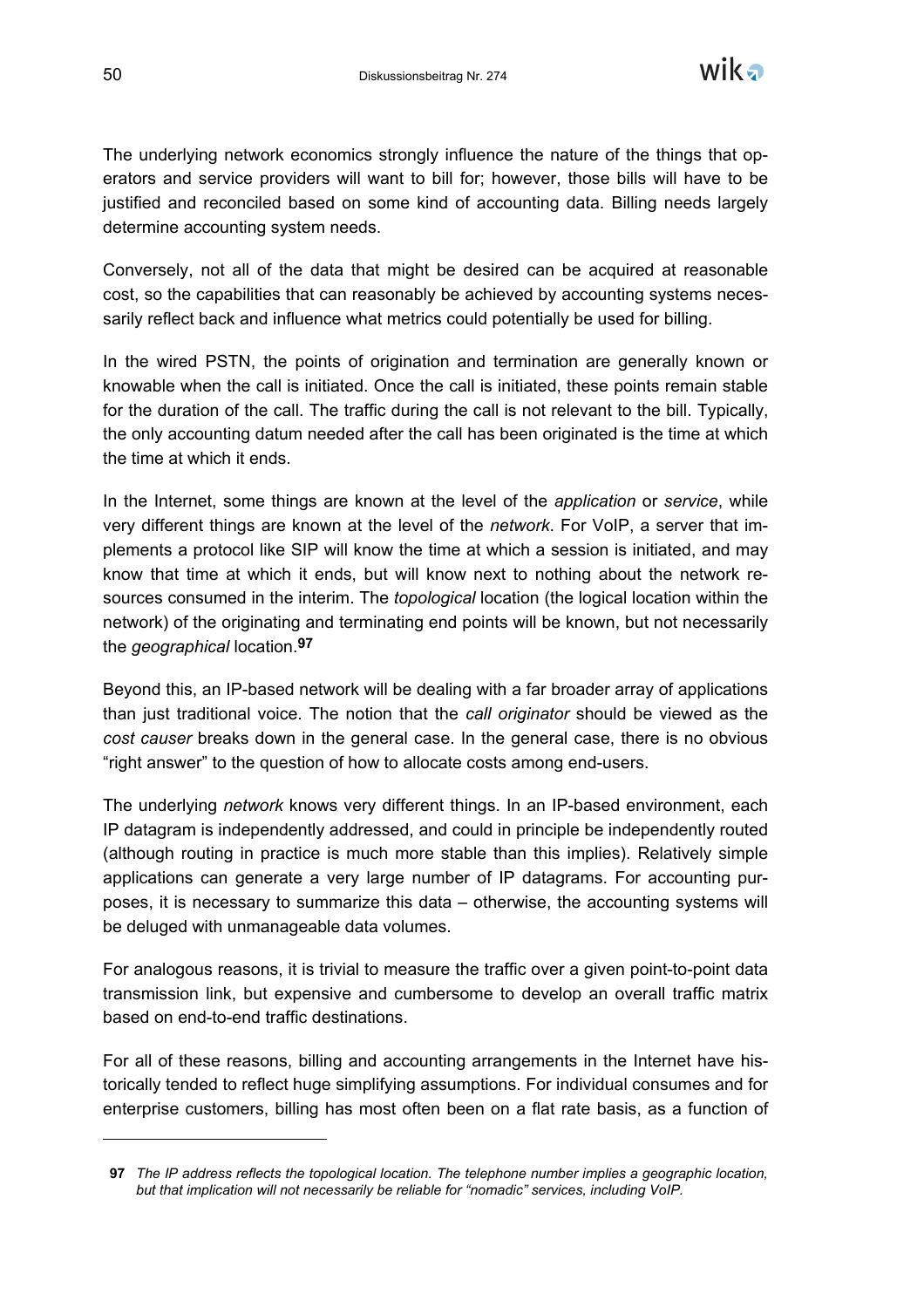

the maximum capacity of the access link from the service provider to the customer (i.e. the price is based on the size of the "pipe", which sets an upper limit on the amount of traffic that the provider must carry).

At an enterprise level, prices have sometimes reflected the total traffic carried over the pipe, most often based on some percentile of data transmission rates (for example, a 95<sup>th</sup> percentile of rates sampled at 15 minute intervals, which will correspond roughly to average traffic for the busiest hour of the day).

It is important to note what is *not* charged for. Network operators do not assess usagebased charges for things that they cannot measure (at reasonable cost). Retail prices do not generally reflect either the distance that IP-based traffic is carried, or the degree to which international boundaries are crossed. It is simply too difficult and too expensive to measure these things. Wholesale arrangements between providers might take account of distance to some extent – the providers know the circuits between them, and can measure the point-to-point traffic over those circuits.

#### **6.3 Reconciliation of statistics**

To the extent that billing reflects usage, occasional issues and disagreements are inevitable. It is important that providers be able to reconcile their usage statistics, and that they be able to reach agreement at reasonable cost.

At the retail level, providers often choose to avoid this issue entirely by avoiding usagebased prices. At the wholesale level, the use of Bill and Keep peering arrangements also serves to reduce if not eliminate the need to reconcile statistics.

Where two providers charge one another based on traffic sent in both directions, reconciliation will be necessary. One might well imagine that, where provider A measures the traffic over a particular transmission link to provider B, that that measurement should correspond exactly to B's measurement of traffic from A to B over the same transmission link. My experience during my time in industry suggests, unfortunately, that disputes will occasionally occur, even where both parties are (most likely) acting in good faith, and even where it would seem that both parties should be measuring the same thing.

There are steps that can be taken to reduce, but not prevent, misunderstandings. Coordinating reporting start times and intervals can help. This is particularly important if the usage charges between providers depend on a percentile measure of traffic – the mean of traffic is independent of sampling interval, but the standard deviation is not. Sampling a given stream at more frequent intervals will lead to a "lumpier" distribution – a fundamental consequence of the Central Limit Theorem. If two organizations want to reach the same conclusions about a percentile, they should sample with identical frequency.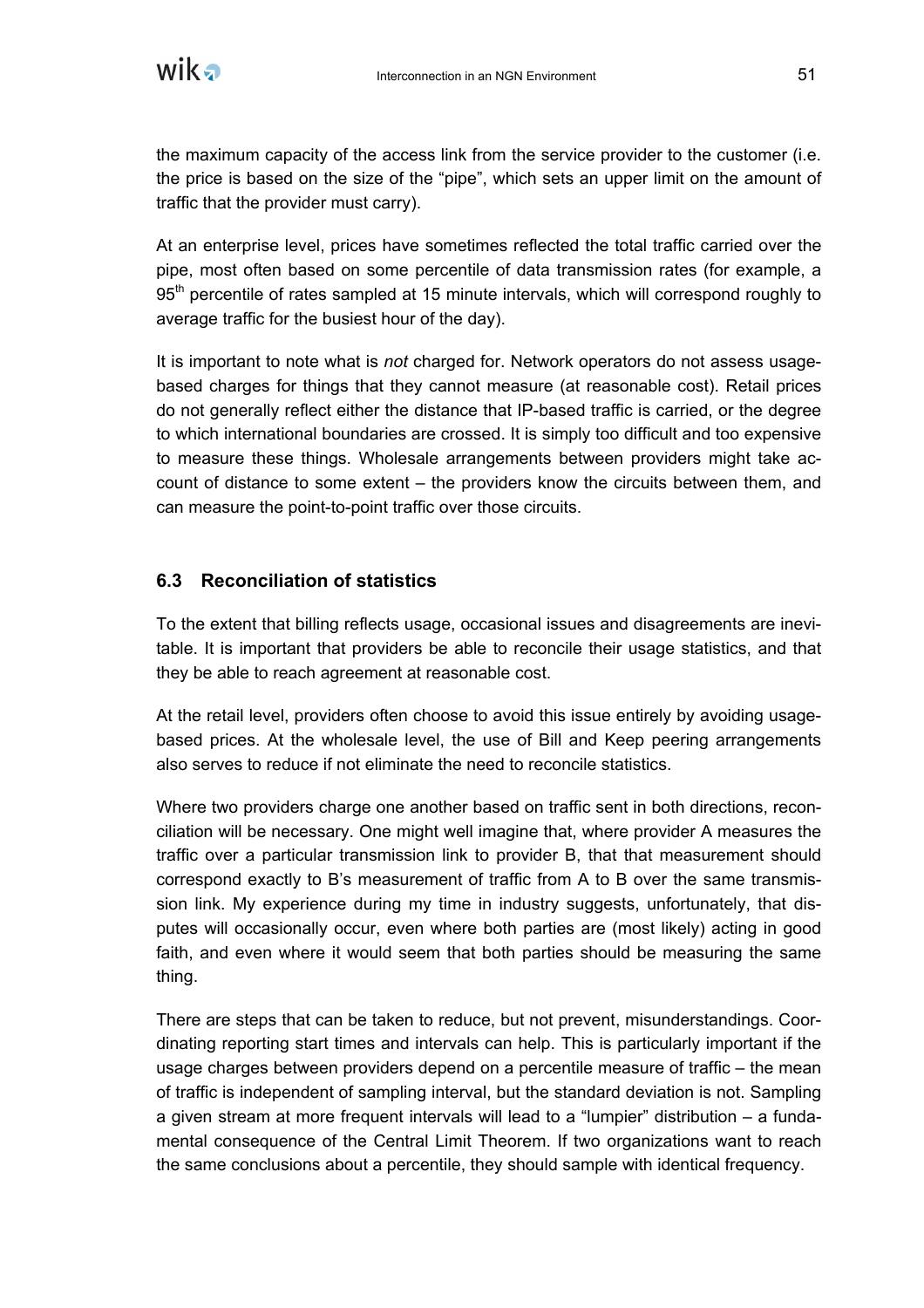

An approach that has sometimes been used – for example, in the U.S. mobile industry at one point – is to have a trusted intermediary collect and analyze the statistics. In general, the intermediary cannot itself be a competitor in the same market – otherwise, it will not be trusted.

### **6.4 Accounting for Quality of Service98**

If two providers want to compensate one another for carrying their respective delaysensitive traffic at a preferred Quality of Service, each will want to verify that the other has in fact done what it committed to do.

In the case of QoS, this would seem to imply measurements of (1) the amount of traffic of each class of service exchanged in each direction between the providers; and (2) metrics of the quality of service actually provided. Measuring the volume of traffic by class is, once again, trivial  $-$  it is no harder than measuring the overall traffic for the same transmission link. Measuring the QoS is much more complex, both at a technical level and at a business level.

For QoS, commitments between providers would presumably be primarily in terms of the mean and variance of delay. One can measure delay with primitive tools such as PING**99**, or with more sophisticated tools such as IPPM probes.**100** One could imagine a pair of providers who mutually agree to instrument their networks to support one or more of these measurement tools, and to mutually measure delay between their respective networks. One might imagine that this should be easy – one would need to agree where the probe points should be physically situated, and what measurement metrics should be employed, and one might imagine that nothing more should be needed. The reality is much more complex.

First, it is important to remember that this measurement activity implies a degree of cooperation between network operators who are direct competitors for the same end-user customers. Each operator will be sensitive about revealing the internal performance characteristics of its networks to a competitor. Neither would want the other to reveal any limitations in its network to prospective customers.

Second, there might be concerns that the measurement servers – operated within one's own network, for the benefit of a competitor – might turn into an operational nightmare, or perhaps a security exposure, within the perimeter of one's own network.

**<sup>98</sup>** *In this section in particular, I am my own primary source. When I was in industry as a Chief Technology Officer for a major Internet backbone service provider, I was very active in trying to evolve peering arrangements to accommodate QoS.*

**<sup>99</sup>** *Mike Muuss, "The Story of the PING Program", available at http://ftp.arl.mil/~mike/ping.html.*

**<sup>100</sup>** *See, for instance, http://www.ripe.net/projects/ttm/about.html.*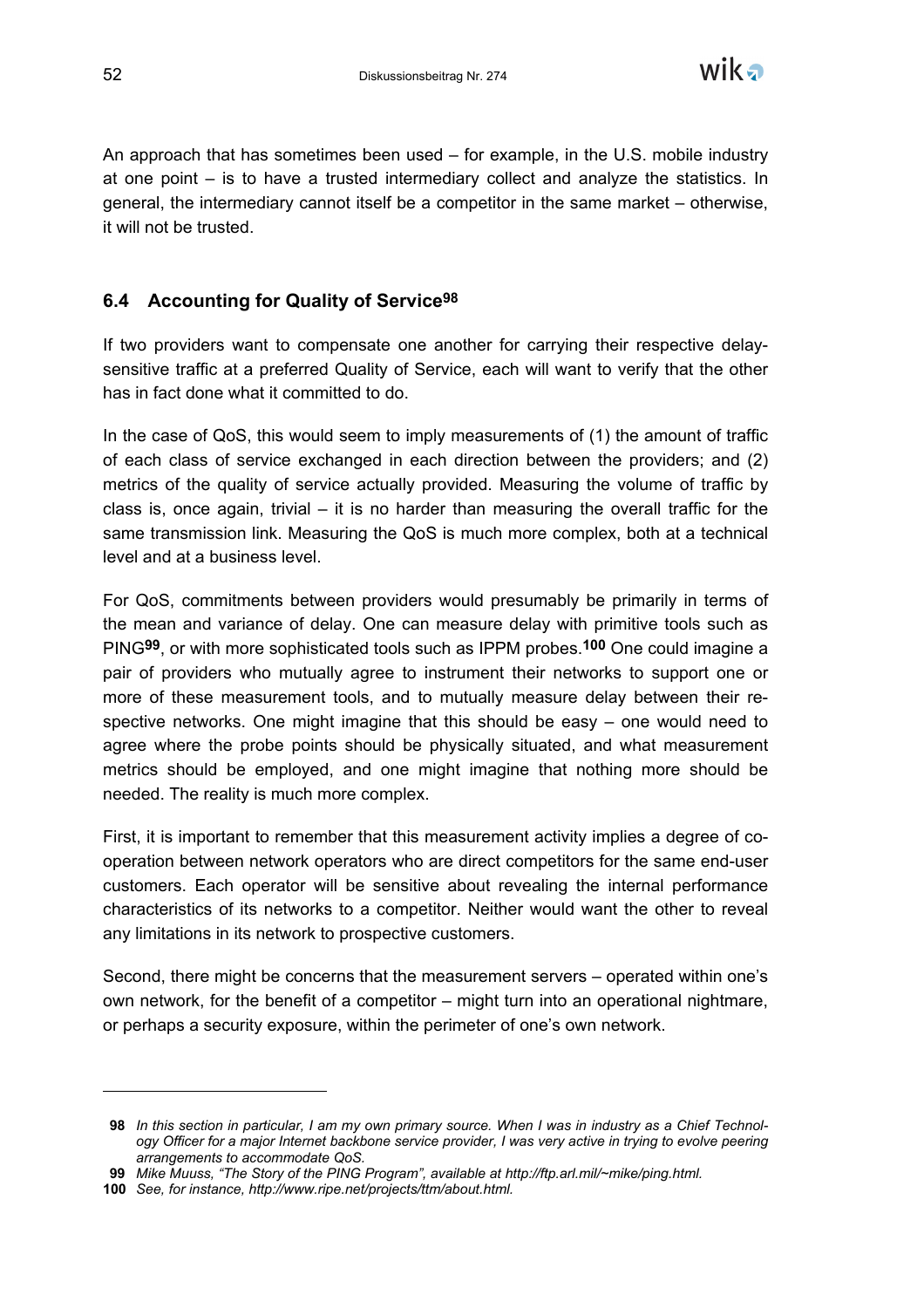

Again, there might possibly be scope for a trusted and independent third party to perform this function.

### **6.5 Gaming the system**

If the arrangements between providers were such as to make it attractive to carry delaysensitive traffic, then it is safe to predict that some providers will attempt, absent countermeasures, to benefit from the arrangements. Whether this should be viewed as fraud, as arbitrage, or simply as creative entrepreneurship might depend on the specific circumstances, and might be difficult to judge in practice.

For example, a network operator might discount its retail connectivity prices to end-user enterprises that operate call centers, on the theory that the resulting traffic would enable it to capture more revenue from other operators for carrying high-QoS traffic. This would seem to be a legitimate business option.

On the other hand, one could imagine an operator creating, or causing to be created, a software robot that would generate a great deal of otherwise unnecessary traffic that the operator would then have to be paid to deliver. This would seem to be a matter of arbitrage or worse, with no redeeming value.

In practice, distinguishing between appropriate and inappropriate arrangements is likely to be difficult. The actual forms that abuse might take cannot be predicted with confidence.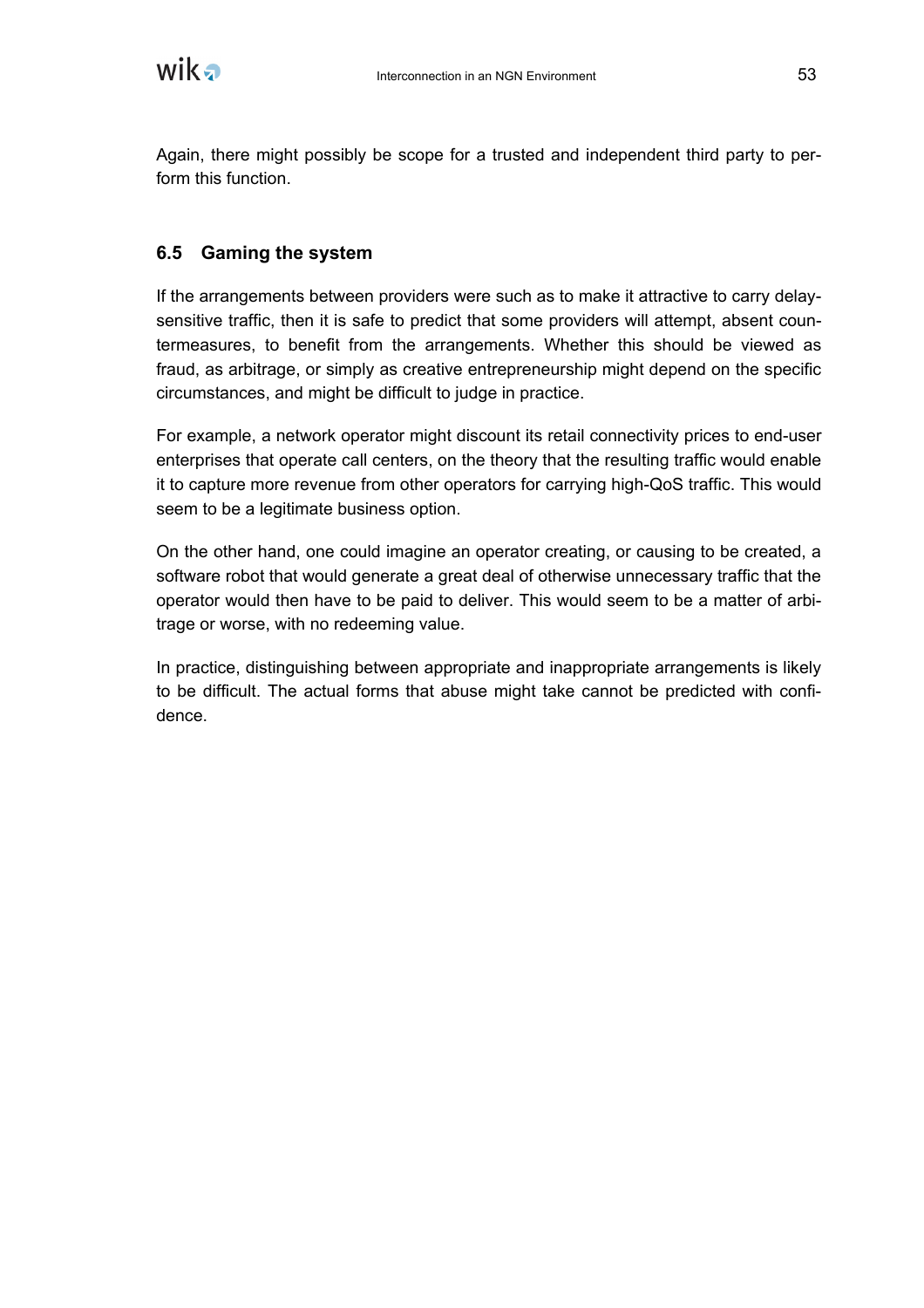

# **7 A Hypothetical Scenario: Interconnection in an NGN world**

In this section, we consider possible consequences of the migration to an IP-based NGN. It is a thought experiment that seeks to shed light on possible developments.

We develop a scenario, premised on the assumption that the primary incumbent in a country that operates within the regulatory framework of the European Union migrates to an IP-based NGN core.

The country is assumed, on the eve of migration, to have:

- (1) an incumbent wired and wireless operator that had previously been the country's PTT, and that still has substantial market share and market power;
- (2) various wired and wireless competitve operators;
- (3) various independent providers of broadband Internet services, some facilitiesbased, some providing service competition based on procompetitive regulation (LLU, bitstream, and shared access);
- (4) several independent providers of VoIP; and
- (5) a number of local providers of Internet content, both web and video.

Our focus here is on IP-based NGN core migration. The characteristics of NGN access migration are, for these purposes, assumed to be possibly different in scale but similar in concept to the broadband deployment that we see today.

I have attempted to sketch a number of plausible scenarios, but I must emphasize at the outset that this is a highly speculative and perhaps controversial business. As the American baseball coach Yogi Berra once said, "It's hard to make predictions, especially about the future."

## **7.1 The scenario**

During an extended transitional phase, the historic incumbent (BigCo for purposes of this discussion) operates traditional PSTN-based voiced services, traditional broadband and dial-up Internet access, and new integrated IP-based NGN capabilities. The NGNbased capabilities are first offered opportunistically in those areas where demand is expected to be highest and most concentrated, or in areas that required significant upgrades independent of the migration to NGN.

In the longer term, the migration to NGN will enable BigCo to achieve not only faster time-to-market for new services, but also cost savings through integration. In the near term, however, unit costs may tend to be stable or possibly to *increase*, for two reasons. First, it is unlikely to be cost-effective to decommission much of the current network until the migration is quite far advanced; and second, the need to operate two kinds of infra-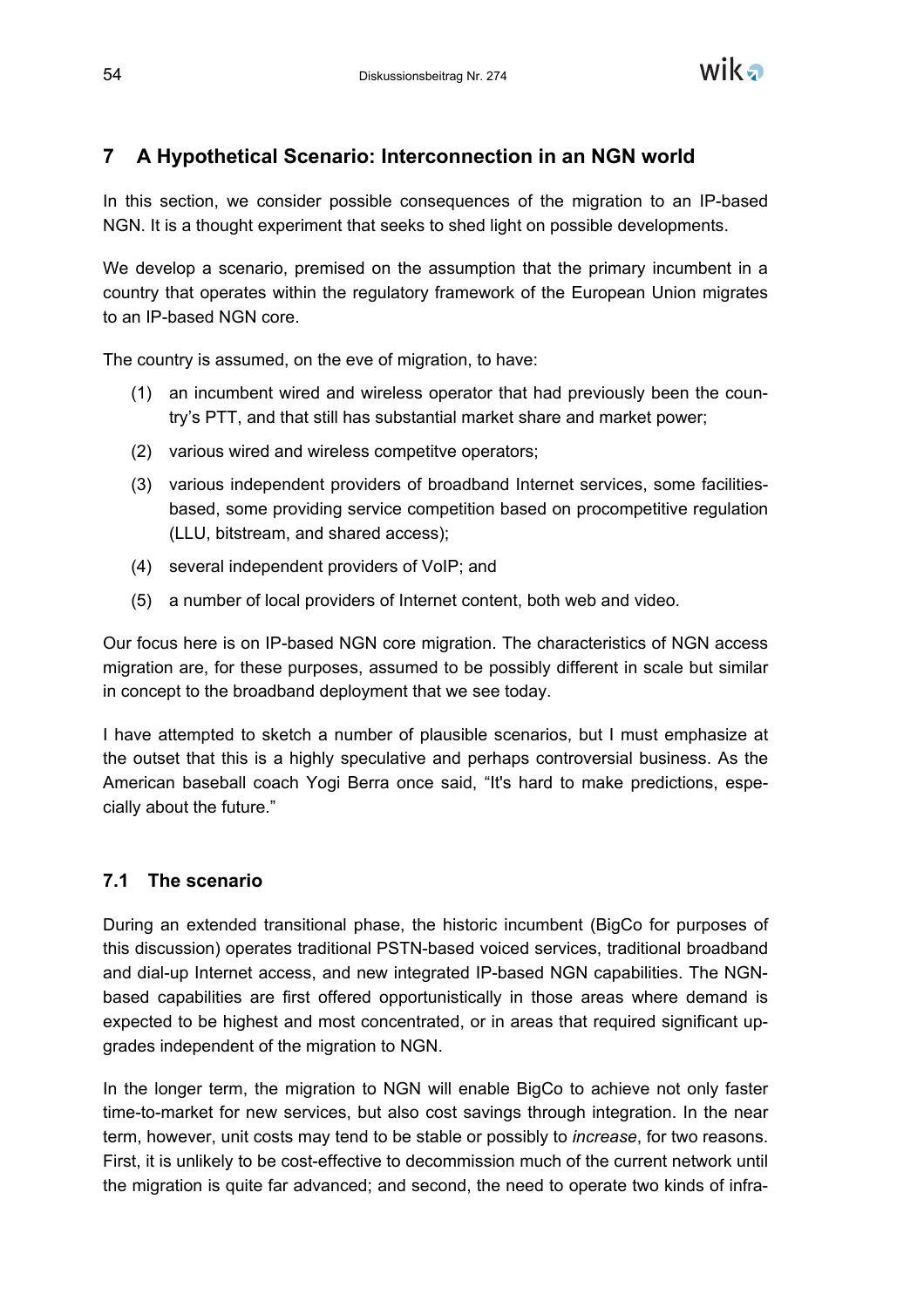

structure in parallel during the transition implies increased operational expense for engineering, training, spare parts, support and operations staff, and the maintenance of software operational support systems.

Assuming a competitive retail market, BigCo is unlikely to increase prices in response to any short term increase in unit costs. They will not want to lose hard-to-replace customers to competitors. A more likely scenario is that they will hold prices steay or reduce them slightly, effectively subsidizing current customers by borrowing from anticipated future savings.

BigCo's traditional competitors will respond to perceived competitive pressure by initiating their own migration to NGN core networks, if they have not already done so. This will be prompted in part by the need to achieve economies of scale and scope closer to those of BigCo, and partly by the fear that they will otherwise be unable to compete when BigCo is eventually permitted to withdraw regulatorily mandated traditional PSTN interconnection in favor of NGN interconnection.

IP-based competitors will not perceive the need to make radical changes to their operations – they are, for the most part, already there. They will perceive a need to anticipate forthcoming IP-based NGN interconnect offerings.

As the transition phase comes to a close, BigCo will phase out traditional services on a large scale. From this point forward, the traditional services and traditional models of interconnect become less relevant.

#### **7.2 Regulatory implications for last mile access**

During the transition phase, existing regulatory oblgations for access to last mile facilities, both for traditional PSTN-based competitors and for broadband providers, will likely need to be maintained. In the near term, the last mile will continue to represent a durable competitive bottleneck in most (but not all) regions of most countries. In the near term, neither the migration to an NGN core nor the incumbent's deployment of NGN access will obviate the need for competitive access. In other words, BigCO will most likely continue to possess whatever last mile market power it had prior to the migration to NGN. In the European context, this implies the continuation of some combination of local loop unbundling (LLU), shared access, bitstream access, and resale.

For countries, or regions of countries, where three or more effective facilities-based alternative broadband options are available, and to the extent that competition appears to be effective and sustainable, it may be appropriate to eliminate or phase out these last mile obligations.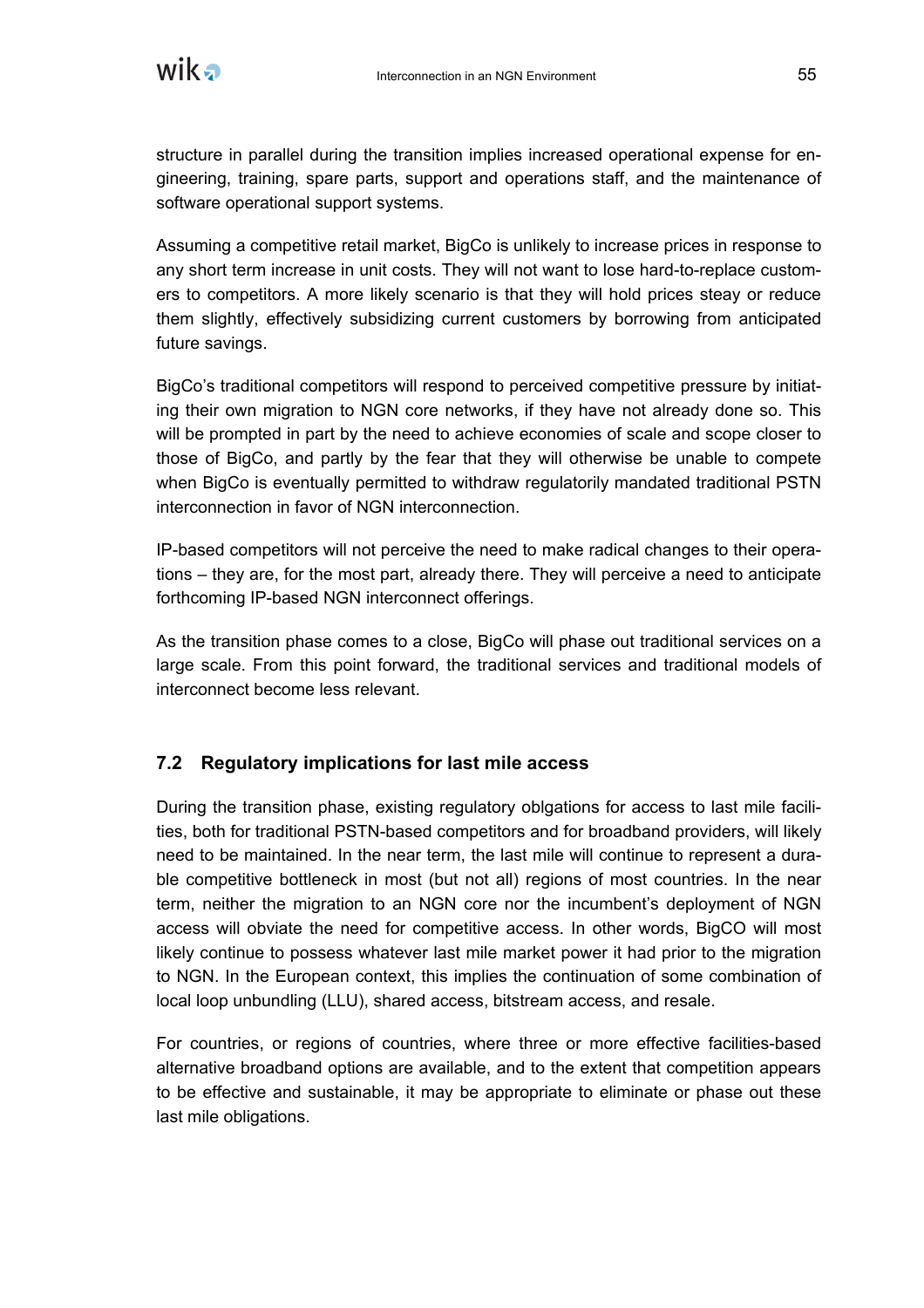

When migration is well advanced, it is possible that broadband competition will be the only last mile competition that is meaningful. There may be no further need to enable resale or LLU as an enabler for PSTN-based competition.

## **7.3 Regulatory implications for interconnection**

During the transition phase, BigCo will still be obliged to maintain traditional PSTN interconnection capabilities. Assuming that it is possible for competitors to reach BigCo's NGN-based end-user customers through traditional interconnection, there will not necessarily be a regulatory obligation to provide new NGN-based interconnection capabilities.

BigCo will offer IP-based interconnection at some point during the transition phase. As the transition phase draws to a close, they will want to withdraw traditional interconnection. To the extent that they still possess market power, they will almost certainly be under regulatory obligations to provide interconnection to the NGN at cost-based prices. To the extent that the NGN implies lower forward-looking unit costs, the cost-based interconnection prices will be lower than those that pertain today.

In Europe today, all or nearly all operators that provide publicly available telephone service (PATS) tend to be subject to regulatory obligations to interconnect, because all – even small operators, as we have seen in section 2 of this report – have significant market power in regard to the termination of telephone calls.

#### **7.4 Peering versus transit**

As we have seen, in the world of the Internet, the great majority of interconnection take the form either of peering or of transit. In our hypothetical scenario, will market participants prefer peering, transit, or some other model of interconnection? Recall that peering offers exchange of traffic only between BigCo's customers and those of its peer, but does not provide either with access to third parties. In a typical transit relationship, by contrast, the transit customer can use the transit provider's network to reach destinations anywhere on the Internet.

#### 7.4.1 Peering versus Transit for international interconnection

We start by considering BigCo's relationship to similarly situated operators in other countries. Experience to date strongly suggests that these arrangements will tend to be peering relationships. Historically, peering arrangements have usually been on a Bill and Keep basis; however, in an NGN world that supports differentiated QoS, it is possible that BigCo and its peer might agree to one level of charges for conventional best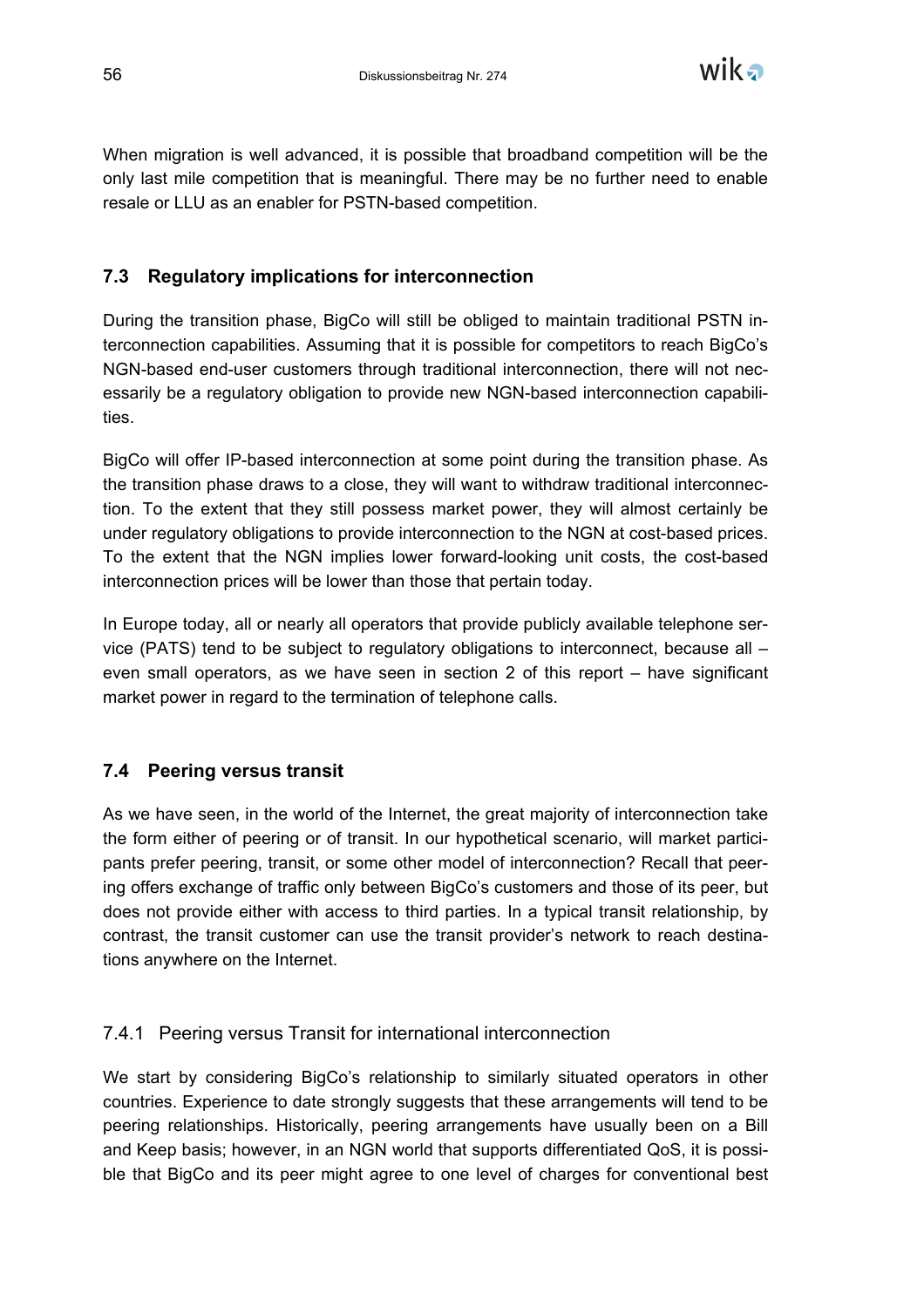

efforts traffic and another, higher level of charges for traffic with preferred QoS. In fact, there could be more than two levels.

On the other hand, BigCo is unlikely to agree to peer with tiny competitive operators, either in other countries or for that matter in BigCo's own country. This implies that tiny, competitive operators will generally need to contract with some transit provider (but not necessarily BigCo).

There is likely to be an extended period of coexistence, where BigCo interconnects with some operators (especially foreign operators) by peering, with others by transit, and with quite a few others by means of traditional PSTN interconnection. Internationally, traditional PSTN interconnection will surely persist.

There is also a matter of transaction costs – each interface migration from a PSTN basis to an NGN/IP basis implies certain real transition costs, as well as transaction costs associated with creating and managing new interconnection agreements. Overnight mass migration cannot be cost-effective. This implies that BigCo will, other things being equal, first seek out IP-based interconnection arrangements with those operators with which the agreements provide it with the greatest benefit, which might tend to be those similarly situated operators with which it exchanges the largest volume of traffic.

Figure 7.1: Hypothetical peering arrangements



The transition costs pose a regulatory challenge as well. To the extent that BigCo unilaterally chooses to massively re-shape its network in the NGN world, possibly withdrawing network interconnection points, what are its obligation to competitive providers with which it has existing arrangements? It seems inappropriate that competitive providers should be involuntarily burdened with new costs that are not of their making; at the same time, BigCo should not be forced to maintain obsolete interconnection points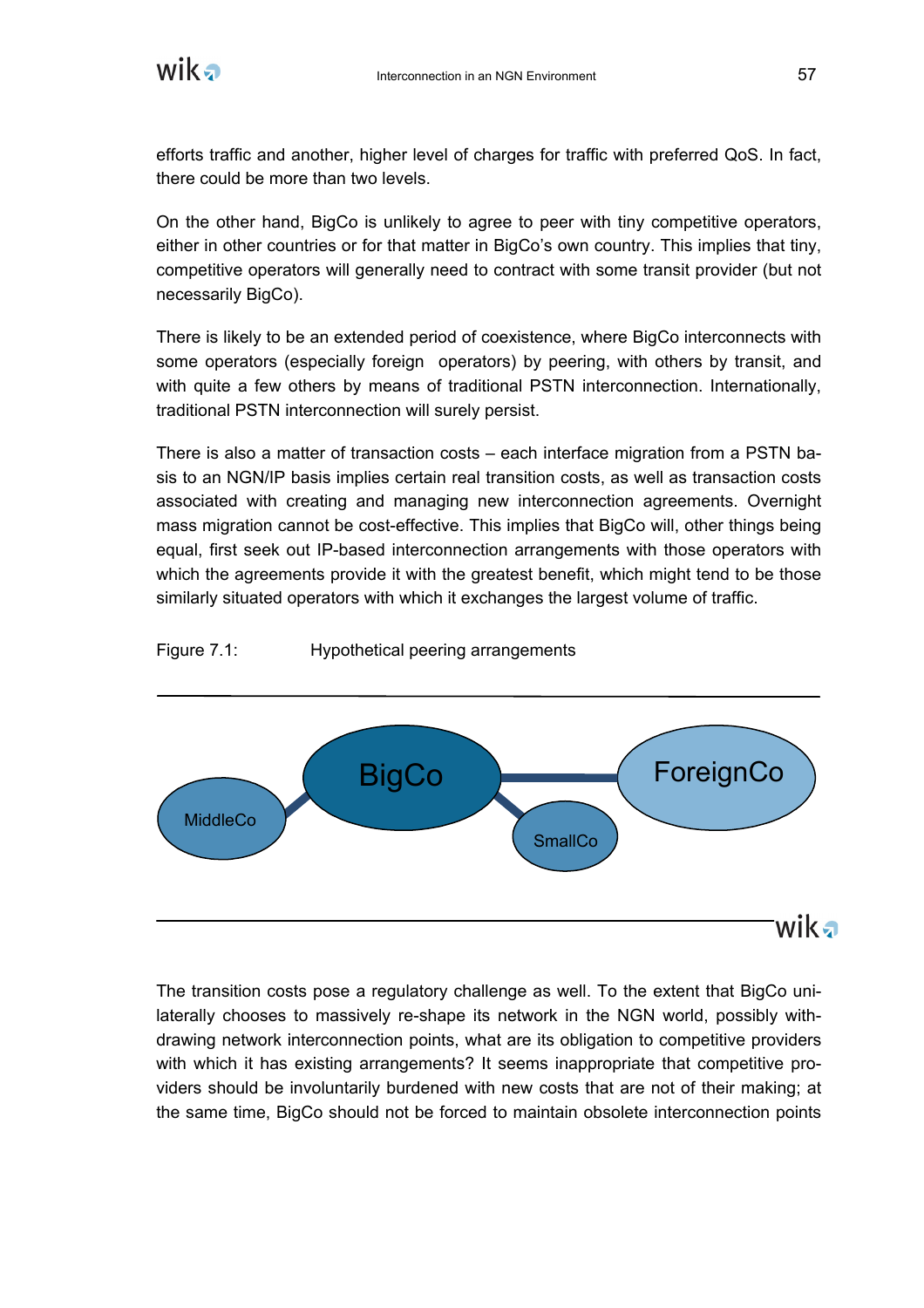

indefinitely. These complicated trade-offs have been a central theme in several Ofcom (UK) public consultations on the migration to the NGN.**101**

Finally, we note that an incentives problem could easily arise that could slow or prevent the migration to next generation international interconnections. The existing arrangements tend to transfer significant sums of money from one operator to another, either because mobile rates are much higher than fixed, or because far more calls are initiated from developed countries to developing ones than *vice versa*. The migration to peering is likely to result either in Bill and Keep or in cost-based arrangements, which would either reduce or eliminate the subsidies. This means that two operators that contemplate a migration from current arrangements to IP-based peering are likely to perceive the change as a zero-sum game – one provider will benefit from the change, and one will suffer. Under those assumptions, the provider that is negatively impacted can reasonably be expected to refuse to make the transition, or, if somehow compelled to upgrade, to delay the transition as long as possible.

#### 7.4.2 Peering versus transit for domestic interconnection within BigCo's country

As previously noted, BigCo is unlikely to be motivated to offer peering arrangements to tiny competitive operators in its own country. It might offer peering arrangements to just a few of its largest domestic competitors.

A difference between this case and the international case is that these competitive operators will be highly motivated to have good connectivity to BigCo's customers. (To the extent that BigCo's customer base is much larger than that of its competitors, it will tend to prefer less-than-perfect interconnection with small competitors. This is a straightforward application of the Katz-Shapiro result discussed in section 2 of this paper.**102**)

At that point, small domestic competitors have limited options:

- (1) As long as traditional PSTN interconnect is offered, and to the extent that it is sufficient for the competitor's needs, they might stick with PSTN interconnect.
- (2) They can purchase transit service from BigCo.
- (3) They can purchase transit service from some provider other than BigCo.

My prediction is that many of the small domestic providers would choose to purchase transit service from BigCo (perhaps in addition to service from some other transit provider) as long as BigCo's price is competitive.

**<sup>101</sup>** *See Next Generation Networks – Future arrangements for access and interconnection, October 24, 2004; and Next Generation Networks: Further consultation, June 30, 2005.*

**<sup>102</sup>** *See M. Katz and C. Shapiro (1985), "Network externalities, competition, and compatibility", American Economic Review 75, 424-440.; and J. Farrell and G. Saloner (1985), "Standardization, compatibility and innovation", Rand Journal of Economics 16, 70-83.*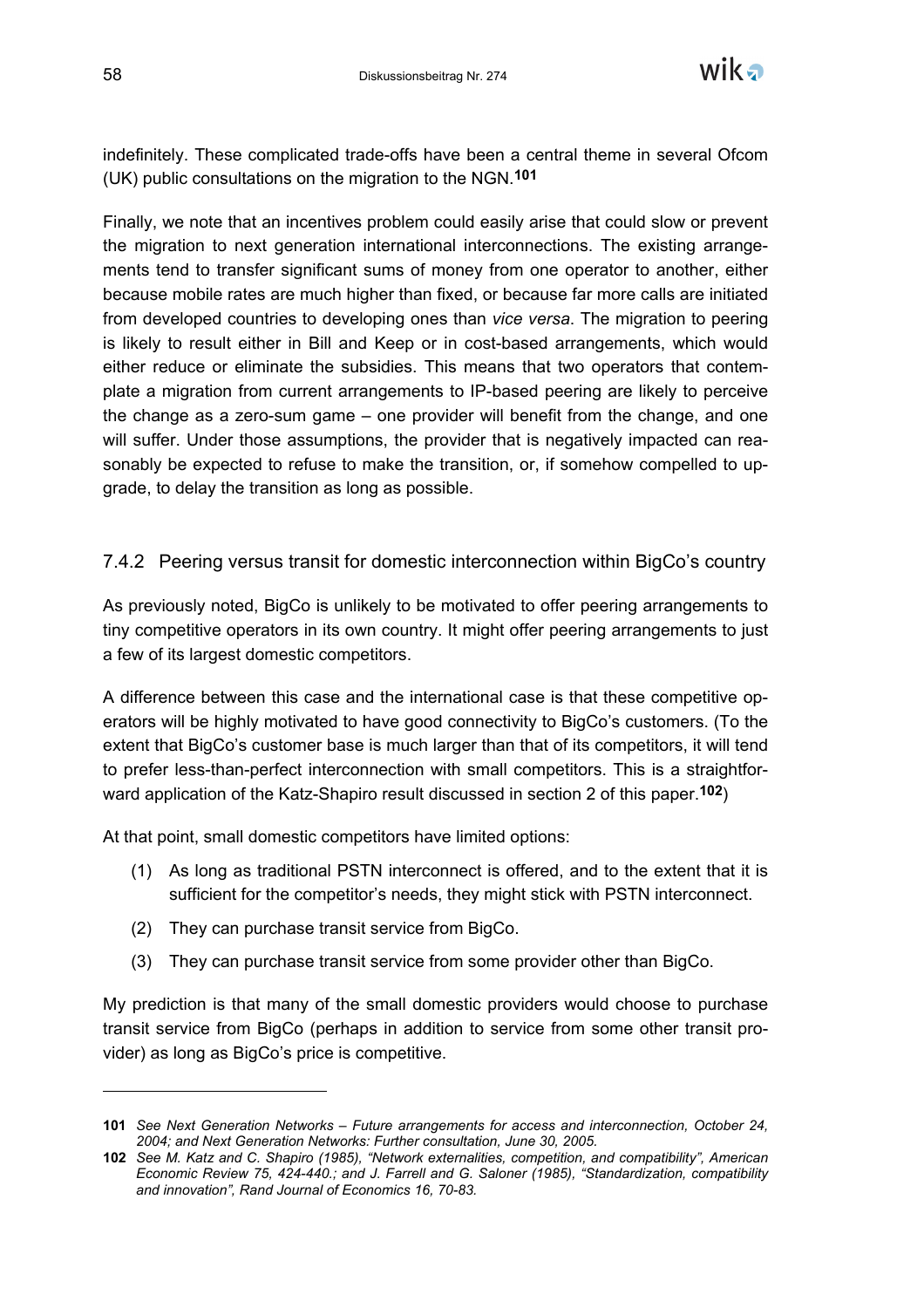

 $\overline{a}$ 

As long as the market for wholesale transit services is reasonably competitive (and assuming that BigCo also faces an effectively competitive market for broadband Internet access), this should lead to quite reasonable domestic outcomes. BigCo's wholesale price for transit service will be constrained by competition from third parties. BigCo's competitors need access to BigCo's customers, and will prefer the best connection that they can afford, *but they can reach BigCo's customers perfectly well through a third party transit provider*.

This is an important distinction between the NGN world and the PSTN world. In the IPbased world, indirect interconnection is perfectly reasonable.

To the extent that peering arrangements with domestic competitors either are on a Bill and Keep basis, or that they reflect roughly balanced net payments,**103** and to the extent that underlying facilities are available on a competitive or a nondiscriminatory basis, the competitors' costs to reach BigCo's customers should not greatly exceed those of BigCo itself (except to the extent that BigCo enjoys advantages of scale). Consequently, competition from these domestic competitors should appropriately constrain BigCo's behavior, and prices are likely to be competed down to levels not greatly in excess of marginal cost.

Foreign peers would experience somewhat higher costs in competing for BigCo's domestic end user customers, but only to the extent that their costs are impacted by lacking a local base of operations.**104** Potential competition from foreign service providers thus provides a second (albeit looser) constraint on BigCo's pricing power. If BigCo were to attempt to price well in excess of cost, these foreign providers might be motivated to establish a presence in BigCo's country so as to compete directly.

To re-cap, this implies that the likely domestic pattern is:

- (1) a few of the largest competitors might peer with BigCo;
- (2) small competitors will purchase transit from BigCo if they can;
- (3) small competitors will supplement or replace BigCo transit with transit from third parties; and
- (4) small competitors may choose, as an economic optimization, to peer with one another whenever the traffic that they can exchange reduces their transit costs sufficiently to pay for the cost of any peering circuits and infrastructure.**105**

**<sup>103</sup>** *If BigCo were to refuse to peer on reasonable terms with any domestic competitors, it is possible that regulatory intervention might be appropriate. There are parallels to the circumstances that pertained in Australia a few years ago, where the government considered it necessary to impose a peering obligation on their historic incumbent.*

**<sup>104</sup>** *For example, circuits from a foreign provider to a commercial end user will be longer and more expensive than circuits from BigCo, in general.*

**<sup>105</sup>** *These "secondary" peering arrangements will tend to emerge spontaneously, without regulatory intervention. They are already evident, for example, among VoIP providers in the UK.*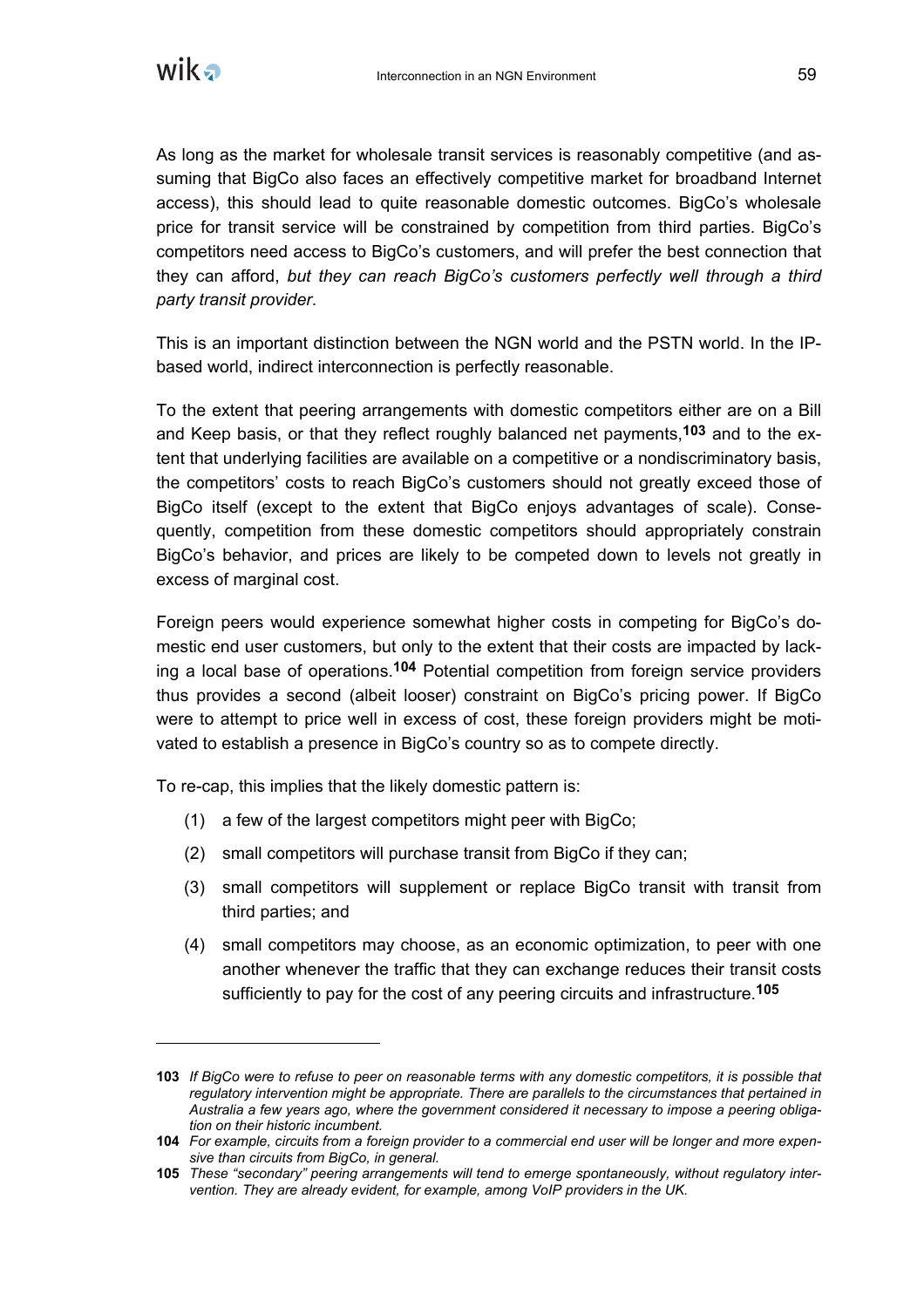

# Figure 7.2: Hypothetical peering and transit arrangements

This returns us to a key question of regulatory policy. It is natural to assume that BigCo's existing PSTN market power as regards interconnection will automatically confer market power as regards interconnection in the NGN world, and that any interconnection remedies therefore need to automatically carry over to NGN interconnection; I would argue, however, that making this presumption today would be greatly premature. For the reasons outlined above, it is entirely possible (given adequate competition or effective regulatory access to necessary underlying facilities such as leased lines, wholesale transit and broadband Internet access) that unregulated IP-based interconnection will lead to a perfectly satisfactory Coasian solution – a solution which would likely be superior to anything that a regulator could craft.

#### **7.5 Network provider versus application servce provider**

In the world of the NGN, the terminating monopoly requires some re-thinking. The enduser may get his or her broadband connection from BigCo, or from a competitive broadband Internet access provider. He may get his voice telephony service – assuming that the service continues to look much as it does today – from BigCo, or he may get it from an alternative VoIP service provider. For telephone calls, if anyone possesses a termination monopoly, it is the VoIP service provider, not the provider of the broadband pipe.

Who, then, should collect the termination charge? It is important to remember that termination costs exist to recompense the terminating carrier for the incremental usage-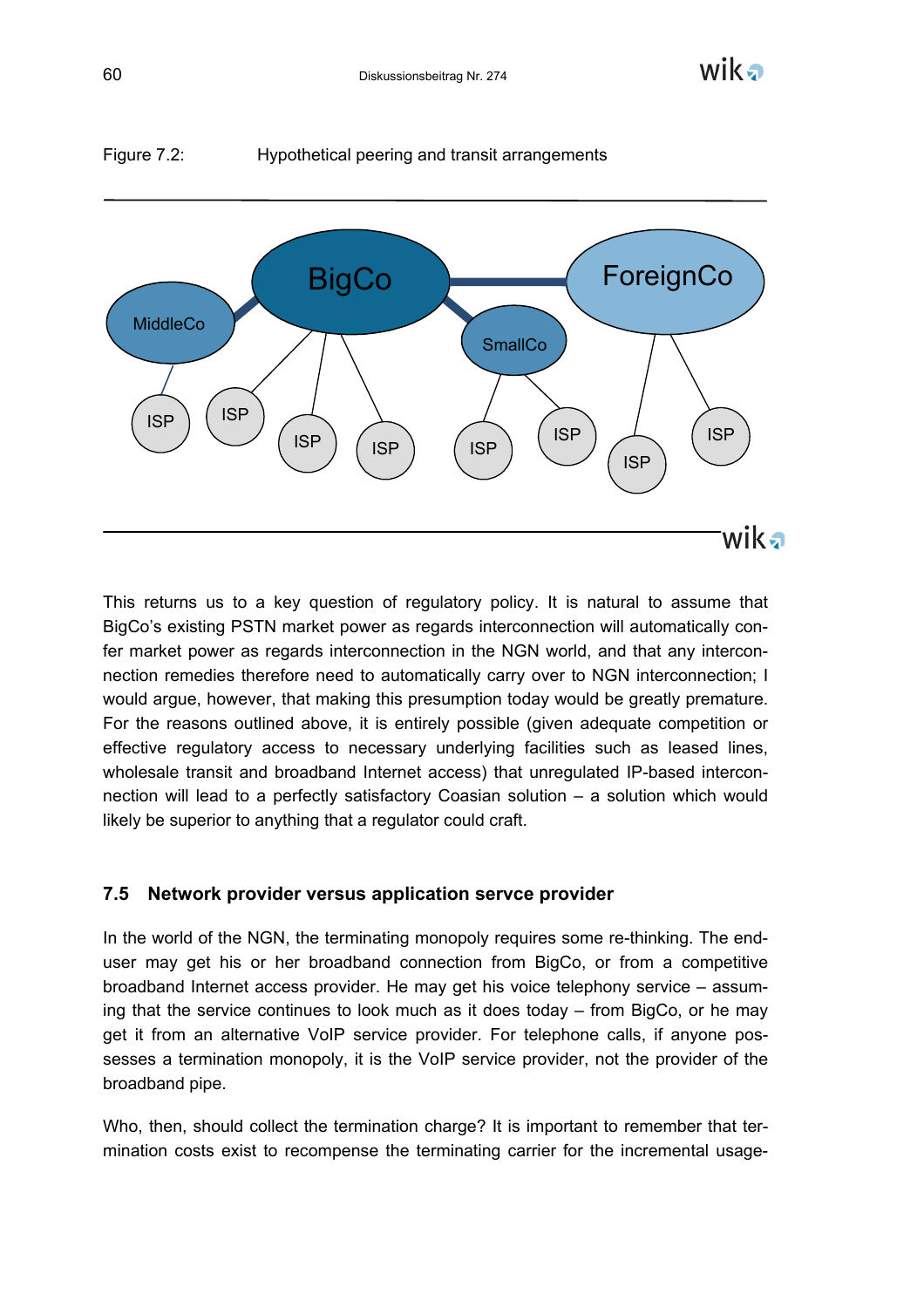

based costs imposed on its network. An independent VoIP provider has no network, and experiences very little incremental usage-based cost.

Recall, too, that the network provider has only limited visibility into the traffic that it is carrying. The network provider could, however, assess a surcharge for packets where the user explicitly requests preferred Quality of Service; however, if the charge is high, the user will probably prefer services that operate with standard best-efforts QoS (which will, as previously noted, still provide perfectly adequate voice quality in general). The network operator could conceivably attempt to monitor the user's service in order to assess a surcharge for voice traffic (leaving aside for the moment the possible invasion of privacy that this implies), whether associated with preferred QoS or not; however, if the surcharge were large, users might again respond by encrypting their traffic to prevent the network provider from inspecting it. Technology could conceivably close any or all of these holes, but there is no obvious social benefit in doing so. To the contrary, consumer welfare would appear to be maximized by giving consumers as much latitude as possible to do what they want to do, with as few restrictions as possible.

It also bears noting that it costs the network no more to carry a VoIP packet (on a best efforts basis) than it does to carry a WorldWide Web packet, or any other data packet for that matter. Moreover, the marginal usage-based cost per packet is very, very low.

Yet another challenge relates to cost causation. Historically, it has been assumed that party that originates the call is the sole cost causer. This assumption has always been questionable. Going forward, it will be difficult if not impossible to ascribe cost to one or another party to a communication.

#### **7.6 Implications for differentiated Quality of Service**

Within individual IP-based networks, differentiated QoS has existed for many years.

If BigCo prices Internet transit competitively, many competitive operators are likely to choose to procure transit service from BigCo. This positions BigCo to offer QoS-capable access to its competitors, not only to BigCo's own customers, but also to the customers of most domestic competitors.

For reasons noted in section 3 of this paper, inter-provider QoS has been slow to deploy in connection with peering interconnection. Paradoxically, offering it in connection with transit service could be less problematic, provided that it is offered at a price that is not disproportionate to the benefits that it provides. In this scenario, the network externalities advantage that BigCo enjoys by virtue of its large customer base positions it to provide QoS capable transit to most or all competitors on the national market.

This is not a model that a regulator will hasten to embrace, since it implies a unique role for the country's historic incumbent provider. Given the limited benefits that differenti-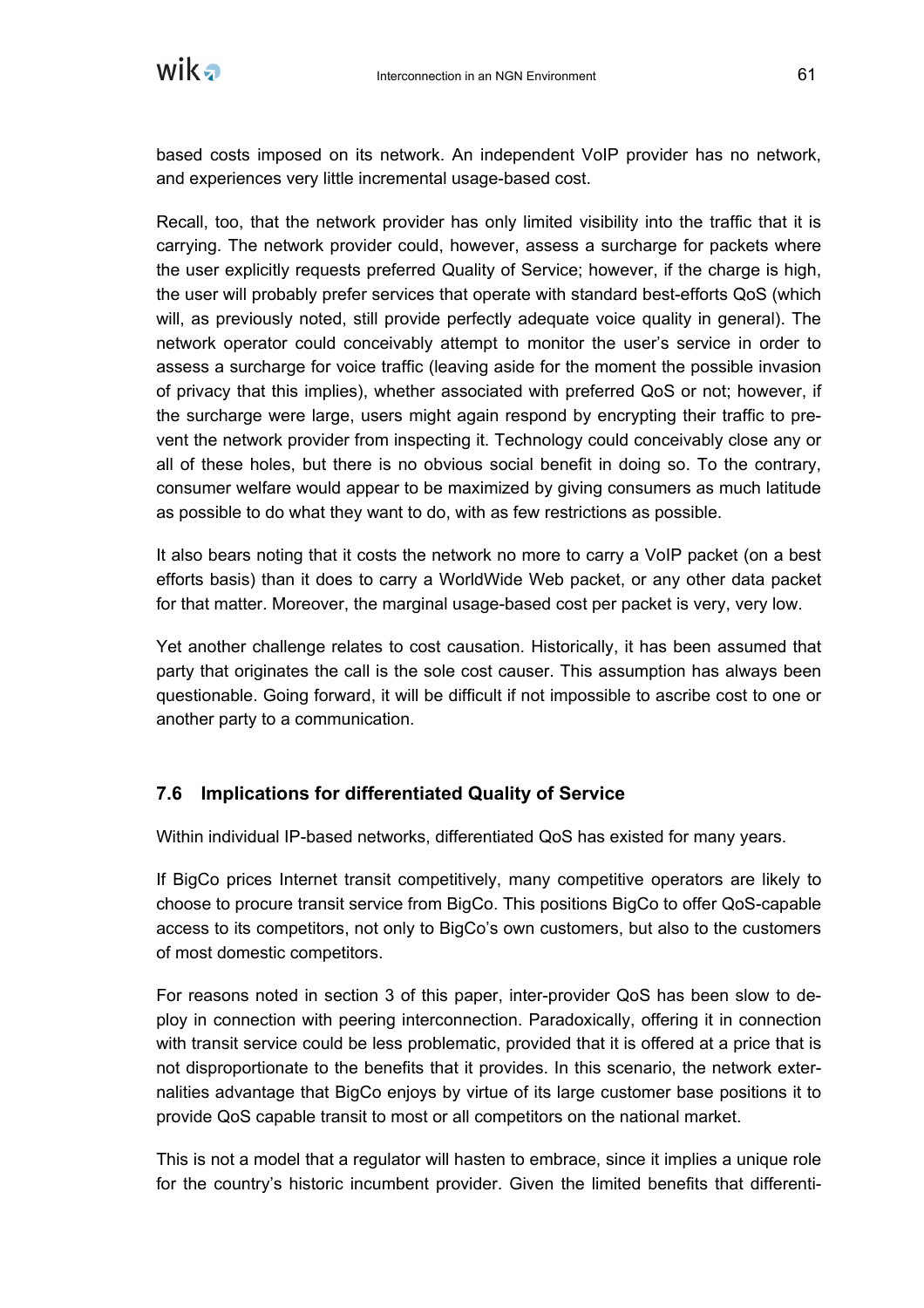

ated QoS confers, however, it might represent a quite reasonable trade-off. Whatever market power these arrangements confer on BigCo in regard to QoS would appear to be of limited value.

At the same time, these arrangements do not necessarily lead to a global NGN with ubiquitous support for differentiated QoS. Transaction costs are likely to continue to inhibit implementation of diffentiated IP QoS at the level of peering relationships; consequently, differentiated QoS at the international level is likely to have at best a spotty availability for an extended period of time, even in the event that most service providers ultimately migrate to NGN and to IP-based NGN interconnection.

# **7.7 Policy implications**

With all of this in mind, my view is that interconnection arrangements in an NGN world are likely to be most rational and sustainable to the extent that they adhere to a few guiding principles:

- (1) Wherever competitive conditions warrant, a Coasian solution reflecting marketbased negotiations between the NGN operators is likely to lead to more efficient solutions than a regulatory rate-setting.
- (2) National regulatory authorities might therefore be well advised to focus their attention primarily on ensuring adequate competition for wholesale Internet transit services, and for consumer broadband Internet access.

Where a Coasian resolution is not feasible, the following considerations follow from the previous discussion:

- (3) The wholesale charge assessed should either be zero (i.e. Bill and Keep), or should be no higher than the forward-looking marginal usage-based cost associated with carrying the incremental traffic.
- (4) As a corollary, incremental charges are appropriate only to the extent that they are associated with incremental costs.
- (5) Charging should reflect only things that can be measured in a straightforward and documentable way by the party that assesses the charges.
- (6) Charges could reasonably consider the volume of traffic exchanged at each level of QoS requested (and delivered), but should otherwise be independent of the nature of the application employed by the user.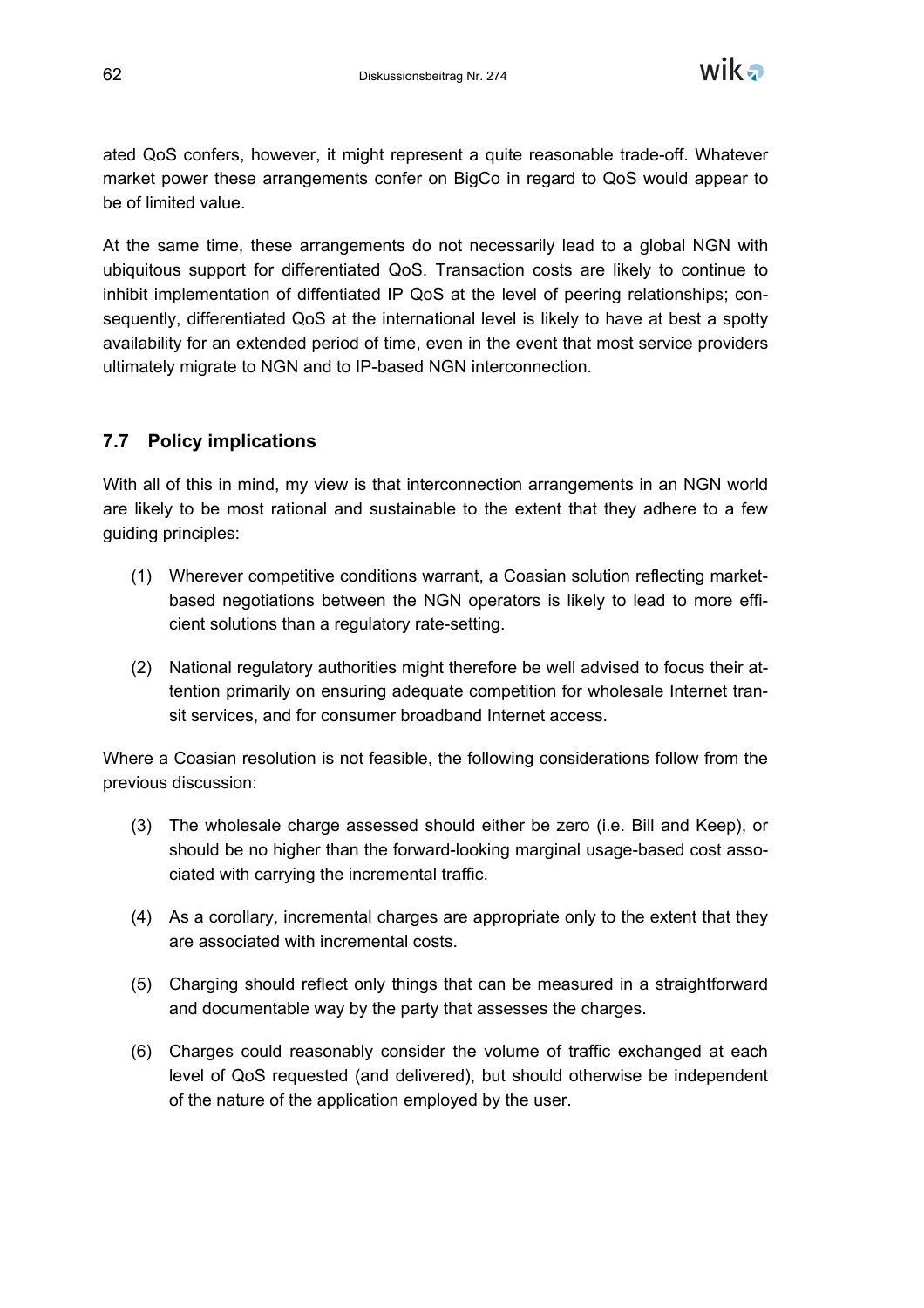

Als "Diskussionsbeiträge" des Wissenschaftlichen Instituts für Infrastruktur und Kommunikationsdienste sind zuletzt erschienen:

Nr. 194: Ludwig Gramlich:

Gesetzliche Exklusivlizenz, Universaldienstpflichten und "höherwertige" Dienstleistungen im PostG 1997, September 1999

- Nr. 195: Hasan Alkas: Rabattstrategien marktbeherrschender Unternehmen im Telekommunikationsbereich, Oktober 1999
- Nr. 196: Martin Distelkamp:

Möglichkeiten des Wettbewerbs im Orts- und Anschlußbereich des Telekommunikationsnetzes, Oktober 1999

Nr. 197: Ulrich Stumpf, Cara Schwarz-Schilling unter Mitarbeit von Wolfgang Kiesewetter:

> Wettbewerb auf Telekommunikationsmärkten, November 1999

Nr. 198: Peter Stamm, Franz Büllingen:

Das Internet als Treiber konvergenter Entwicklungen – Relevanz und Perspektiven für die strategische Positionierung der TIME-Player, Dezember 1999

Nr. 199: Cara Schwarz-Schilling, Ulrich Stumpf:

Netzbetreiberportabilität im Mobilfunkmarkt – Auswirkungen auf Wettbewerb und Verbraucherinteressen, Dezember 1999

- Nr. 200: Monika Plum, Cara Schwarz-Schilling: Marktabgrenzung im Telekommunikations- und Postsektor, Februar 2000
- Nr. 201: Peter Stamm: Entwicklungsstand und Perspektiven von Powerline Communication, Februar 2000
- Nr. 202: Martin Distelkamp, Dieter Elixmann, Christian Lutz, Bernd Meyer, Ulrike Schimmel:

Beschäftigungswirkungen der Liberalisierung im Telekommunikationssektor in der Bundesrepublik Deutschland, März 2000

Nr. 203: Martin Distelkamp:

Wettbewerbspotenziale der deutschen Kabel-TV-Infrastruktur, Mai 2000

Nr. 204: Wolfgang Elsenbast, Hilke Smit:

Gesamtwirtschaftliche Auswirkungen der Marktöffnung auf dem deutschen Postmarkt, Mai 2000

Nr. 205: Hilke Smit:

Die Anwendung der GATS-Prinzipien auf dem Postsektor und Auswirkungen auf die nationale Regulierung, Juni 2000

Nr. 206: Gabriele Kulenkampff:

Der Markt für Internet Telefonie - Rahmenbedingungen, Unternehmensstrategien und Marktentwicklung, Juni 2000

Nr. 207: Ulrike Schimmel:

Ergebnisse und Perspektiven der Telekommunikationsliberalisierung in Australien, August 2000

Nr. 208: Franz Büllingen, Martin Wörter:

Entwicklungsperspektiven, Unternehmensstrategien und Anwendungsfelder im Mobile Commerce, November 2000

Nr. 209: Wolfgang Kiesewetter:

Wettbewerb auf dem britischen Mobilfunkmarkt, November 2000

Nr. 210: Hasan Alkas:

Entwicklungen und regulierungspolitische Auswirkungen der Fix-Mobil Integration, Dezember 2000

Nr. 211: Annette Hillebrand:

Zwischen Rundfunk und Telekommunikation: Entwicklungsperspektiven und regulatorische Implikationen von Webcasting, Dezember 2000

Nr. 212: Hilke Smit:

Regulierung und Wettbewerbsentwicklung auf dem neuseeländischen Postmarkt, Dezember 2000

Nr. 213: Lorenz Nett:

Das Problem unvollständiger Information für eine effiziente Regulierung, Januar 2001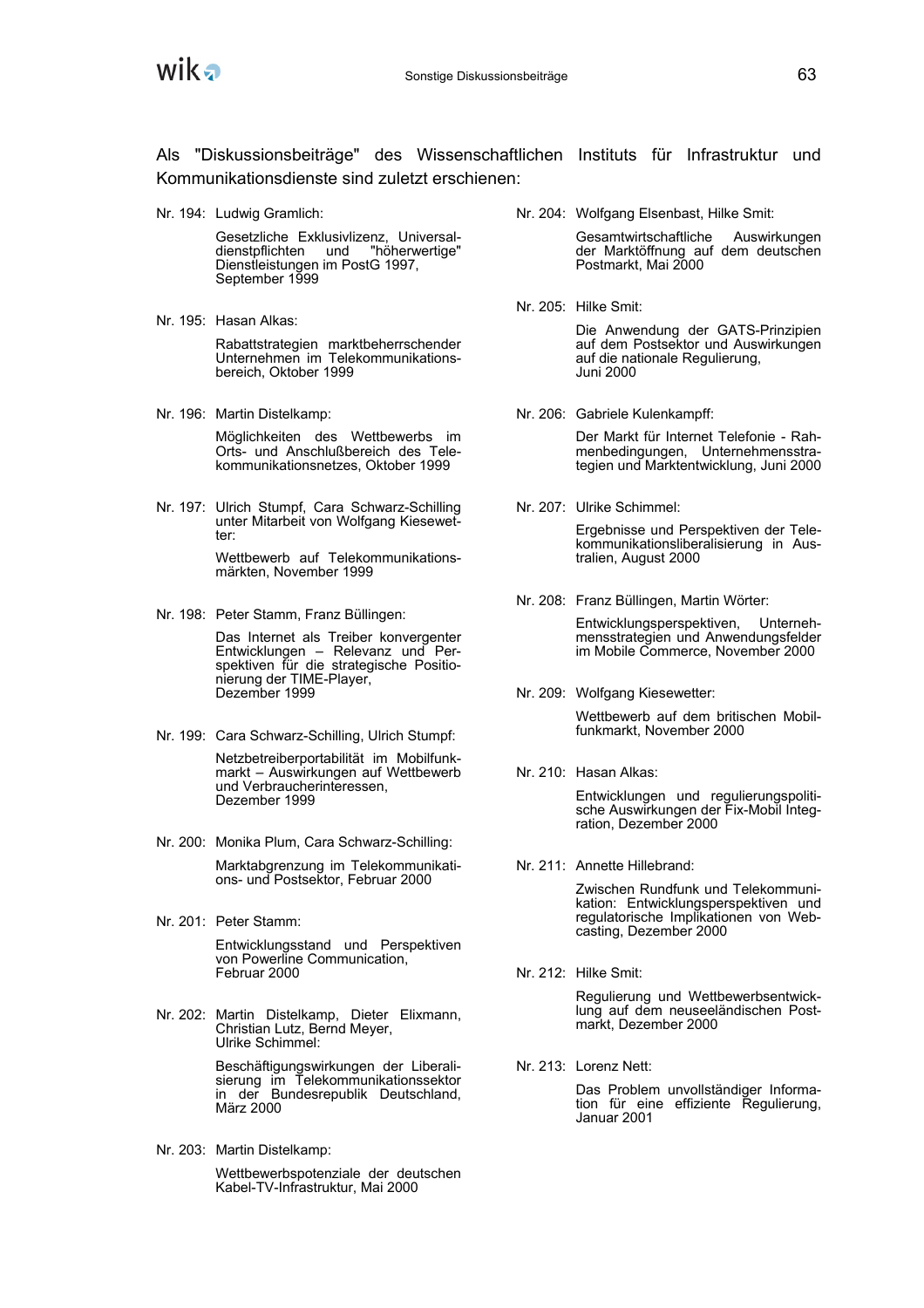Nr. 214: Sonia Strube:

Der digitale Rundfunk - Stand der Einführung und regulatorische Problemfelder bei der Rundfunkübertragung, Januar 2001

Nr. 215: Astrid Höckels:

Alternative Formen des entbündelten Zugangs zur Teilnehmeranschlussleitung, Januar 2001

Nr. 216: Dieter Elixmann, Gabriele Kulenkampff, Ulrike Schimmel, Rolf Schwab:

> Internationaler Vergleich der TK-Märkte in ausgewählten Ländern - ein Liberalisierungs-, Wettbewerbs- und Wachstumsindex, Februar 2001

Nr. 217: Ingo Vogelsang:

Die räumliche Preisdifferenzierung im Sprachtelefondienst - wettbewerbsund regulierungspolitische Implikationen, Februar 2001

Nr. 218: Annette Hillebrand, Franz Büllingen:

Internet-Governance - Politiken und Folgen der institutionellen Neuordnung der Domainverwaltung durch ICANN, April 2001

Nr. 219: Hasan Alkas:

Preisbündelung auf Telekommunikationsmärkten aus regulierungsökonomischer Sicht, April 2001

- Nr. 220: Dieter Elixmann, Martin Wörter: Strategien der Internationalisierung im Telekommunikationsmarkt, Mai 2001
- Nr. 221: Dieter Elixmann, Anette Metzler: Marktstruktur und Wettbewerb auf dem Markt für Internet-Zugangsdienste, Juni 2001
- Nr. 222: Franz Büllingen, Peter Stamm: Mobiles Internet - Konvergenz von Mobilfunk und Multimedia, Juni 2001
- Nr. 223: Lorenz Nett: Marktorientierte Allokationsverfahren bei Nummern, Juli 2001
- Nr. 224: Dieter Elixmann: Der Markt für Übertragungskapazität in Nordamerika und Europa, Juli 2001

Nr. 225: Antonia Niederprüm:

Quersubventionierung und Wettbewerb im Postmarkt, Juli 2001

Nr. 226: Ingo Vogelsang unter Mitarbeit von Ralph-Georg Wöhrl

> Ermittlung der Zusammenschaltungsentgelte auf Basis der in Anspruch genommenen Netzkapazität, August 2001

Nr. 227: Dieter Elixmann, Ulrike Schimmel, Rolf Schwab:

> Liberalisierung, Wettbewerb und Wachstum auf europäischen TK-Märkten, Oktober 2001

Nr. 228: Astrid Höckels:

Internationaler Vergleich der Wettbewerbsentwicklung im Local Loop, Dezember 2001

Nr. 229: Anette Metzler:

Preispolitik und Möglichkeiten der Umsatzgenerierung von Internet Service Providern, Dezember 2001

Nr. 230: Karl-Heinz Neumann:

Volkswirtschaftliche Bedeutung von Resale, Januar 2002

Nr. 231: Ingo Vogelsang:

Theorie und Praxis des Resale-Prinzips in der amerikanischen Telekommunikationsregulierung, Januar 2002

Nr. 232: Ulrich Stumpf:

Prospects for Improving Competition in Mobile Roaming, März 2002

Nr. 233: Wolfgang Kiesewetter:

Mobile Virtual Network Operators – Ökonomische Perspektiven und regulatorische Probleme, März 2002

Nr. 234: Hasan Alkas:

Die Neue Investitionstheorie der Realoptionen und ihre Auswirkungen auf die Regulierung im Telekommunikationssektor, März 2002

Nr. 235: Karl-Heinz Neumann:

Resale im deutschen Festnetz, Mai 2002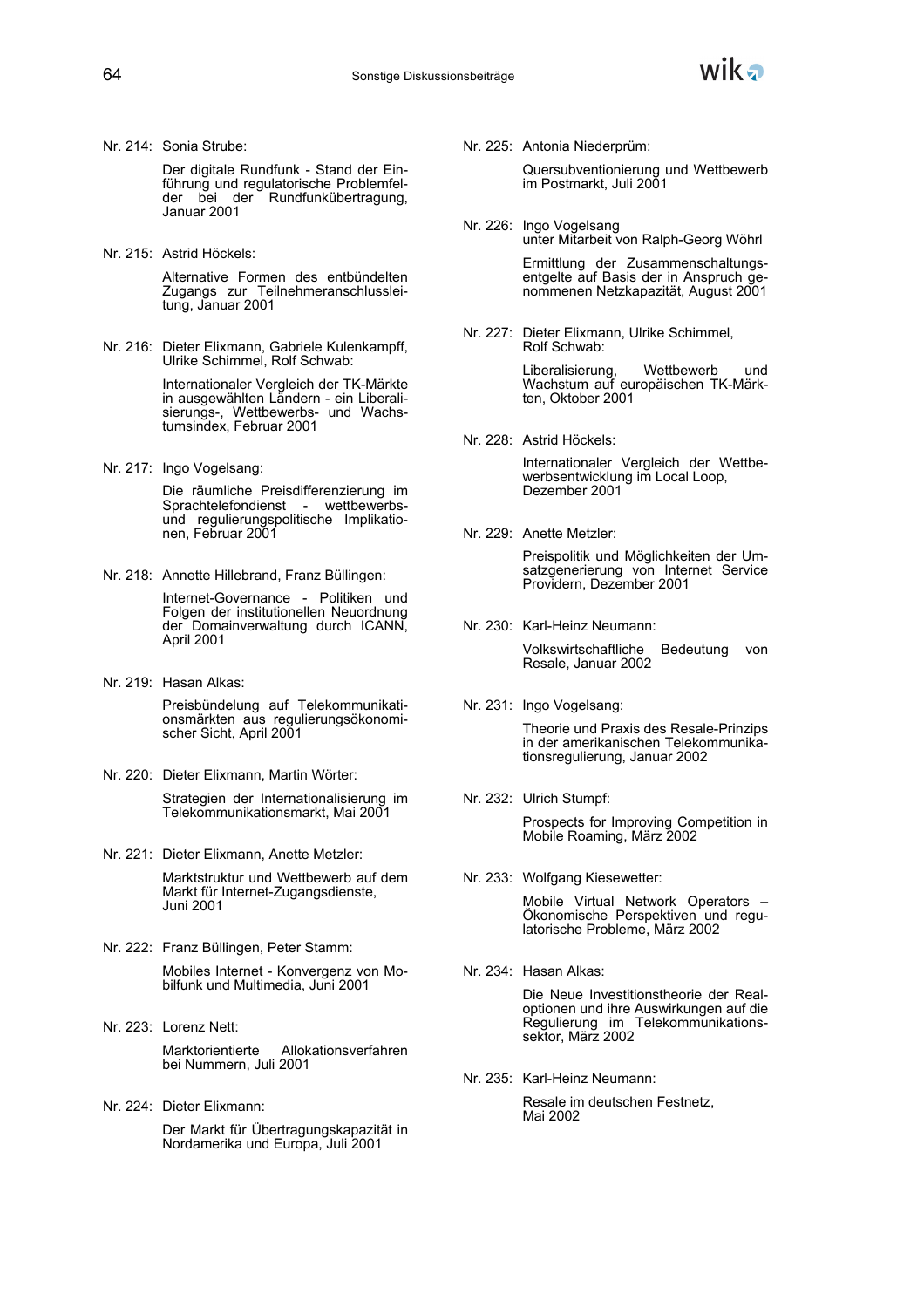

Nr. 236: Wolfgang Kiesewetter, Lorenz Nett und Ulrich Stumpf:

> Regulierung und Wettbewerb auf europäischen Mobilfunkmärkten, Juni 2002

Nr. 237: Hilke Smit:

Auswirkungen des e-Commerce auf den Postmarkt, Juni 2002

- Nr. 238: Hilke Smit: Reform des UPU-Endvergütungssystems in sich wandelnden Postmärkten, Juni 2002
- Nr. 239: Peter Stamm, Franz Büllingen:

Kabelfernsehen im Wettbewerb der Plattformen für Rundfunkübertragung - Eine Abschätzung der Substitutionspotenziale, November 2002

Nr. 240: Dieter Elixmann, Cornelia Stappen unter Mitarbeit von Anette Metzler:

> Regulierungs- und wettbewerbspolitische Aspekte von Billing- und Abrechnungsprozessen im Festnetz, Januar 2003

Nr. 241: Lorenz Nett, Ulrich Stumpf unter Mitarbeit von Ulrich Ellinghaus, Joachim Scherer, Sonia Strube Martins, Ingo Vogelsang:

> Eckpunkte zur Ausgestaltung eines möglichen Handels mit Frequenzen, Februar 2003

Nr. 242: Christin-Isabel Gries:

Die Entwicklung der Nachfrage nach breitbandigem Internet-Zugang, April 2003

Nr. 243: Wolfgang Briglauer:

Generisches Referenzmodell für die Analyse relevanter Kommunikationsmärkte – Wettbewerbsökonomische Grundfragen, Mai 2003

Nr. 244: Peter Stamm, Martin Wörter:

Mobile Portale – Merkmale, Marktstruktur und Unternehmensstrategien, Juli 2003

Nr. 245: Franz Büllingen, Annette Hillebrand:

Sicherstellung der Überwachbarkeit der Telekommunikation: Ein Vergleich der Regelungen in den G7-Staaten, Juli 2003

Nr. 246: Franz Büllingen, Annette Hillebrand:

Gesundheitliche und ökologische Aspekte mobiler Telekommunikation – Wissenschaftlicher Diskurs, Regulierung und öffentliche Debatte, Juli 2003

Nr. 247: Anette Metzler, Cornelia Stappen unter Mitarbeit von Dieter Elixmann:

> Aktuelle Marktstruktur der Anbieter von TK-Diensten im Festnetz sowie Faktoren für den Erfolg von Geschäftsmodellen, September 2003

Nr. 248: Dieter Elixmann, Ulrike Schimmel with contributions of Anette Metzler:

> "Next Generation Networks" and Challenges for Future Regulatory Policy, November 2003

Nr. 249: Martin O. Wengler, Ralf G. Schäfer:

Substitutionsbeziehungen zwischen Festnetz und Mobilfunk: Empirische Evidenz für Deutschland und ein Survey internationaler Studien, Dezember 2003

Nr. 250: Ralf G. Schäfer:

Das Verhalten der Nachfrager im deutschen Telekommunikationsmarkt unter wettbewerblichen Aspekten, Dezember 2003

Nr. 251: Dieter Elixmann, Anette Metzler, Ralf G. Schäfer:

> Kapitalmarktinduzierte Veränderungen von Unternehmensstrategien und Marktstrukturen im TK-Markt, März 2004

Nr. 252: Franz Büllingen, Christin-Isabel Gries, Peter Stamm:

> Der Markt für Public Wireless LAN in Deutschland, Mai 2004

Nr. 253: Dieter Elixmann, Annette Hillebrand, Ralf G. Schäfer, Martin O. Wengler:

> Zusammenwachsen von Telefonie und Internet – Marktentwicklungen und Herausforderungen der Implementierung von ENUM, Juni 2004

Nr. 254: Andreas Hense, Daniel Schäffner:

Regulatorische Aufgaben im Energiebereich – ein europäischer Vergleich, Juni 2004

Nr. 255: Andreas Hense:

Qualitätsregulierung und wettbewerbspolitische Implikationen auf Postmärkten, September 2004